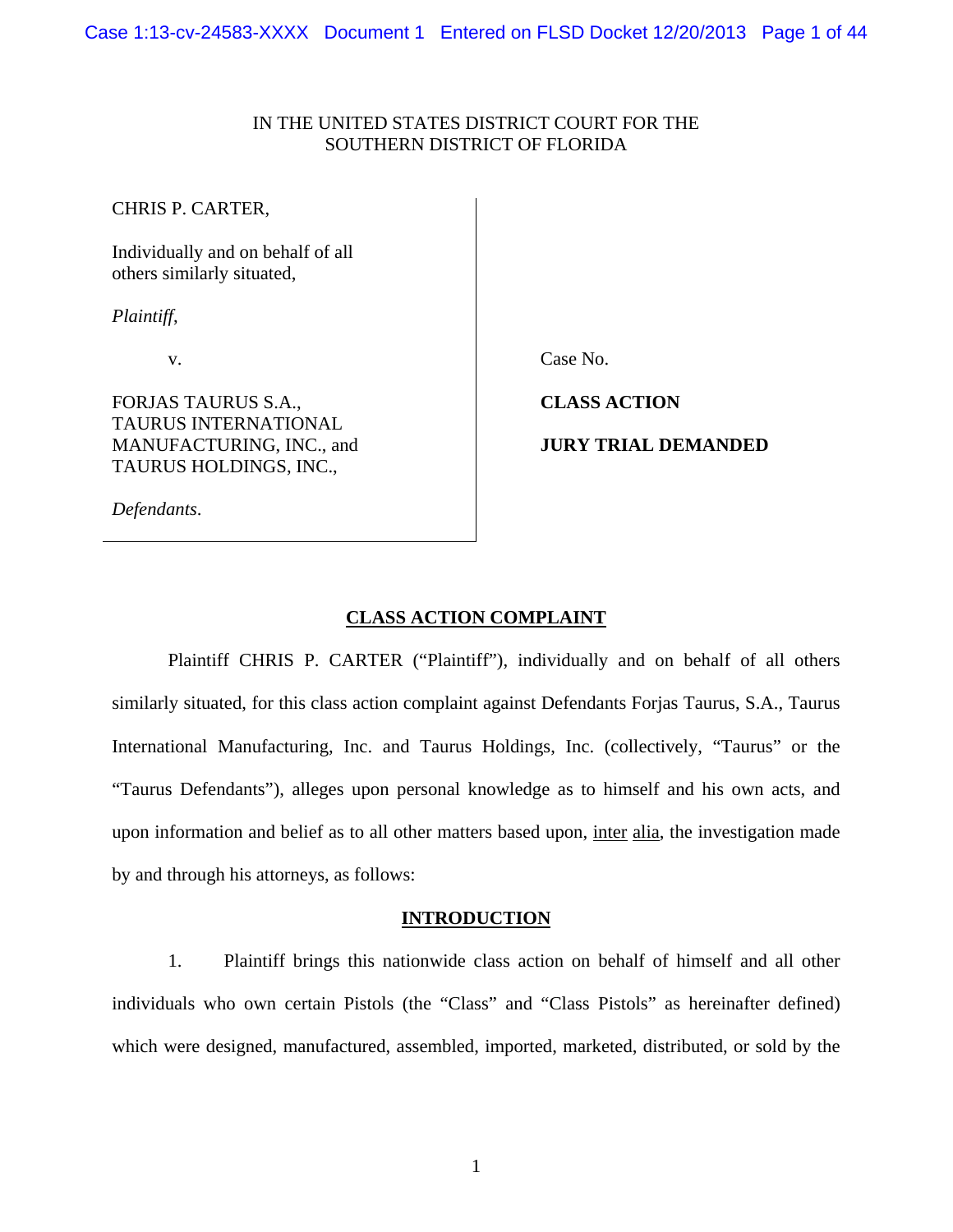Taurus Defendants in Florida and throughout the United States. For the purposes of the claims made herein, the Class Pistols are considered an inherently dangerous commodity.

2. In filing this lawsuit, Plaintiff and the Class Members do not disparage the Second Amendment's right to bear arms. Rather, Plaintiff and the Class Members seek to hold accountable the Taurus Defendants for the design, lack of testing, manufacture, assembly, marketing, supply, warranty, distribution, misrepresentation, and sales of the Class Pistols which are defective and unreasonably dangerous as described herein. Instead of impinging upon the Second Amendment, this lawsuit is brought by and on behalf of individuals who have lawfully exercised their Second Amendment right to bear arms.

3. This class action alleges, among other things, violation of the Florida Deceptive and Unfair Trade Practices Act ("FDUTPA"), Fla. Stat. §§ 501.201 et seq., negligence, strict liability, breach of express warranties, breach of implied warranties, violation of the Magnuson-Moss Warranty Act ("MMWA"), fraudulent inducement, suppression, negligent failure to disclose, failure to warn, concealment, misrepresentation, damages and declaratory relief in connection with a common design defect involving the Firing Pin Block Safety Device (the "Safety Device Defect" or "Defect") found on all Class Pistols. The Taurus Defendants' conduct which gives rise to these causes of action encompasses the design, testing, manufacture, assembly, marketing, supply, warranty, distribution, misrepresentation, and sales of the Class Pistols.

4. Plaintiff principally seeks, inter alia, an order permanently enjoining Taurus from manufacturing, assembling, importing, marketing, advertising, distributing, and selling Class Pistols and requiring Taurus to recall all Class Pistols and compensate Plaintiff and Class Members.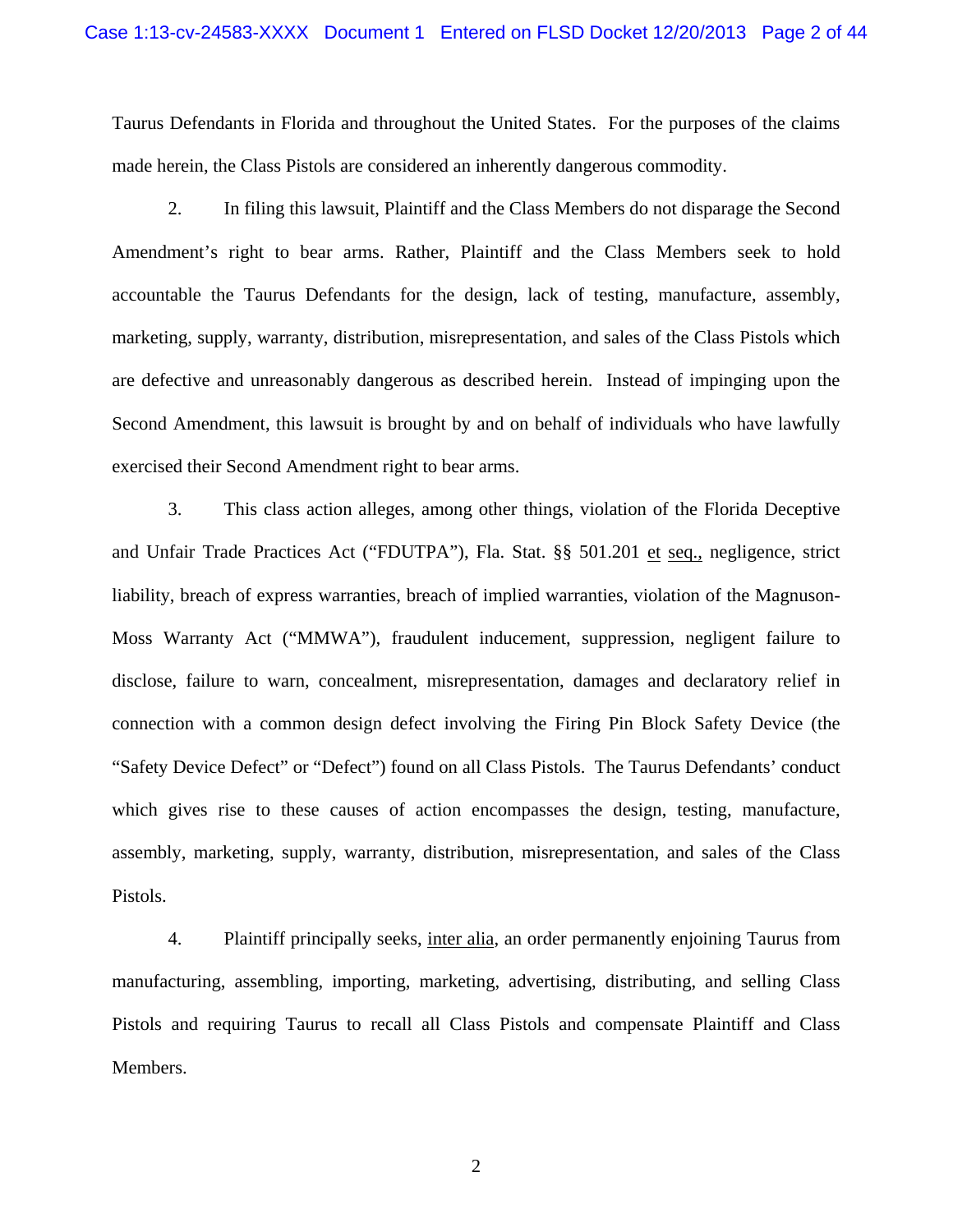5. The Class Pistols are defective and unreasonably dangerous because the common design of the Class Pistols and Firing Pin Block Safety Device will not prevent and has not prevented accidental discharge of the Class Pistols when dropped. This problem is caused by the inadequate design, manufacturing, and testing of the Class Pistol and the Firing Pin Block Safety Device mechanism. The Safety Device Defect has created an unreasonably dangerous situation for a person owning and/or possessing a Class Pistol, and has substantially reduced the safety of the Class Pistols

6. Despite actual knowledge of the Safety Device Defect, Taurus has never issued a warning to the public or recall of the Class Pistols and Taurus continues to falsely represent to the public that the Class Pistols are safe and reliable. In fact, Taurus is aware that individuals have been seriously injured as result of the Safety Device Defect, and it is only a matter of time before more individuals are seriously injured or killed.

7. At all times relevant to this action, the Taurus Defendants had a duty to disclose and warn Plaintiff and Class Members truthfully and accurately, and not to conceal or misrepresent such truth, about the Safety Device Defect. Notwithstanding this duty, and in violation thereof, the Taurus Defendants carelessly and negligently failed to disclose to and warn Plaintiff and Class Members, and concealed and misrepresented the truth, about the Class Pistols and the Safety Device Defect.

8. At all relevant times to this action, the Taurus Defendants fraudulently concealed and intentionally failed to warn Plaintiff and Class Members of the Safety Device Defect with the intent to deceive the Plaintiff, Class Members, and general public without knowledge of the Defect. The Taurus Defendants falsely and fraudulently represented to Plaintiff and Class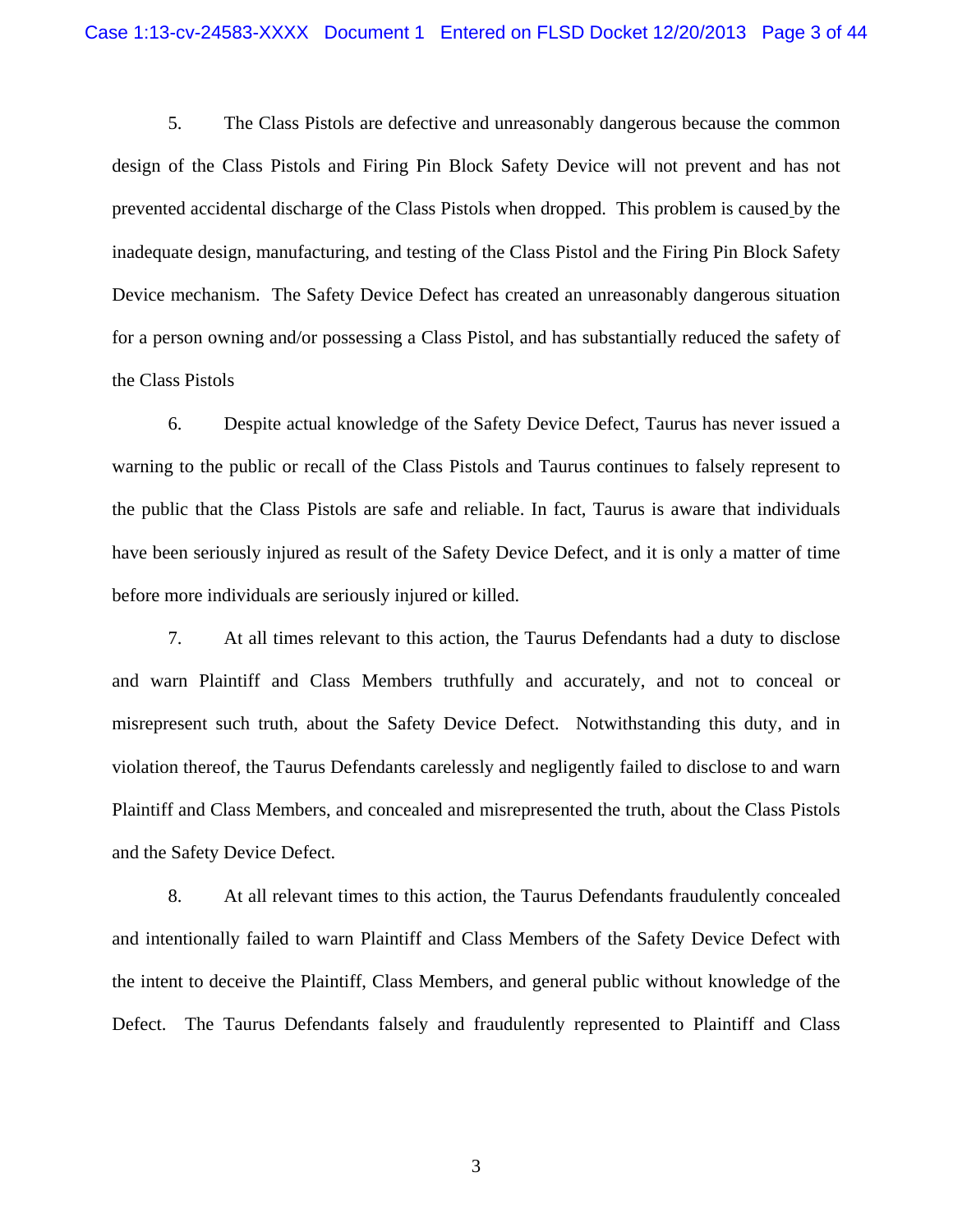Members that their Class Pistols were safe for normal and intended use, when in fact their Class Pistols were not safe for normal and intended use.

9. At all relevant times to this action, the Taurus Defendants have willfully, knowingly, and/or recklessly committed unfair or deceptive acts or practices in Florida for the express willful purpose of wrongfully concealing the Safety Device Defect and their knowledge of it in violation of the FDUTPA.

10. At all times relevant to this action, Defendants conspired among themselves and with others to conceal from the public, Plaintiff, and Class Members the Safety Device Defect and Defendants' efforts to understate or misrepresent the nature of the risk created by the Defect.

11. The common design of the Firing Pin Block Safety Device is a latent defect and the Class Pistols are defective in a way that would not be apparent to Plaintiff and Class Members. Further, the cause of the Safety Device Defect originates from the common design and manufacture of the Class Pistols and Plaintiff and Class Members would not know of the Defect, and by the exercise of reasonable diligence, Plaintiff could not have known and Class Members would not know of the Defect.

#### JURISDICTION AND VENUE

12. This Court has subject matter jurisdiction pursuant to the Class Action Fairness Act of 2005, 28 U.S.C. § 1332(d)(2) in that the amount in controversy exceeds \$5,000,000, exclusive of interest and costs and diversity of citizenship exists between the named Plaintiff and Defendants. This Court has supplemental jurisdiction over the state law claims asserted herein pursuant to 28 U.S.C. § 1367.

13. Diversity of citizenship exists in this case for purposes of subject matter jurisdiction. The named Plaintiff is a citizen of Iowa and none of the Taurus Defendants are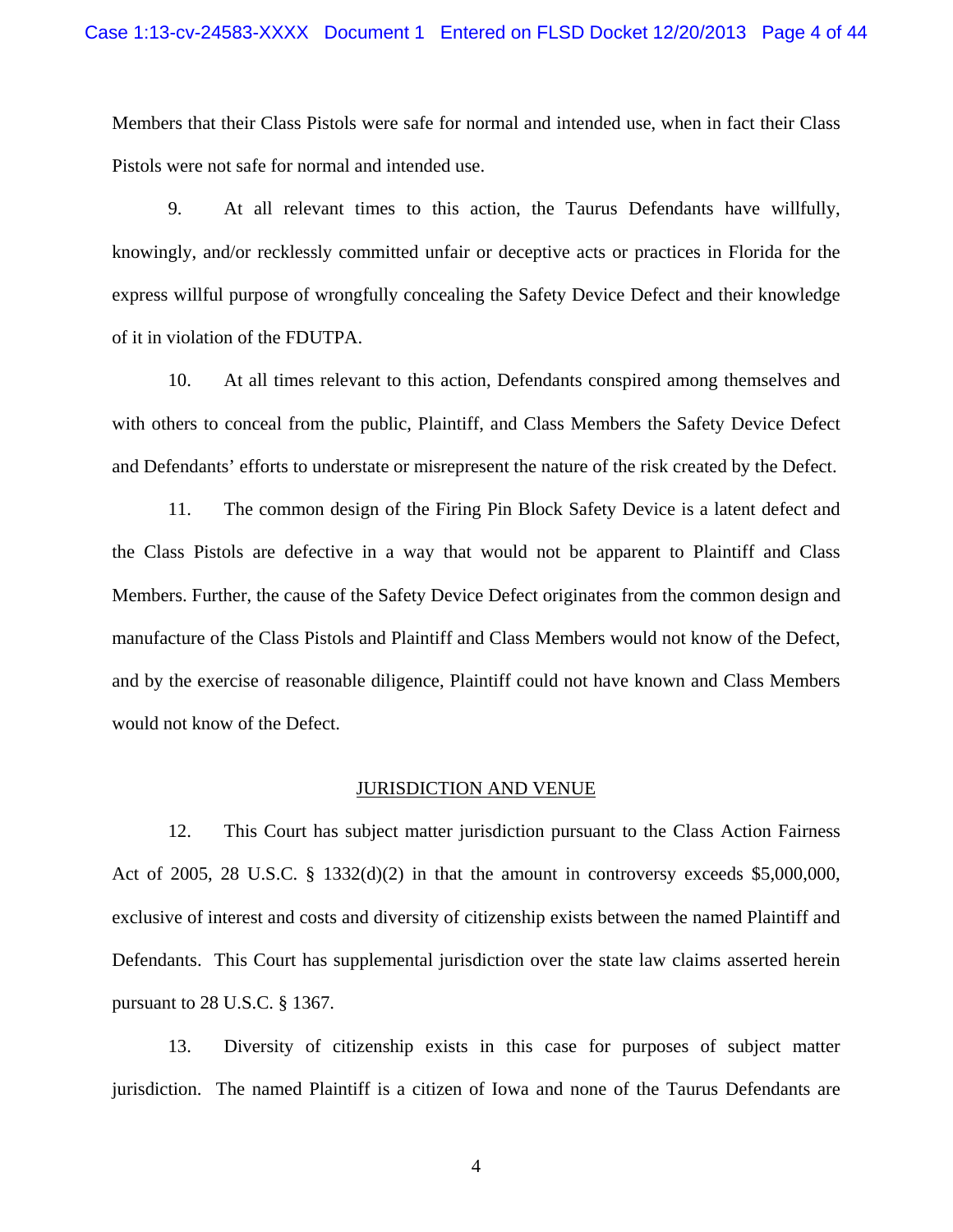citizens of Iowa. Defendants Taurus International Manufacturing, Inc. ("Taurus Manufacturing") and Taurus Holdings, Inc. ("Taurus Holdings") are citizens of Florida as they are Florida corporations with their headquarters and/or principal places of business in Miami, Florida. Forjas Taurus, S.A. ("Forjas Taurus") is a citizen of Brazil as it is a Brazilian corporation with its principal place of business at Avenida de Forte, 511, Porto Alegre/RS, Brazil.

14. This Court has personal jurisdiction over each of the Taurus Defendants.

15. This Court has personal jurisdiction over Defendants Taurus Manufacturing and Taurus Holdings because these Defendants are Florida corporations, have their headquarters and/or principal places of business in Miami, Florida and are engaged directly and through their agents in systematic and ongoing business transactions in the State of Florida and within this District, including but not limited to, the design, testing, manufacture, import, assembly, marketing, supply, warranty, distribution, misrepresentation, and sales of the Class Pistols as well as other conduct in Florida as described herein.

16. This Court has specific and general personal jurisdiction over Defendant Forjas Taurus pursuant to the Florida long-arm statute, Fla. Stat.  $\S\S$  48.193(1)(a) & (2) (2013). Defendant Forjas Taurus, directly and by and through its agents, including but not limited to Defendants Taurus Manufacturing and Taurus Holdings, has engaged in systematic and ongoing business transactions in the State of Florida and within this District. Defendant Forjas Taurus, directly and by and through its agents, including but not limited to Defendants Taurus Manufacturing and Taurus Holdings, has had continuous and substantial business connections in the State of Florida, including, upon information and belief, conducting business with individuals located in this District.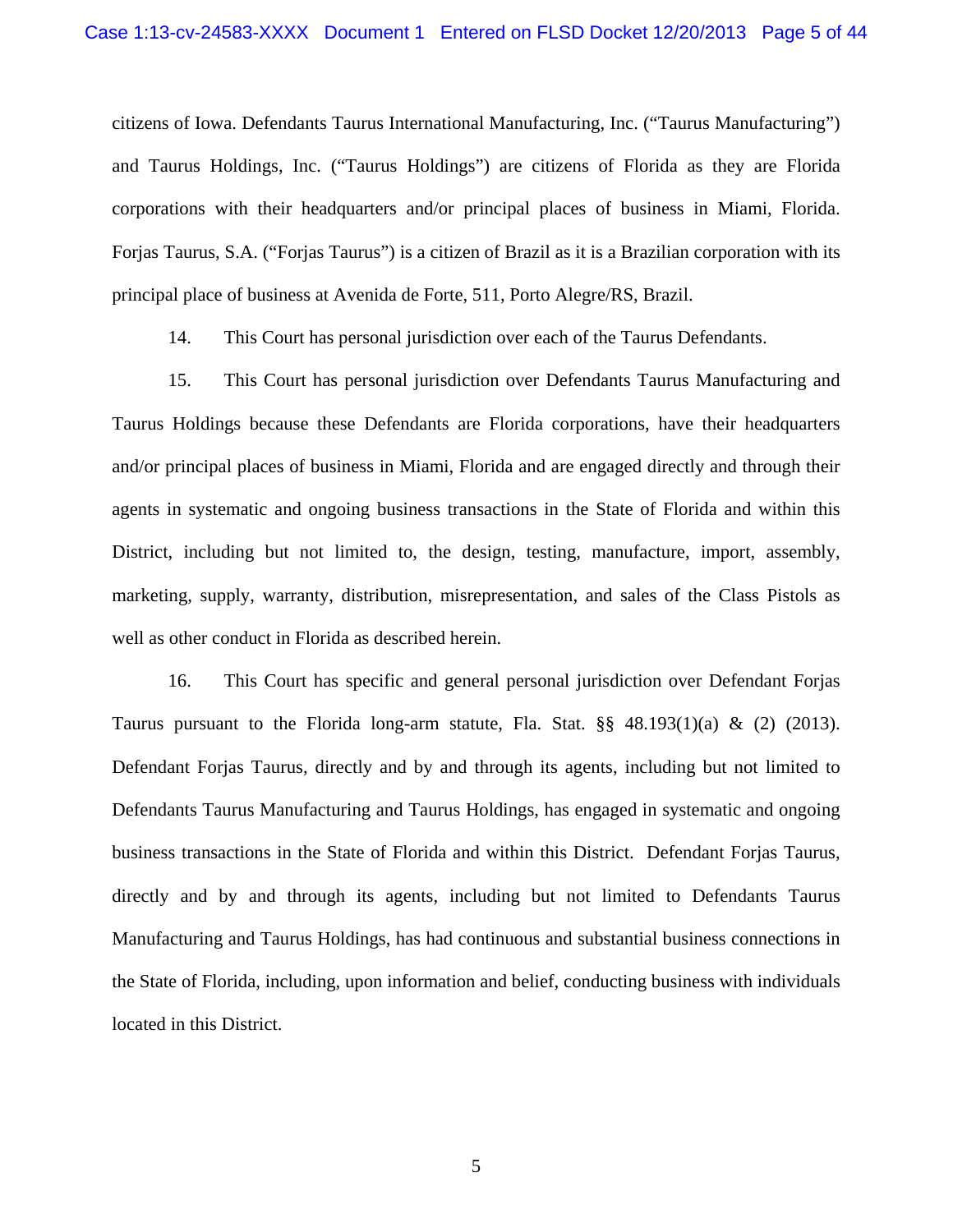17. This Court has specific personal jurisdiction over Defendant Forjas Taurus because Defendant Forjas Taurus, directly and by and through its agents, including but not limited to Defendants Taurus Manufacturing and Taurus Holdings, as more fully described herein, has

(a) operated, conducted, engaged in, or carried out a business venture in the State of Florida, including but not limited to, manufacturing the Class Pistols and other firearms in Brazil under the "Taurus" brand name, importing the Class Pistols and other firearms under the "Taurus" brand name from Brazil into the State of Florida, distributing the Class Pistols and other firearms in Florida and throughout the United States under the "Taurus" brand name, and receiving revenues from such importation and distribution of the Class Pistols and other firearms under the "Taurus" brand name, such that specific personal jurisdiction arises under Fla. Stat. § 48.193(1)(a)(1);

(b) committed various tortious acts within the State of Florida, including but not limited to, intentionally concealing the Safety Device Defect from Plaintiff and Class Members residing inside and outside of Florida, such that specific personal jurisdiction arises under Fla. Stat. § 48.193(1)(a)(2);

(c) caused injury to persons within the State of Florida while it was engaged in solicitation of service activities within the State of Florida, including but not limited to, injury to Class Members in Florida caused by the Safety Device Defect while Defendant Forjas Taurus solicited service activities within Florida, such that specific personal jurisdiction arises under Fla. Stat. § 48.193 $(1)(a)(6)(a)$ ; and

(d) caused injury to persons within the State of Florida arising out of an act or omission by it outside of the State of Florida while products, materials, or things processed,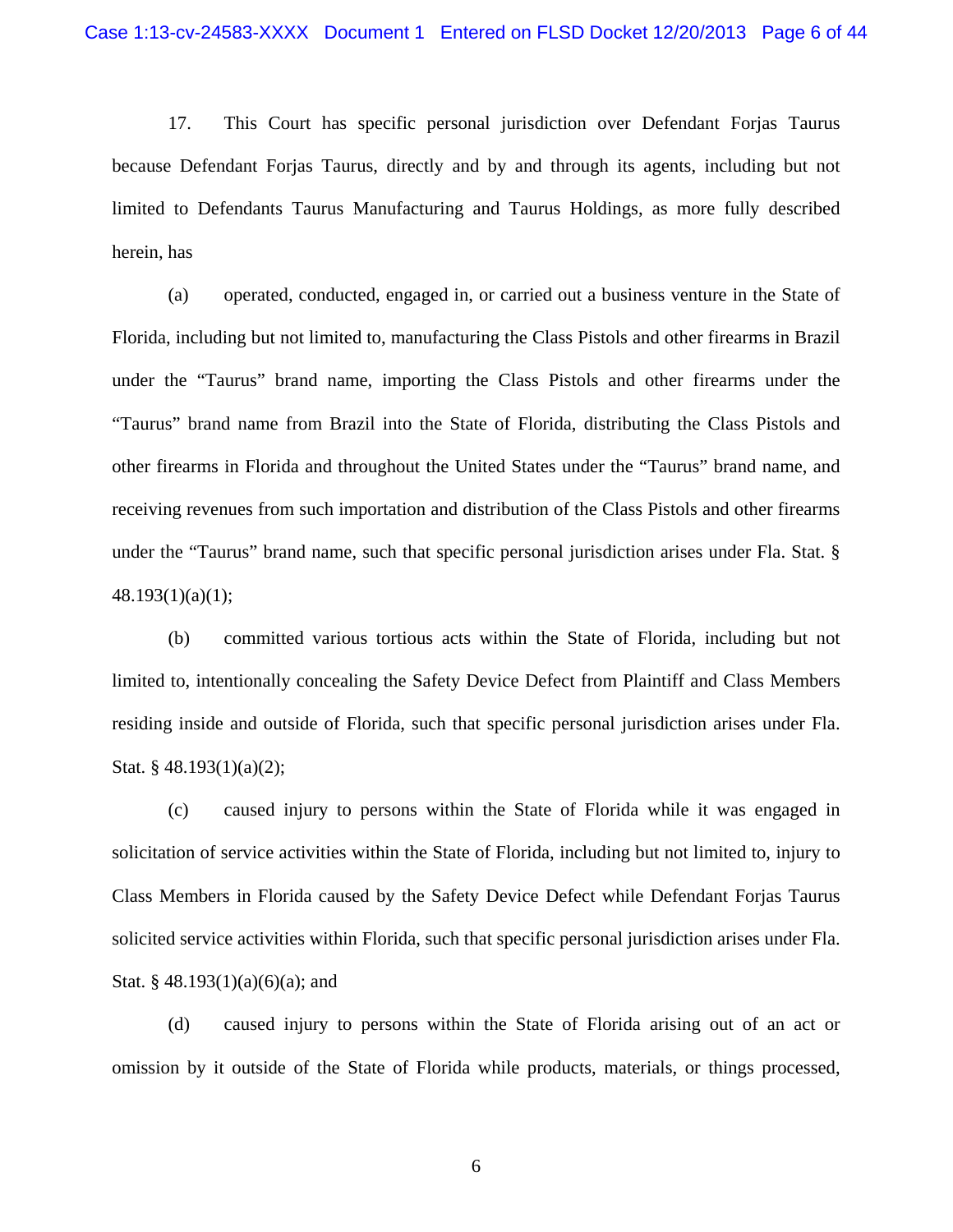serviced, or manufactured by it in Brazil and elsewhere were used or consumed within the State of Florida in the ordinary course of commerce, trade, or use, including but not limited to, causing injuries to Class Members residing in Florida arising out of the design, manufacture, distribution, and marketing of Class Pistols outside of Florida while Class Pistols processed, serviced, or manufactured by Defendant Forjas Taurus in Brazil and elsewhere were used or consumed within Florida in the ordinary course of commerce, trade, or use, such that specific personal jurisdiction arises under Fla. Stat.  $\S$  48.193(1)(a)(6)(b).

18. This Court has general personal jurisdiction over Defendant Forjas Taurus because, as described more fully herein, it has engaged in substantial and not isolated activity within the State of Florida, including but not limited to, the continuous, ongoing, extensive importation of thousands of Class Pistols and other firearms into the State of Florida from Brazil under the "Taurus" brand name and distributing the Class Pistols and other firearms in Florida and throughout the United States under the "Taurus" brand name, such that general personal jurisdiction arises under Fla. Stat. § 48.193(2).

19. Plaintiff believes that it may require further discovery as pertains to any challenge to personal jurisdiction in this action.

20. Venue is proper in this District pursuant to 28 U.S.C. § 1391(b)(1) as to Defendants Taurus Manufacturing and Taurus Holdings because they reside in this judicial district. Venue is further proper in this District pursuant to 28 U.S.C. § 1391(b)(2), as to all the Taurus Defendants because as described herein a substantial part of the events or omissions giving rise to the claims asserted herein occurred in this judicial district. The Taurus Defendants regularly and systematically conduct business in Florida and in this judicial district, including but not limited to, the continuous, ongoing, extensive importation of thousands of Class Pistols and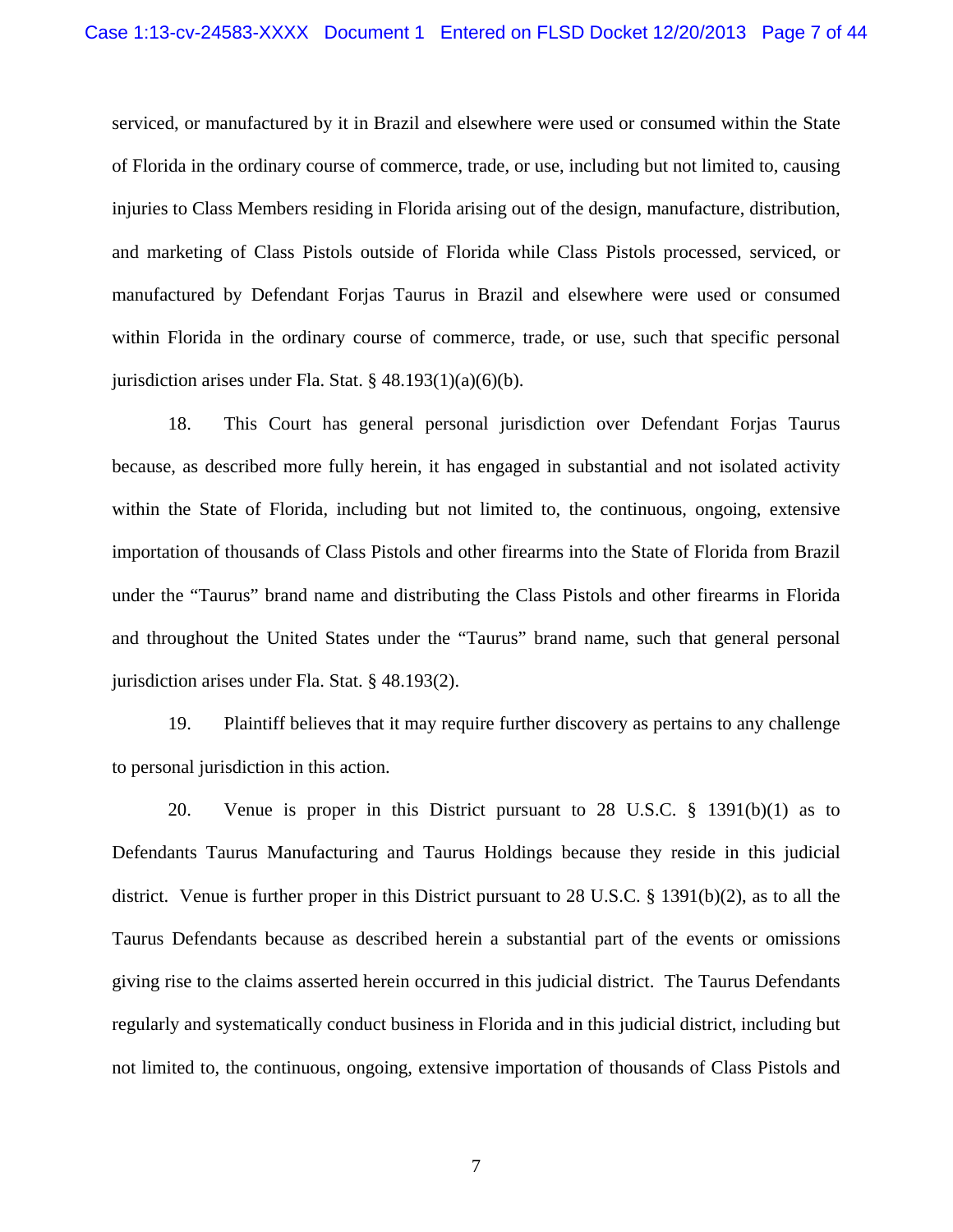other firearms into the State of Florida from Brazil under the "Taurus" brand name and distributing the Class Pistols and other firearms in Florida and throughout the United States under the "Taurus" brand name. Moreover, upon and information belief, much of the challenged conduct surrounding the Taurus Defendants' defective Class Pistols occurred or emanated from Florida. Upon information and belief, the fraud, deception, false promises, misrepresentations, and the knowing concealment, suppression, or omission of material facts in the distribution, sale, and/or advertisement of the Class Pistols have their origins in Florida. Upon information and belief, the corporate decision not to disclose, but rather to misrepresent, the known Safety Device Defect was made by the Taurus Defendants in Florida. In addition, venue is proper for the claims arising out of Florida's Deceptive and Unfair Trade Practices Act because the statute applies to any company engaging in any of the activities regulated by the FDUPTA within the State of Florida and as alleged herein each of the Taurus Defendants engaged in such activities within Florida. Venue is further proper in this District as to Defendant Forjas Taurus pursuant to 28 U.S.C. § 1391(c)(3) because it is a Brazilian corporation and a defendant not resident in the United States may be sued in any judicial district.

#### PARTIES

21. Plaintiff CHRIS P. CARTER ("Plaintiff" or "Plaintiff Carter") is over the age of 21 and is a citizen of Scott County, Iowa. CHRIS P. CARTER owns a Class Pistol, in particular a Model PT-140PRO Pistol which was designed, manufactured, assembled, to be tested, marketed, imported, warranted, distributed, and sold by the Taurus Defendants. A true and accurate photograph of Plaintiff's Class Pistol is attached hereto as Exhibit A.

22. Defendant Forjas Taurus is a Brazilian corporation with its principal place of business at Avenida de Forte, 511, Porto Alegre/RS, Brazil and Forjas Taurus manufactures the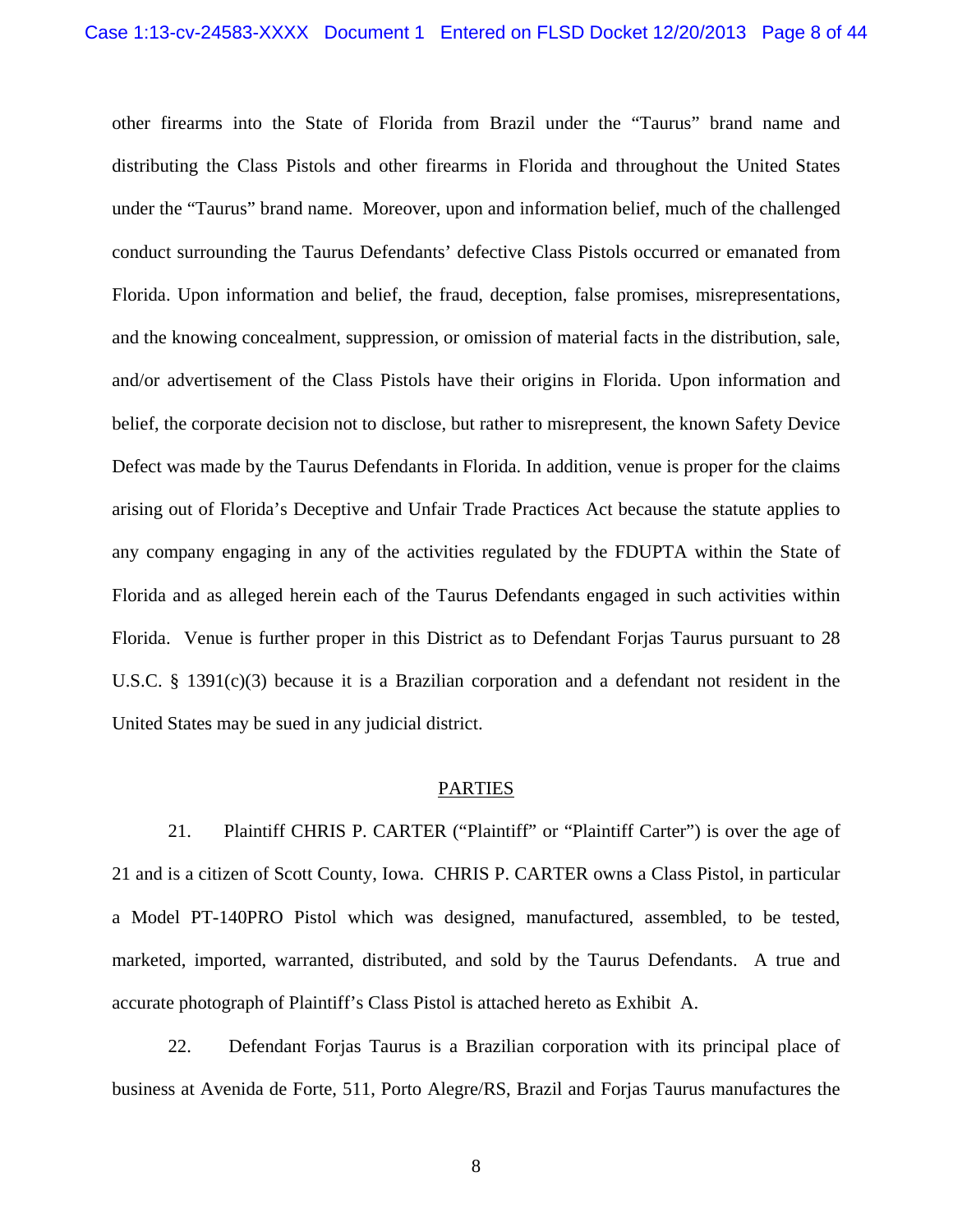Class Pistols and other firearms in Brazil under the "Taurus" brand name and distributes the Class Pistols and other firearms in Florida and throughout the United States under the "Taurus" brand name via Defendants Taurus Manufacturing and Taurus Holdings.

23. Defendant Taurus Manufacturing and Taurus Holdings are Florida corporations, operating and conducting business in Florida. Defendants Taurus Manufacturing and Taurus Holding's principal place of business is in Miami, Florida. Taurus Holdings is the one hundred percent stockholder of Taurus Manufacturing and they are both in the business of manufacturing, selling, and distributing firearms, including the Class Pistols, in Florida and throughout the United States. In addition, Taurus Manufacturing and Taurus Holdings assembled, marketed, imported, and distributed the Class Pistols in Florida and elsewhere.

24. The Taurus Defendants are so intertwined contractually for each other's liabilities that they are essentially one entity with regard to the allegations in this Complaint.

#### **COMMON FACTUAL ALLEGATIONS**

25. According to the Taurus Defendants' website, Forjas Taurus S.A. has been producing small arms in Brazil since 1941. In 1968, Forjas Taurus ventured into the U.S. market "by employing the services of a succession of U.S. distributors," but "[t]heir efforts met with only marginal success." As a result, the management of Forjas Taurus made the decision in 1982 to "take the bull by the horns" and open an affiliated United States company in Miami, namely, Defendant Taurus International Manufacturing, Inc. In 1982, when Forjas Taurus began distributing and selling its pistols here in the United States, it considered its brand of firearms to be "an unknown commodity in the United States" and "sales that first year in the United States were limited as a solid distribution system had to be established." In 1984, the Taurus Defendants decided to offer an "unqualified LIFETIME REPAIR POLICY." This "one brilliant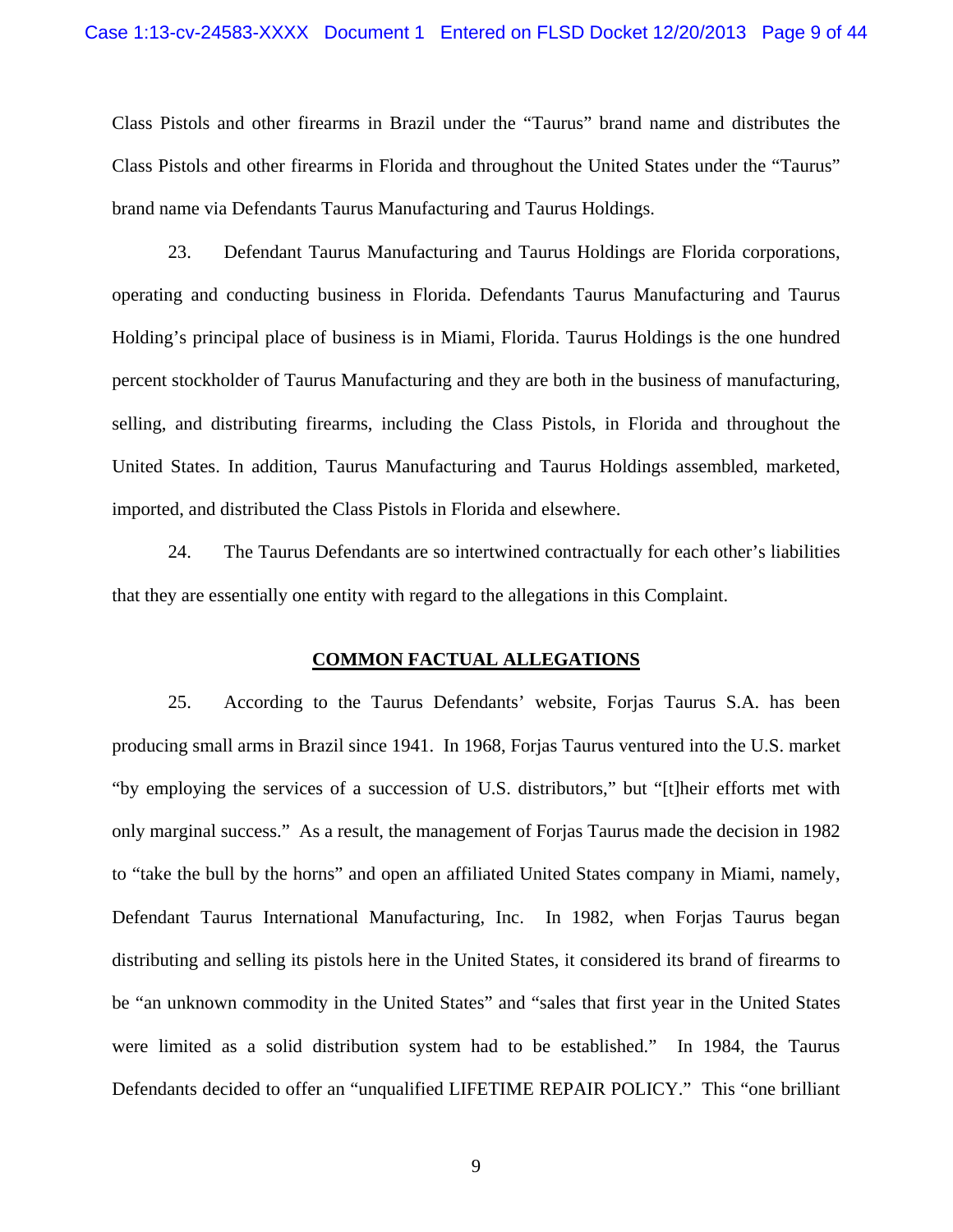piece of marketing changed the course of the company in this market" and "made everyone sit up and take notice of Taurus Firearms." As a result, according to the Taurus Defendants, the "U.S. company has posted record years ever since." The location of the website providing the history of the Taurus Defendants, including Defendant Forjas Taurus' decision to open an affiliated company in Miami, Florida to import and distribute the Class Pistols and other firearms under the "Taurus" brand name in Florida and throughout the United States is http://www.taurususa.com/history.cfm and a copy of the "Taurus History and Background Information" from the Taurus Defendants' website is attached hereto as Exhibit B.

26. The Taurus Defendants openly represent to the public that they "genuinely believe [they] manufacture firearms better than anyone else. Unlike other competitors that are merely 'assemblers' of firearms, **we manufacture everything: from the firing pins** to the magazines to the cutting tools. **Every piece and every part are owned by Taurus**. This results in higher tolerances, lower costs, faster prototypes and breakthrough innovations." See Taurus 2013 Product Catalog at 4, http://www.taurususa.com/pdf/2013\_taurus\_catalog.pdf (emphasis added) (last visited December 19, 2013).

27. Taurus has designed, manufactured, and distributed certain Pistols which have a dangerously defective Firing Pin Block Safety Device that causes the Class Pistols to discharge when the Pistol is dropped, the safety is in the "on" position, and no trigger pull occurs.

28. The Class Pistols include those Taurus Models manufactured with the Safety Design Defect design described herein. According to Taurus, these particular Models or Series are equipped with certain "SAFETY DEVICES" which are described and illustrated by Taurus as follows: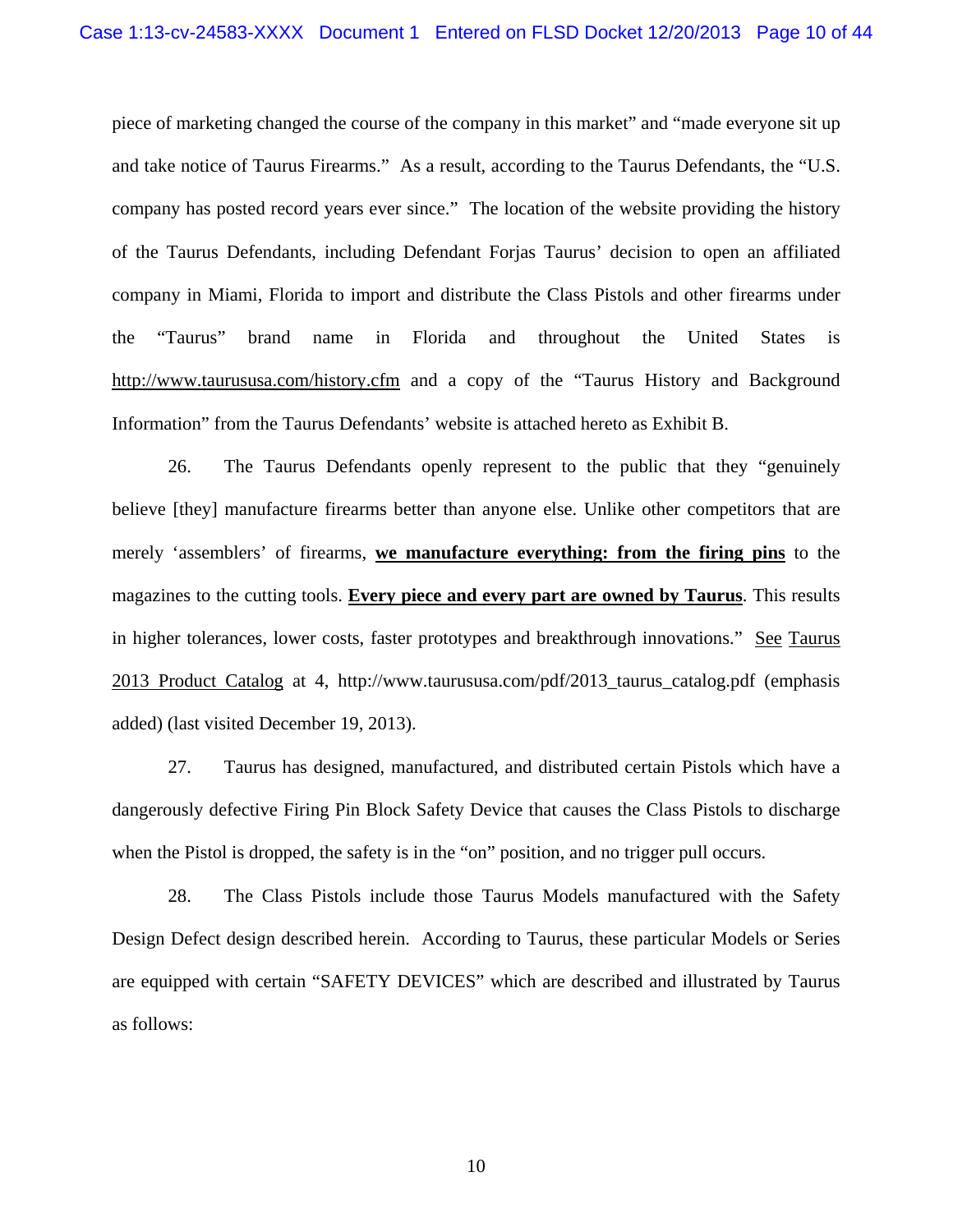# **Firing Pin Block**



The firing pin block, which is designed to prevent the firing pin from going forward and striking the primer is engaged until the trigger is in its final rearward position. This device is designed to preclude an accidental discharge should the firearm be dropped.

# **Manual Safety Lever**



By moving the safety upward you will block the firing mechanism. Keep the safety on while not using the pistol.

**WARNING:** To properly apply the manual safety lever, the trigger must be in its forward-most position, otherwise the lever can be moved upwards, but will not be fully engaged.

Keep your finger off the trigger while moving the lever upward.

See attached Exhibit C - Taurus Polymer Pistols General Safety, Operating Instructions and Limited Warranty (the "Taurus Manual") at  $19<sup>1</sup>$ 

29. According to Taurus, "[i]f dropped from a height at which the pistol is normally used, the manual safety and automatic safety [i.e. the firing pin block] together provide double strong resistance against accidental firing caused by such impact." Exhibit C at 17. Taurus also refers to the "Firing Pin Block" as the "Automatic Safety" and/or "Automatic Firing Pin Block Safety." The Firing Pin Block, Automatic Safety, and Automatic Firing Pin Block Safety are referenced collectively throughout this Complaint as the "Firing Pin Block."

30. The common design of the Firing Pin Block Safety Device on all Class Pistols is defective and as a result there is nothing to prevent an accidental discharge even when the Manual Safety Lever is turned on and the Class Pistols are dropped from a height at which the Class Pistols are normally used.

<sup>&</sup>lt;sup>1</sup> The Taurus Manual is the manual that the Taurus Defendants provided with Plaintiff's Class Pistol.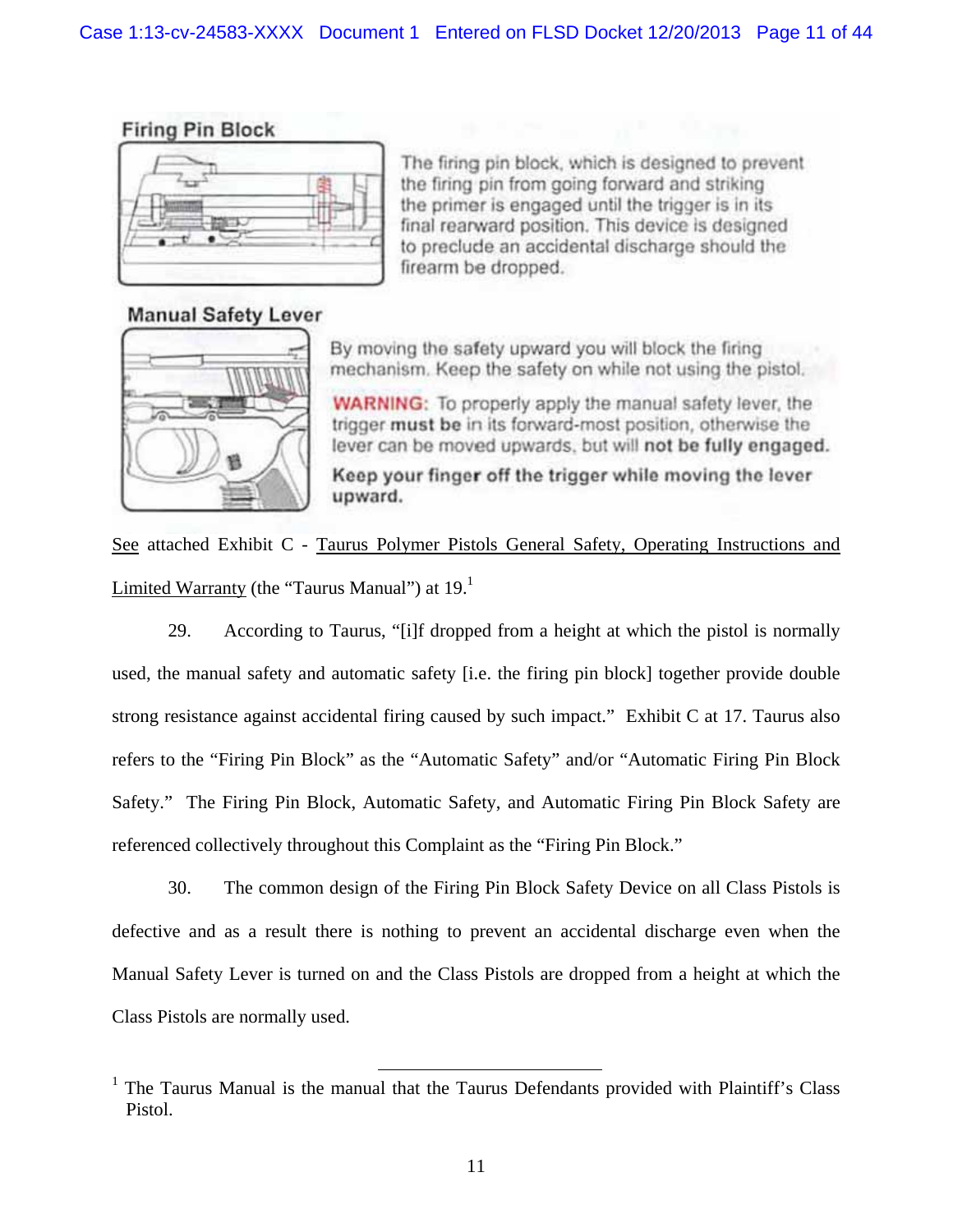31. Since the design of the Firing Pin Block Safety Device is common to all Class Pistols and is defective in all Class Pistols, the use and/or maintenance of the Class Pistols by Plaintiff and Class Members have no effect on the defective design of the Class Pistols and the damages resulting from the defective design.

32. The Class Pistols have a common latent design defect, namely the Safety Device Defect, such that if the Class Pistols work as designed they are still defective and Plaintiff and Class Members would still be due relief.

33. For years, the Taurus Defendants have knowingly manufactured, marketed, and sold thousands of defective Class Pistols with the Safety Device Defect to consumers throughout Florida and the United States.

34. Despite knowing about the Safety Device Defect for years, the Taurus Defendants consciously and intentionally decided not to recall the defective Class Pistols which they know are unreasonably dangerous and defective because they believe such a recall would have a negative impact on their profits and public image.

35. It is undisputed that the Taurus Defendants were aware of the Safety Device Defect on or before 2007. Further, upon information and belief, discovery of internal documents from Taurus will show that Taurus has been aware of the problems with this design and Defect since the early production of the Class Pistols and such discovery will most likely reveal that Taurus has been aware of this Defect since the Class Pistols were first designed, manufactured, imported, tested, produced, and distributed in the United States.

36. The Taurus Defendants have settled cases which involve this same Defect and despite an ever-growing number of grievous injuries and settlements, Defendants refuse to acknowledge that the Class Pistols are defective, much less take any steps to warn consumers in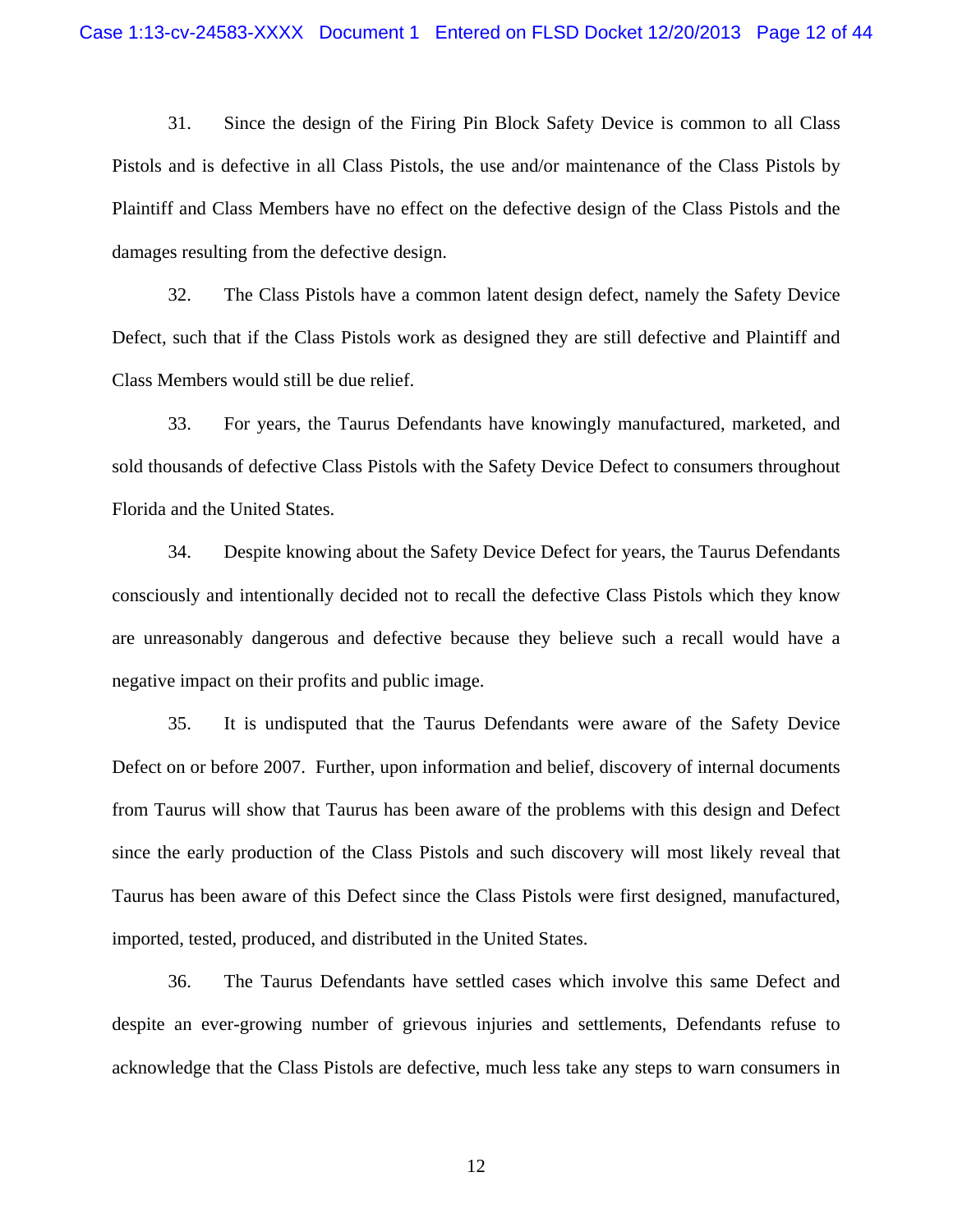Florida or elsewhere in the United States about the dangers of using the Class Pistols. Instead, the Taurus Defendants continue to ignore indisputable evidence of the Class Pistols' Safety Defect which has been known to and documented by the Taurus Defendants dating back to at least 2007.

37. In 2007, the Taurus Defendants were made aware of the Safety Device Defect when Taurus Manufacturing was named as a Defendant in a lawsuit filed in the Circuit Court of Etowah County, Alabama, styled Adam Maroney v. Taurus International Manufacturing, Inc., CV-07-073-ACH. This lawsuit arose from the following facts. In February 2005, Adam Maroney's Taurus Pistol fell out of his pocket onto the garage floor and discharged, sending a bullet up through Mr. Maroney's pancreas, spleen, diaphragm, and lungs. Mr. Maroney's Taurus Pistol was a PT 111, which is one of the Taurus pistol models included in the Class Pistols. Mr. Maroney had the Manual Safety properly on at the time his Taurus Pistol dropped to the garage floor. In the Maroney case, Taurus admitted that a Taurus PT 111 Pistol can discharge if it is dropped from a height at which the pistol is normally used. See Trial Testimony of Mr. Morrison, Trial Tr. at 124, Maroney v. Taurus International Manufacturing, Inc., Case No. 07-73 (Ala. Cir. Ct. dismissed 2009), attached hereto as Exhibit D.

38. In the Maroney case, Taurus retained their own expert (James C. Hutton) who conducted drop tests (the "Taurus Drop Test") on "brand new" Taurus Pistols equipped with the Taurus Firing Pin Block Safety Device. The Taurus Drop Test was an attempt, **albeit a failed attempt**, to prove that the common design of the Firing Pin Block Safety Device was not defective and that the design of the Firing Pin Block served the purpose of preventing the Firing Pin from going forward and striking the primer when the Class Pistols are dropped. The results of the Taurus Drop Test confirmed what Taurus already knew -- that the Firing Pin Block Safety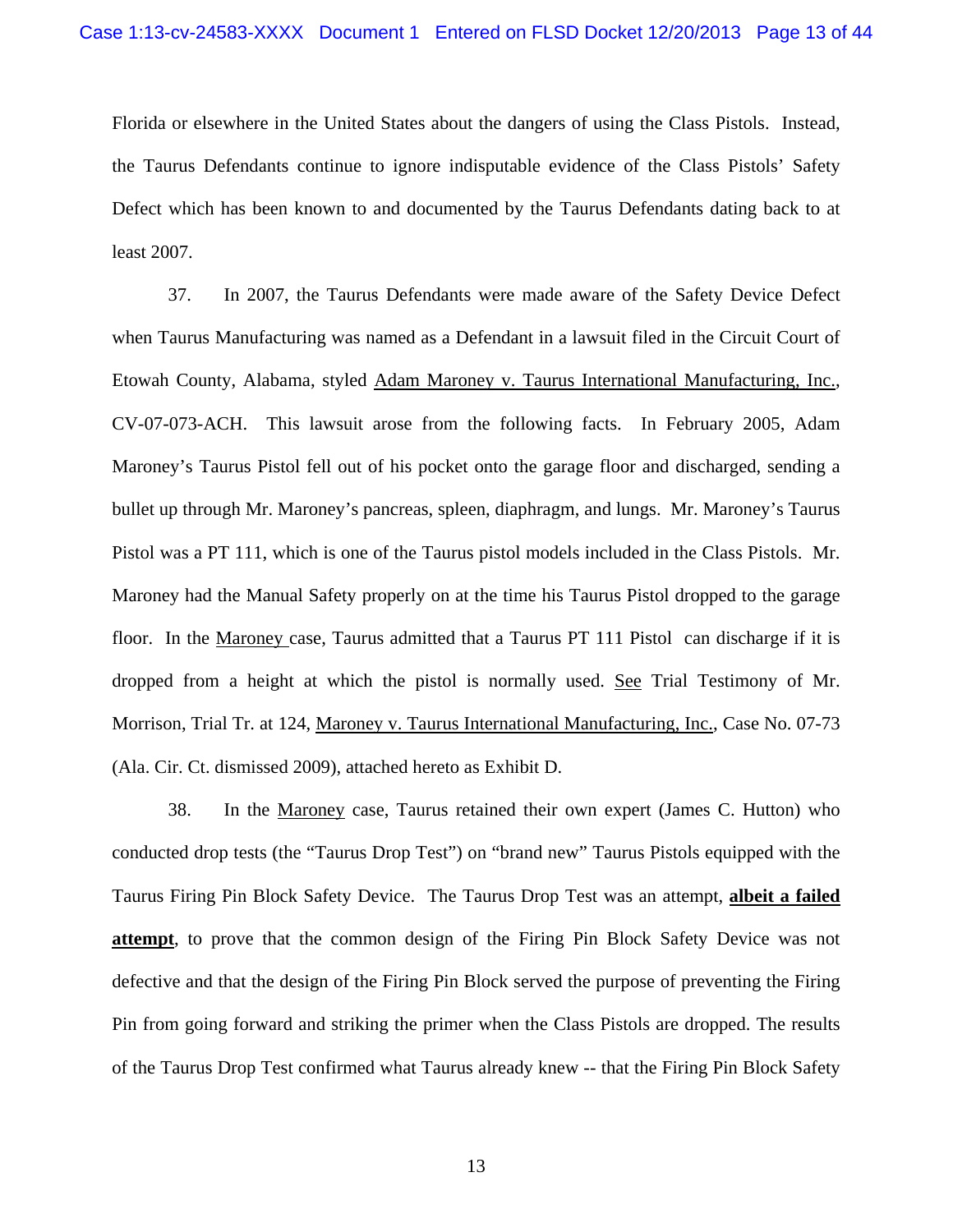Device is defective in design and purpose. Specifically, the expert witness for Taurus admitted in the Maroney case that the Taurus Drop Test showed an indent in the primer came from the Firing Pin going forward and striking the primer. In other words, Mr. Hutton admitted that the design of the Firing Pin Block Safety Device does not prevent the Firing Pin from going forward and striking the Firing Pin. As a result, the design of the Firing Pin Block Safety Device will not preclude an accidental discharge should the Class Pistols be dropped from a height at which they are normally used.

39. Robert G. Morrison, $2$  the CEO for Taurus Manufacturing, testified under oath, to the following in the Maroney trial: "My answer to the question if you are referring to all PT 111s, it is I believe that they can go off if dropped." Further, Mr. Morrison testified that it is also foreseeable that the ultimate consumer of a Class Pistol, such as the Model PT 111 Pistol, may drop it. Exhibit D at 124.

40. There was ample evidence in the Maroney case to support a verdict against Taurus Manufacturing for its explicit desire to achieve profits at the expense of public safety and the safety of individuals who own a Class Pistol. The jury in Maroney returned a verdict against Defendant Taurus Manufacturing for \$1,250,000.00. Taurus Manufacturing did not appeal the jury's verdict, and the case was settled for a confidential amount.

41. In 2009, Ms. Judy Price was severely injured when her Taurus Pistol Model PT-140 discharged, with the Manual Safety Lever properly on, after she accidently dropped her Taurus Pistol from a height at which it is normally intended to be used. The bullet entered her thigh, and then went through her colon and intestines and the bullet remains lodged in her liver. Ms. Price had months of complications and surgeries. Taurus entered into a settlement

<sup>&</sup>lt;sup>2</sup> Robert G. Morrison has worked for Defendant Taurus Manufacturing since 1997 and began serving as its President and CEO in 2004. Mr. Morrison also served as the Executive Vice-President and COO of Defendant Taurus Holdings.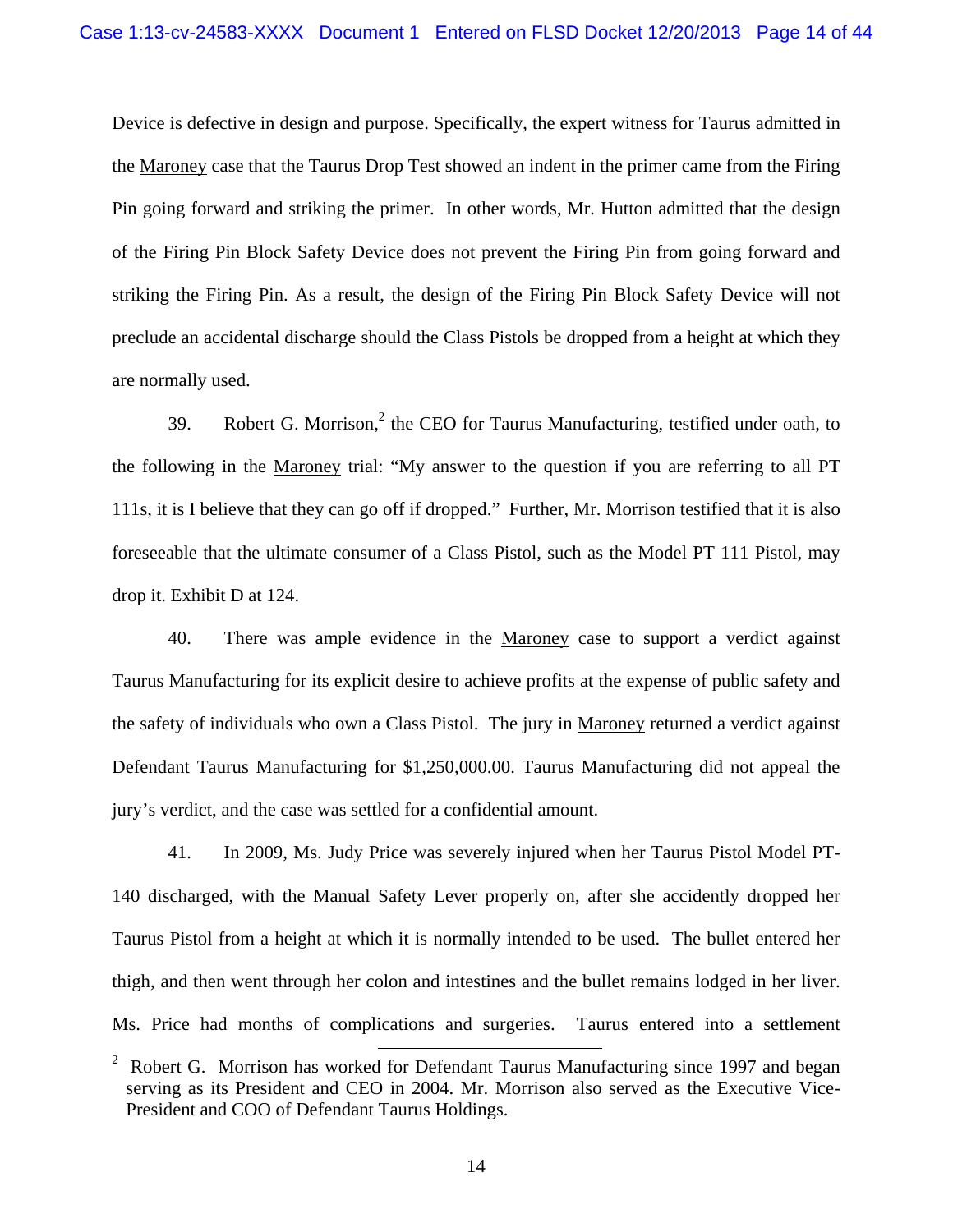agreement with Ms. Price in 2011 and the amount she received pursuant to the settlement agreement remains confidential. Although Ms. Price would not be a Class Member the Taurus Pistol Model PT-140 she owned is a Class Pistol as defined herein since this Taurus model pistol has the Safety Device Defect.

42. On or about September 2013, the Sao Paulo State Military Police in Brazil recalled all 98,000 of the .40 caliber S&W Taurus 24/7 DS Pistols issued to their personnel after discovering that the Taurus Pistols could be discharged without the trigger being pulled. The Sao Paulo State Military Police is the largest state police force in Brazil. According to information publicly available on the Internet, Taurus is investigating the problem and has promised an official comment. Further, an Internet website describing the recall by the Sao Paulo Military Police features a video showing the discharge of the .40 caliber S&W Taurus 24/7 DS Pistol without the trigger being pulled.<sup>3</sup> The similar .40 caliber S&W Taurus 24/7 Pistols imported, distributed and sold in the United States are Class Pistols as defined herein since these Taurus model pistols have the common design of the Safety Device Defect.

43. Despite all of the information Taurus has in connection with the defective design of the Firing Pin Block Safety Device and that the Class Pistols will discharge when dropped from a height at which they are normally used without the trigger being pulled and with the Manual Safety Lever properly set to prevent an accidental discharge, Taurus has not undertaken any effort in Florida or elsewhere in the United States to inform the public and/or individuals who own Class Pistols about the Defect, or to issue any recalls and replace or repair the Class Pistols.

<sup>&</sup>lt;sup>3</sup> The URL for the website is http://fnforum.net/forums/handgun-room/49803-brazilian-policerecall-98-000-taurus-24-7-ds-pistols.html (last visited Dec. 16, 2013).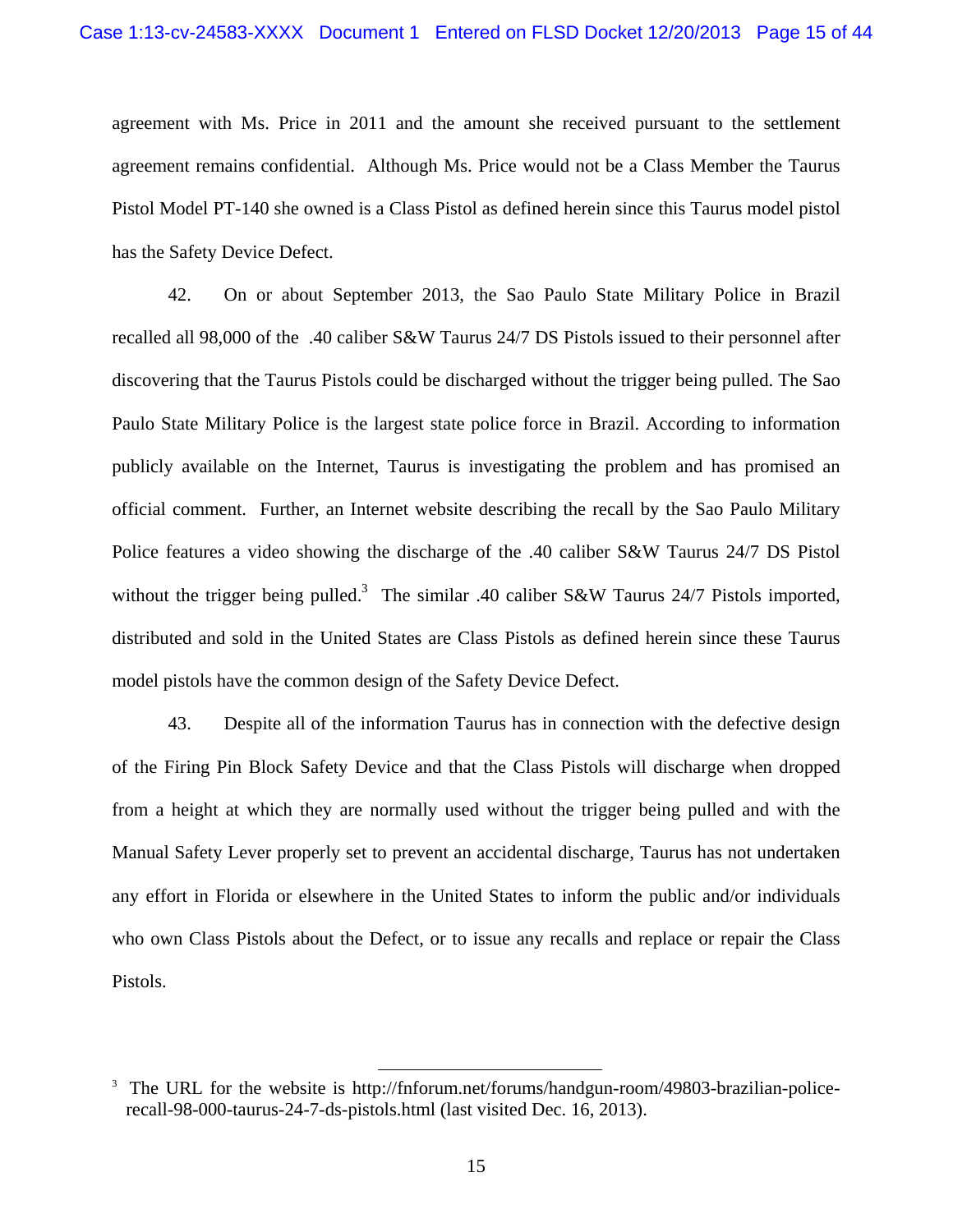44. Plaintiff has filed this nationwide Class Action Complaint in order to seek declaratory relief and compensation for the damages of Plaintiff and the proposed Class and to force the Taurus Defendants to act as responsible corporate citizens by educating their customers, the lawful possessors of the Class Pistols and the public about the dangers of the Class Pistols, repairing the Defect in the Class Pistols, or paying to allow the Plaintiff and the proposed Class to replace the Class Pistols and/or repair and replace the Defect in the Class Pistols on their own.

45. The allegations in this Complaint are well-supported by the troublesome history of the Class Pistols, the harmful, sometimes life-threatening, consequences of their use by consumers, as well as the Taurus Defendants' continuing denial or failure to acknowledge the Defect. These critical facts about the Class Pistols and the Defect have been hidden from the public by the Taurus Defendants' pattern of concealing the Defect and refusing to warn the public despite the Taurus Defendants' knowledge of the Defect.

46. Simply stated, the Class Pistols are defective and inherently dangerous, and Taurus has known about the Defect for years, but has allowed the Class Pistols to remain in the hands of unsuspecting gun owners to the imminent risk of harm to the owners of the Class Pistols and the public.

#### **PLAINTIFF CHRIS CARTER FACTS**

47. Plaintiff Carter owns a Class Pistol that is a Taurus Model PT-140PRO which was purchased new on or about December 21, 2009 for \$426.93. Plaintiff's Class Pistol has the Safety Device Defect that is common to every other Class Pistol.

48. On or about July 29, 2013, while employed as a deputy with the Scott County, Iowa Sheriff's Department and working as a narcotics agent with the Quad City Metropolitan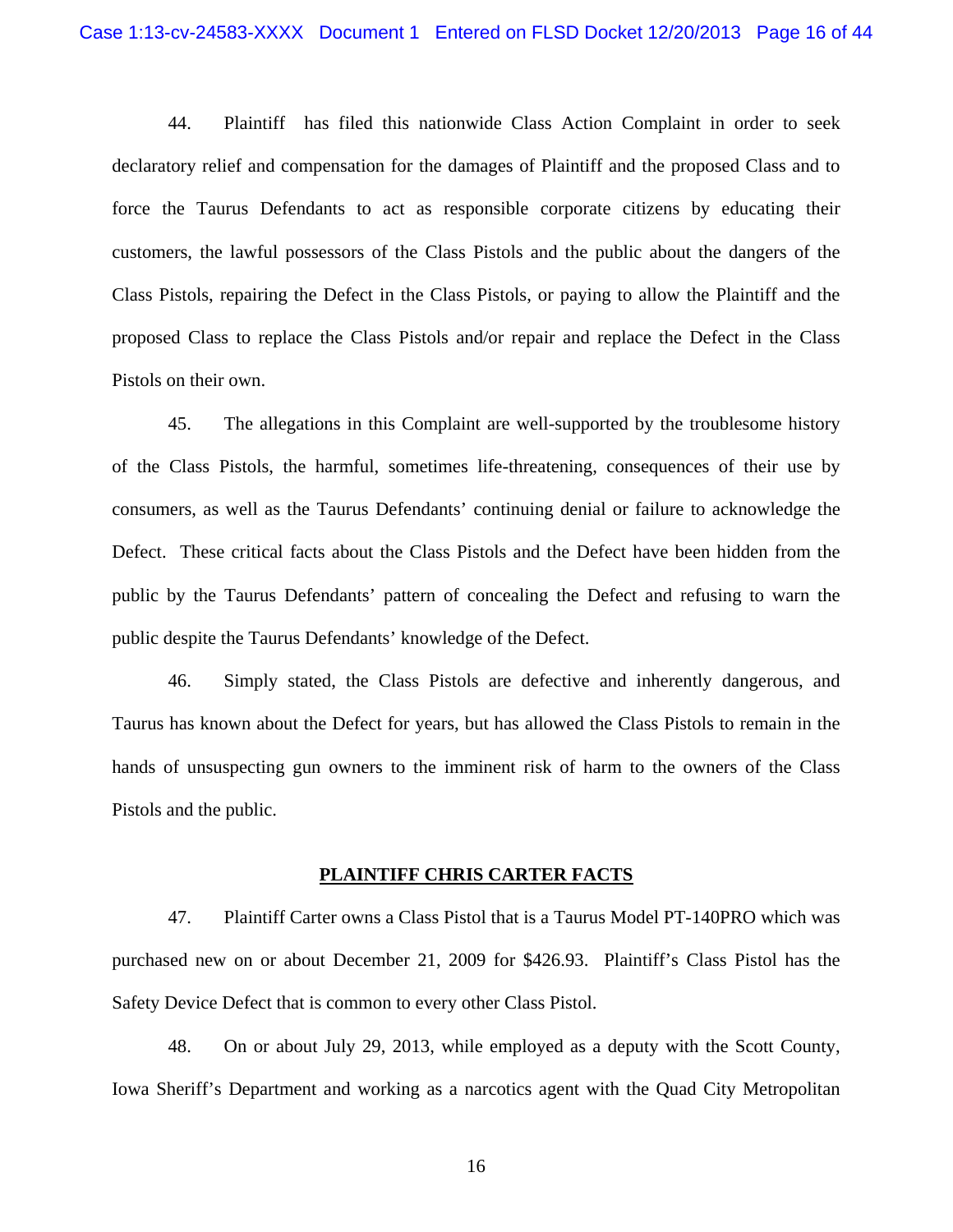Enforcement Group, Plaintiff Carter was attempting take a suspect into custody when the suspect made an evasive move and Plaintiff Carter attempted to apprehend the suspect. Plaintiff Carter was carrying his Class Pistol in a holster at his waist with the Manual Safety Lever properly placed in the "on" position to prevent an accidental discharge of the Class Pistol. At this point, Plaintiff Carter was pursuing the suspect on foot and his Class Pistol dropped on the ground. When Plaintiff Carter's Class Pistol came into contact with the ground, his Class Pistol accidentally discharged resulting in a single shot firing from the Class Pistol. Plaintiff Carter had not touched the trigger of his Class Pistol before the Class Pistol dropped to the ground. Plaintiff Carter immediately picked up and secured the Class Pistol. Other law enforcement agents continued with pursuit of the suspect. Plaintiff Carter inspected the Class Pistol and observed that the Manual Safety Lever was still in the "on" position to prevent an accidental discharge and that the spent round or empty casing had failed to eject from the Class Pistol. Plaintiff Carter followed the protocol of his law enforcement agency and notified his shift Sergeant of the accidental discharge of the Class Pistol. Fortunately, the bullet or projectile from the Class Pistol struck an automobile and no human being was injured from this discharge of Plaintiff Carter's Class Pistol.

49. Despite the fact that the Manual Safety Lever was in the "on" position when Plaintiff Carter's Class Pistol dropped from a height at which the Class Pistol is normally used, the Manual Safety Lever and Firing Pin Block together did not provide resistance against an accidental discharge.

50. The design of the Firing Pin Block Safety Device on Plaintiff Carter's Pistol is defective and common to all Class Pistols, and as a result it did not prevent an accidental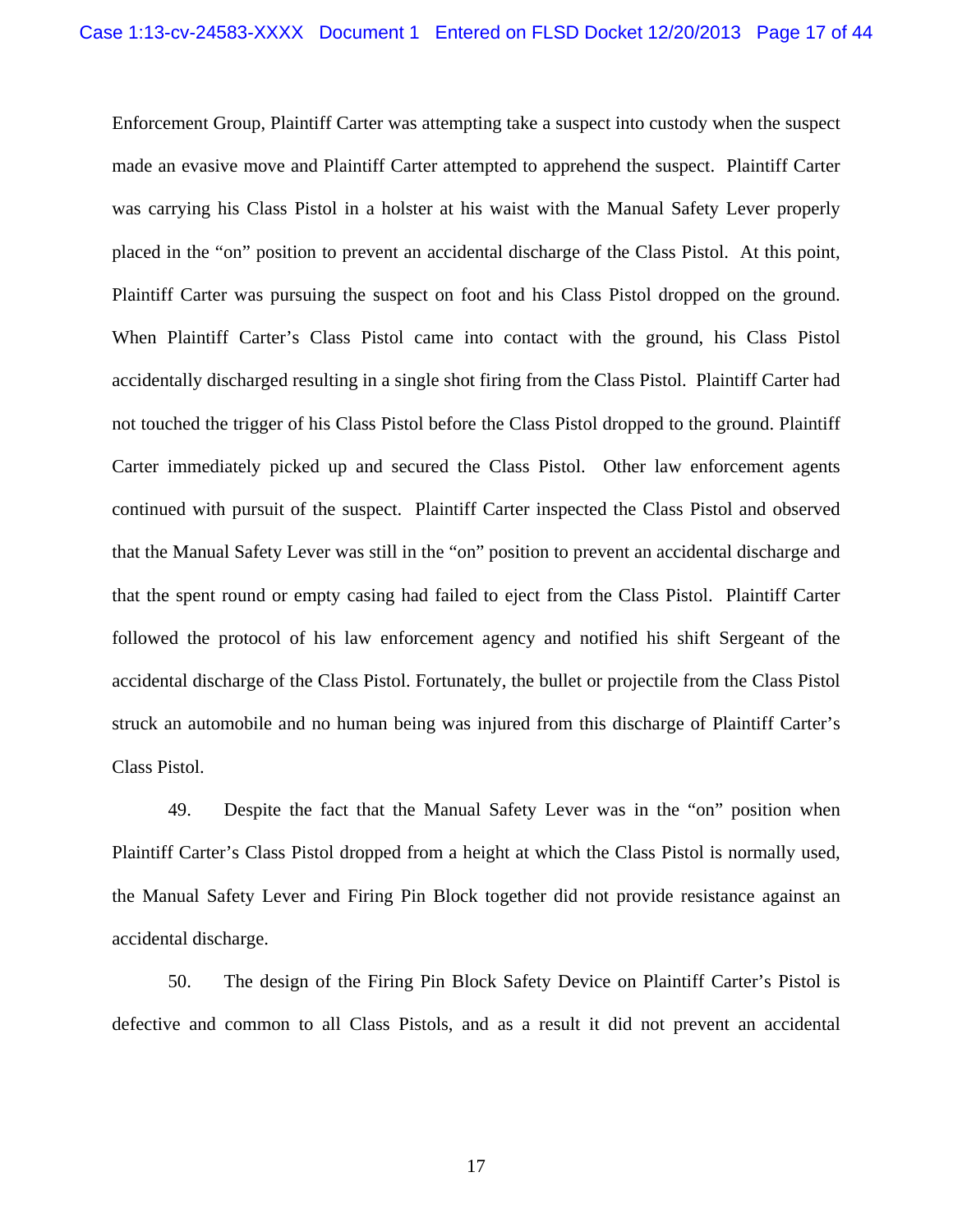discharge when it was dropped from a height at which the Class Pistol is normally used even though the Manual Safety Lever was turned "on" to prevent such a discharge.

# **CLASS DEFINITION AND CLASS ACTION ALLEGATIONS**

51. Plaintiff brings this suit as a nationwide class action on behalf of himself and all others similarly situated pursuant to Rules 23(a), 23(b)(2), and/or 23(b)(3) of the Federal Rule of Civil Procedure. The Class that Plaintiff seeks to represent is defined as follows:

**All individuals in the United States who own a Taurus pistol manufactured after July 4, 1975, with the Firing Pin Block Safety Device, including, but not limited to, the following models: PT-24/7, PT111, PT111PRO, PT111PROTi, PT132, PT132PRO, PT138, PT138PRO, PT140, PT140PRO, PT145, PT145PRO, PT745, and PT745PRO.** 

52. Subject to additional information obtained through further investigation and discovery to be conducted, the foregoing definition of the Class may be expanded or narrowed by amendment or amended complaint. Specifically excluded from the Class are the Taurus Defendants, their officers, directors, agents, trustees, parents, children, corporations, trusts, representatives, employees, principals, servants, partners, joint ventures, or entities controlled by the Taurus Defendants, and their heirs, successors, assigns, or other persons or entities related to or affiliated with the Taurus Defendants and/or their officers and/or directors, or any of them; the Judge assigned to this action, and any member of the Judge's immediate family; and persons claiming personal injuries as a result of the Safety Device Defect.

53. Numerosity: The Class is composed of thousands of persons across the United States, the joinder of whom in one action is impractical. While the exact number and identity of Class Members are not presently known, they can be identified through the review of records in the Taurus Defendants' possession, custody and control, and/or through other formal discovery.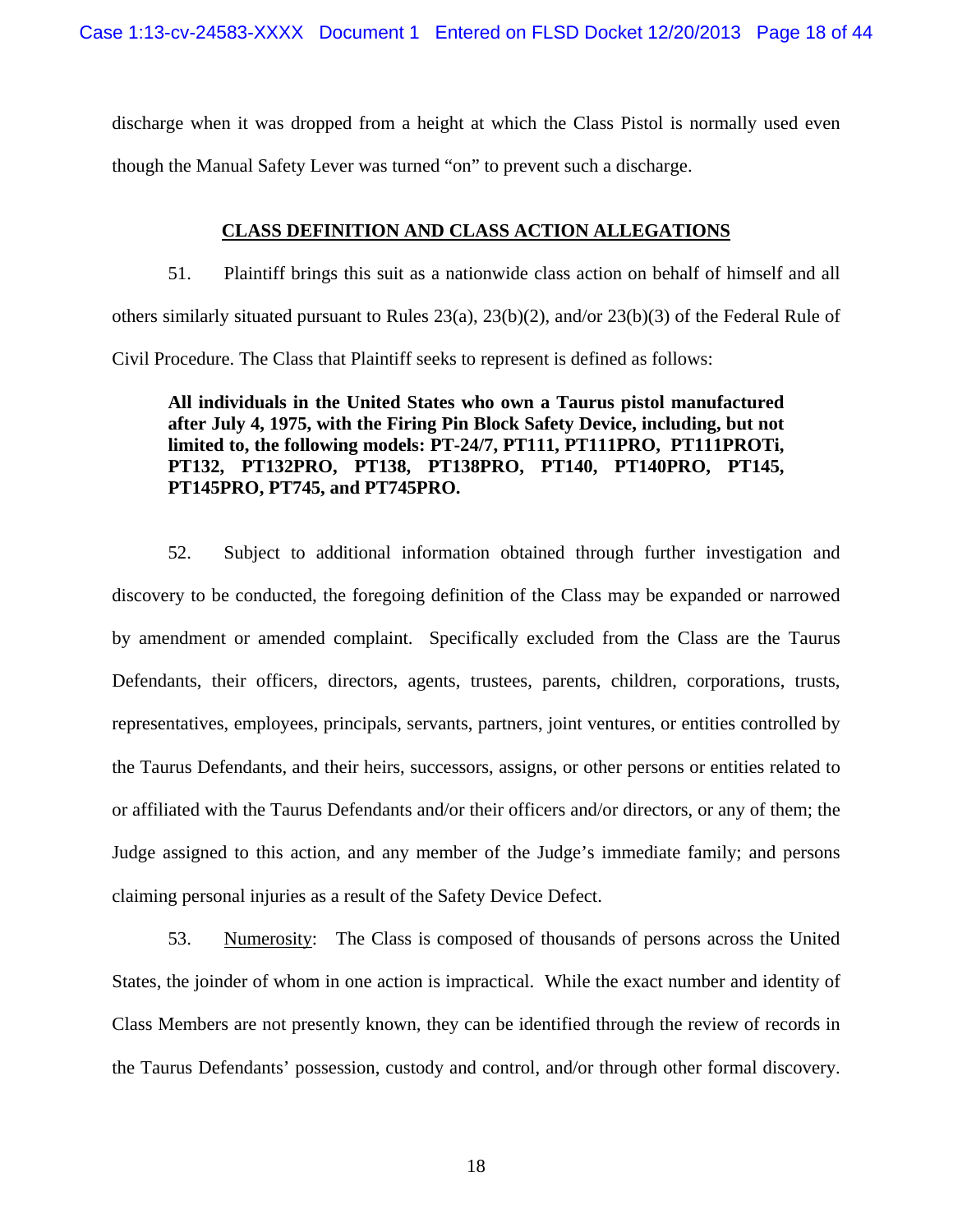Plaintiff is informed and believes that thousands of Class Pistols with the Defect have been manufactured and sold in Florida and throughout the United States. In fact, the CEO of Defendant Taurus Manufacturing has testified under oath that approximately one hundred thousand Model PT 111's Pistols have been sold in the United States and these sales numbers only include the PT 111 model, $4$  which is only one of many Taurus Models manufactured, imported to Florida, distributed, marketed, and sold with the Defect. Consequently, the individuals in the Class are so numerous, consisting of at least one hundred thousand Class Members, that the sheer number of aggrieved persons makes joinder of all such persons impracticable, and the disposition of their claims in a class action, rather than in individual actions, will benefit the parties and the Court and is the most efficient and fair way to resolve the controversy.

54. Commonality: Defendants have engaged in a standardized course of conduct that affects all Class Members. The critical question of law and fact common to the Plaintiff Class that will materially advance the litigation is whether the Class Pistols are inherently defective, contrary to the expectations imparted by Taurus through their representations, omissions, and suppression. Furthermore, other questions of law and fact common to the Class exist as to all members of the Class and predominate over any questions affecting only individual members of the Class include the following:

- a. Whether the common design of the Firing Pin Block Safety Device is defective;
- b. Whether the common design of the Firing Pin Block Safety Device prevents the Firing Pin from going forward should the Class Pistol be dropped;
- c. Whether the Firing Pin Block is only released at the Trigger stage position and the Manual Safety Lever is "off";

4 Exhibit D at 133.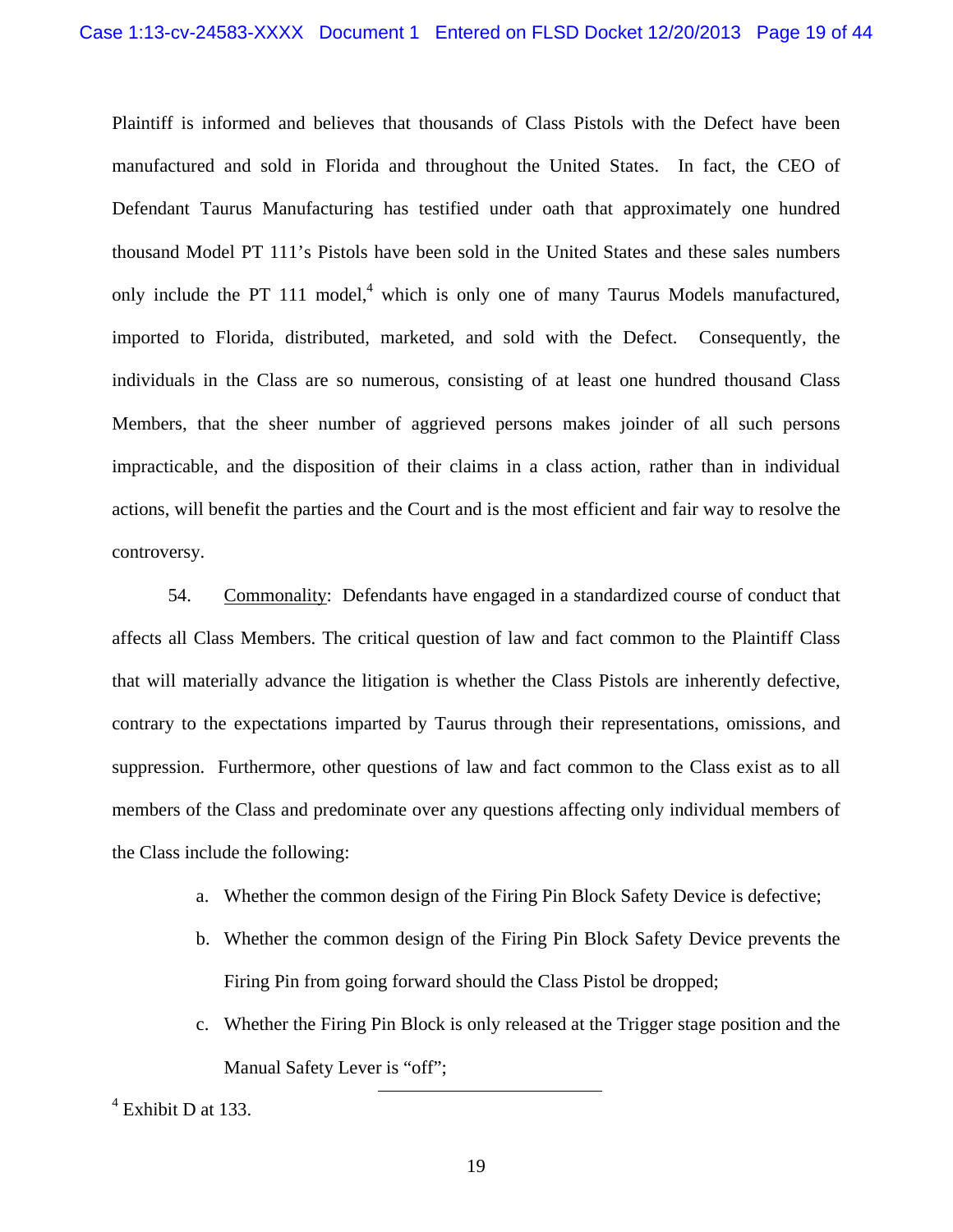- d. Whether Taurus violated the Florida Deceptive and Unfair Trade Practices Act by, among other things, engaging in unfair, unlawful, or fraudulent practices in connection with the failure to disclose the material and life-threatening Defect in the Class Pistols;
- e. Whether Taurus has been wrongfully and/or unjustly enriched as a result of the conduct set forth in the Complaint;
- f. Whether Plaintiff and the Class are entitled to equitable relief, including but not limited to restitution;
- g. Whether the design or manufacturing of the Class Pistols can cause the Defect, and thus the Class Pistols are not suitable for their intended use;
- h. Whether Taurus knew or should have known that the Class Pistols were defective;
- i. Whether Taurus had a duty to Plaintiff and the Class to disclose the true nature of the Class Pistols;
- j. Whether Taurus had a duty to recall the Class Pistols;
- k. Whether Taurus falsely represented that the Class Pistols were of a certain standard, quality, and grade, when in fact, they were not;
- l. Whether Taurus suppressed and concealed material information regarding the true characteristics and defective nature of the Class Pistols;
- m. Whether Taurus' false representations and suppression of the Defect was knowing, intentional, reckless, and/or malicious;
- n. Whether Plaintiff and the Class Members are entitled to compensatory, statutory, punitive, exemplary, and/or other forms of damages, and/or other monetary relief and, if so, in what amount;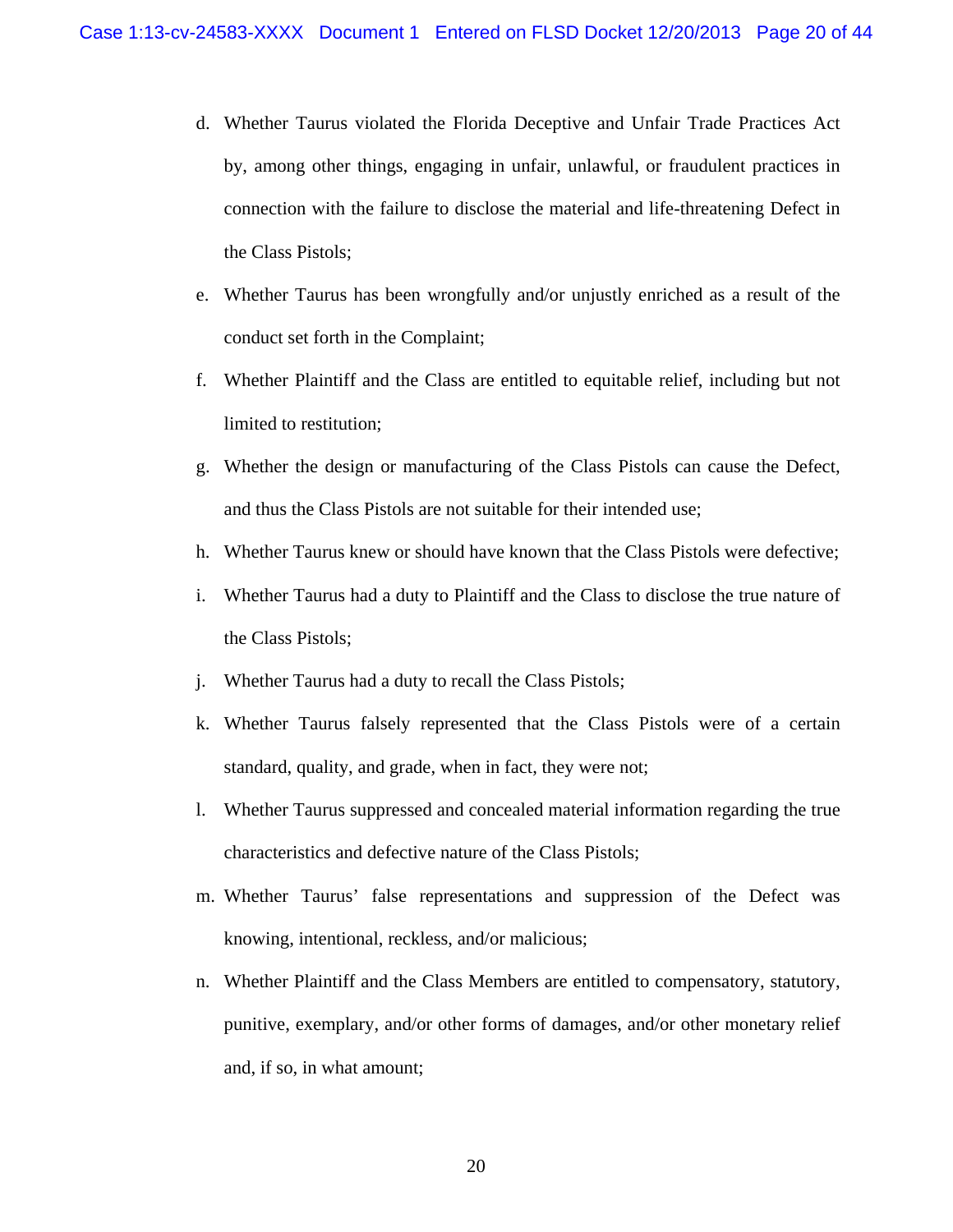- o. Whether Taurus breached their Express Warranties to Plaintiff and the Class;
- p. Whether Taurus breached their Implied Warranties to Plaintiff and the Class; and
- q. Whether Plaintiff and the Class members are entitled to an order (1) permanently enjoining Taurus from manufacturing, assembling, importing, marketing, advertising, distributing, and selling Class Pistols, (2) and requiring Taurus to recall all Class Pistols, and (3) requiring Taurus to compensate Plaintiff and Class Members.

55. Typicality: Plaintiff's claims are typical of the claims of the members of the Class, as all such claims arise out of the Taurus Defendants' conduct in designing, manufacturing, testing, marketing, advertising, warranting and selling the defective Class Pistols. The Defect of the Class Pistols renders each Class Member's claims, legal theory, and injury common and typical.

56. Adequate Representation: Plaintiff will fairly and adequately protect the interests of the members of the Class and has no interests antagonistic to those of the Class. Plaintiff has retained counsel and law firms that are experienced in the prosecution of complex class actions.

57. Predominance and Superiority: The class action in this instance is appropriate for certification because questions of law and fact common to the members of the Class predominate over questions affecting only individual members, and this Class action is superior to other available methods for the fair and efficient adjudication of this controversy, since individual joinder of the Class is impracticable. The common liability issues in this Class Action may be resolved efficiently on a class-wide basis. Should individual Class Members be required to bring separate actions, **assuming Class Members were aware of the latent Defect**, this Court and/or courts throughout the nation would be confronted with a multiplicity of lawsuits burdening the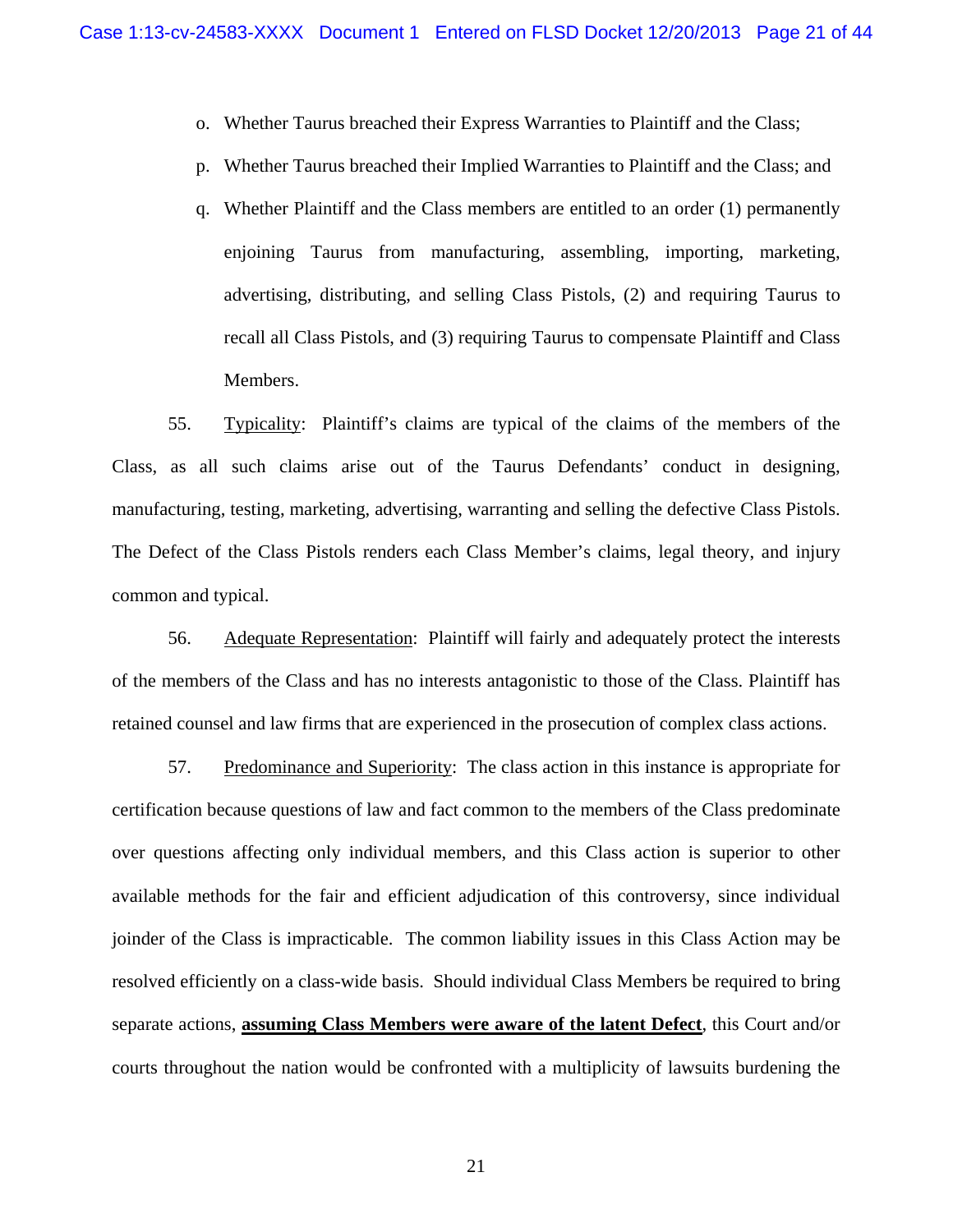court system while also creating the risk of inconsistent rulings and contradictory judgments. In contrast to proceeding on a case-by-case basis, in which inconsistent results will magnify the delay and expense to all parties and the court system, this class action presents far fewer management difficulties while providing unitary adjudication, economies of scale and comprehensive supervision by a single court. The common design of the Firing Pin Block Safety Device is a latent defect and the Class Pistols are defective in a way that would not be apparent to Plaintiff and Class Members. As a result, Class Members are unaware of the Defect and their claims against Defendants as a result of the latent Defect; therefore, without notice of the Defect, a failure of justice will occur in the absence of a class action.

#### **ESTOPPEL AND TOLLING OF STATUTE OF LIMITATIONS**

58. The Taurus Defendants are estopped from relying on any statutes of limitation or repose by virtue of their acts of fraudulent concealment, which include the Taurus Defendants' intentional concealment from Plaintiff, Class Members, and the general public that the Class Pistols are defective, while continually marketing the Class Pistols with the "Safety Device" features described herein.

59. Given the Taurus Defendants' affirmative actions of concealment by failing to disclose this known but non-public information about the Safety Device Defect – information over which the Taurus Defendants had exclusive control – and because Plaintiff and Class Members therefore could not reasonably have known that the Class Pistols were defective, Defendants are estopped from relying on any statutes of limitations or repose that might otherwise be applicable to the claims asserted herein.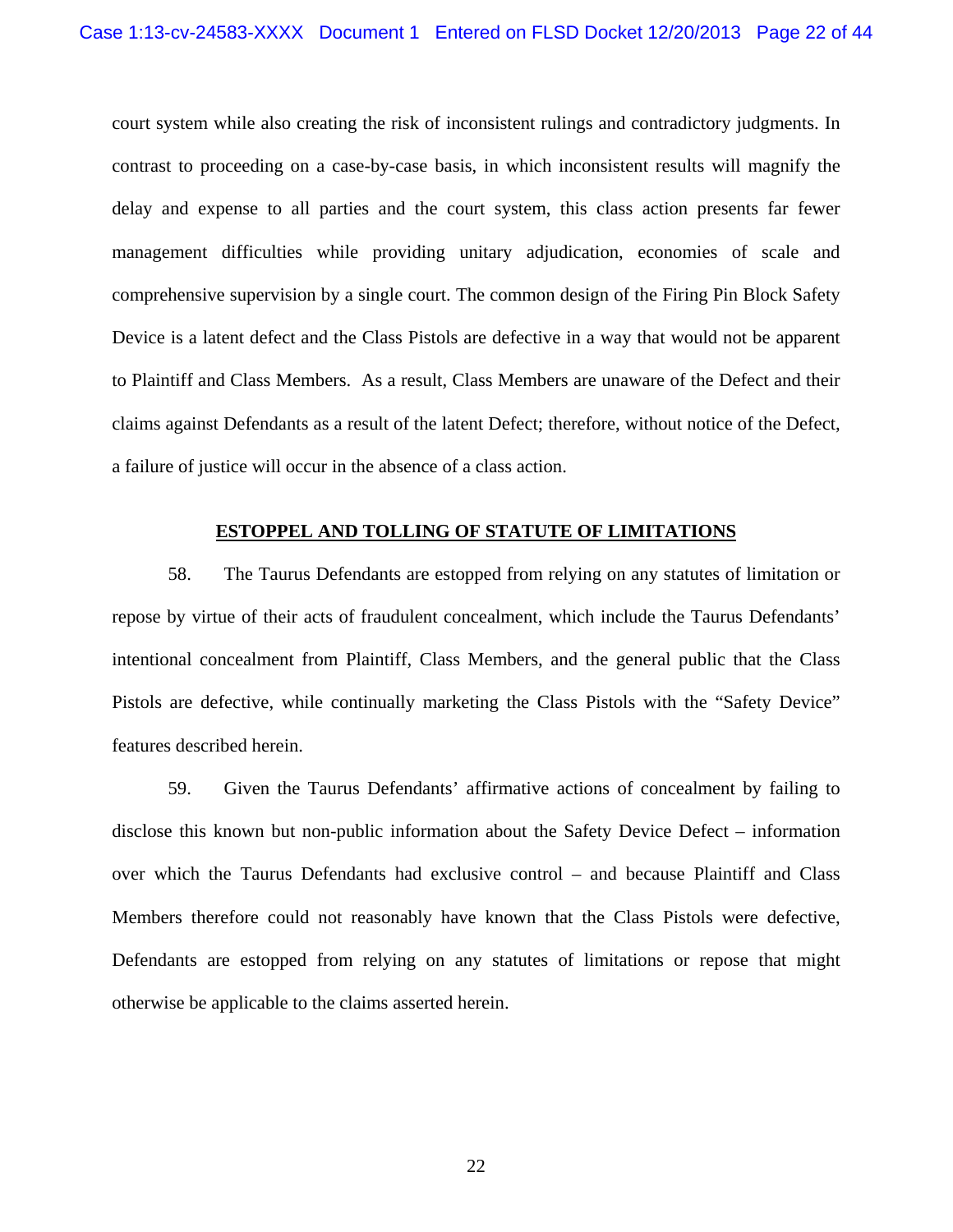#### **CAUSES OF ACTION AND CLAIMS FOR RELIEF**

## **Count One Violation of the Florida Deceptive and Unfair Trade Practices Act**

60. Plaintiff, individually, and on behalf of all others similarly situated, incorporates by reference paragraphs i through 59 and all Exhibits attached hereto as though expressly stated herein in this paragraph.

61. This cause of action is brought pursuant to the Florida Deceptive and Unfair Trade Practices Act, Fla. Stat. §§ 501.201 et seq. (the "Act" or "FDUTPA"). The stated purpose of the Act is to "protect the consuming public . . . from those who engage in unfair methods of competition, or unconscionable, deceptive, or unfair acts or practices in the conduct of any trade or commerce." Fla. Stat. § 501.202(2).

62. Plaintiff and all Class Members are "consumers" and the transactions at issue in this Complaint constitute '"trade or commerce" as defined by Florida Statutes §§ 501.203(7) and (8), respectively.

63. Florida Statute § 501.204(1) declares unlawful "[u]nfair methods of competition, unconscionable acts or practices, and unfair or deceptive acts or practices in the conduct of any trade or commerce."

64. Consumers and the consuming public under the FDUTPA include Florida residents and non-residents of Florida.

65. In violation of the FDUTPA, the Taurus Defendants employed fraud, deception, false promise, misrepresentation and the knowing concealment, suppression, or omission of material facts in their distribution, sale, marketing, and/or advertisement of the Class Pistols, including information in the Taurus Manuals, on the website of the Taurus Defendants, and the material facts as set forth in the following paragraph.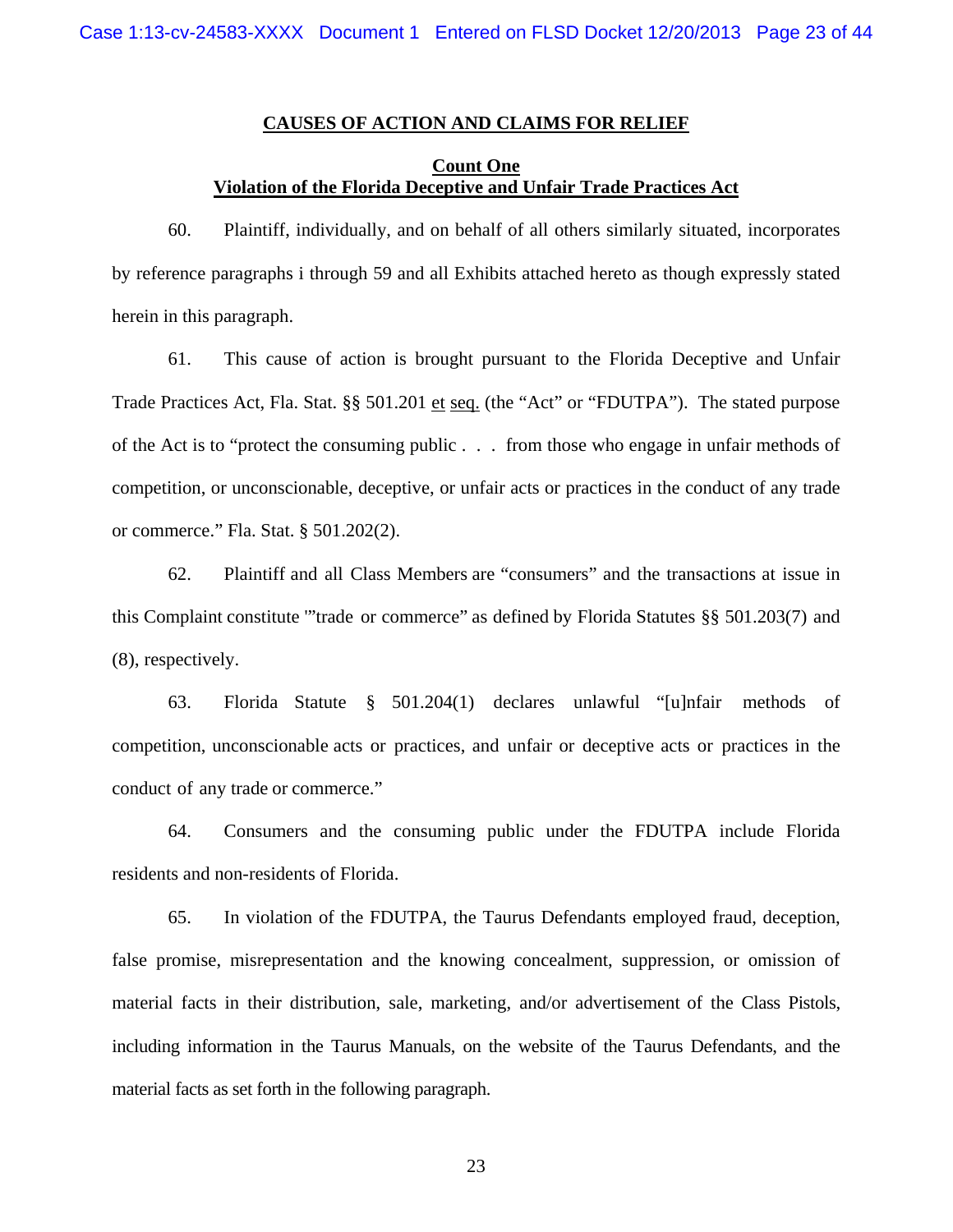66. The Taurus Defendants engaged in fraud, deception, false promises, misrepresentations, concealment, suppression, or omission of material facts in violation of the FDUTPA in the following ways: (a) represented that the "Taurus pistols were manufactured to perform properly with the original parts as designed;" (b) represented that there is "SAFETY AGAINST ACCIDENTAL FIRING FROM DROPPING;" (c) represented that "[i]f dropped from a height at which the pistol is normally used, the manual safety and automatic safety together provide double strong resistance against accidental firing caused by such impact;" (d) represented that the Class Pistols were safe against accidental firing from being dropped from a height at which the pistol is normally used when the Taurus Defendants lacked credible evidence to support those claims, and/or knew that the Class Pistols were, in fact, defective and not suitable to be used for their intended purpose; (e) represented that "[t]he firing pin block" is "designed to prevent the firing pin from going forward and striking the primer . . . until the trigger is in its final rearward position;" (f) represented that the Class Pistols were "designed to preclude an accidental discharge should the firearm be dropped;" (g) represented that "[b]y moving the safety upward you will block the firing mechanism;" (h) represented that the Class Pistols "[were] carefully inspected and test fired in order to ensure that it conformed to our specifications and standards;" (i) represented that the Class Pistols are "free from defects in material and workmanship;" (j) that Taurus is "totally committed to the very highest standards of quality, [and] dependability;" and (k) by distributing and/or selling the Class Pistols, Taurus impliedly represented to Plaintiff and Class Members that the Class Pistols are fit for the purpose for which they are intended and safe to use. See Exhibit C at 6, 17, 19, 24; Exhibit E, Taurus Limited Warranty<sup>5</sup>; Exhibit G, Screenshot of TaurusUSA.com, Taurus Unlimited Lifetime Repair Policy, http://www.taurususa.com/repair-policy.cfm (last visited December 19, 2013).

<sup>&</sup>lt;sup>5</sup> This is the Limited Warranty that was provided by Taurus with Plaintiff's Class Pistol.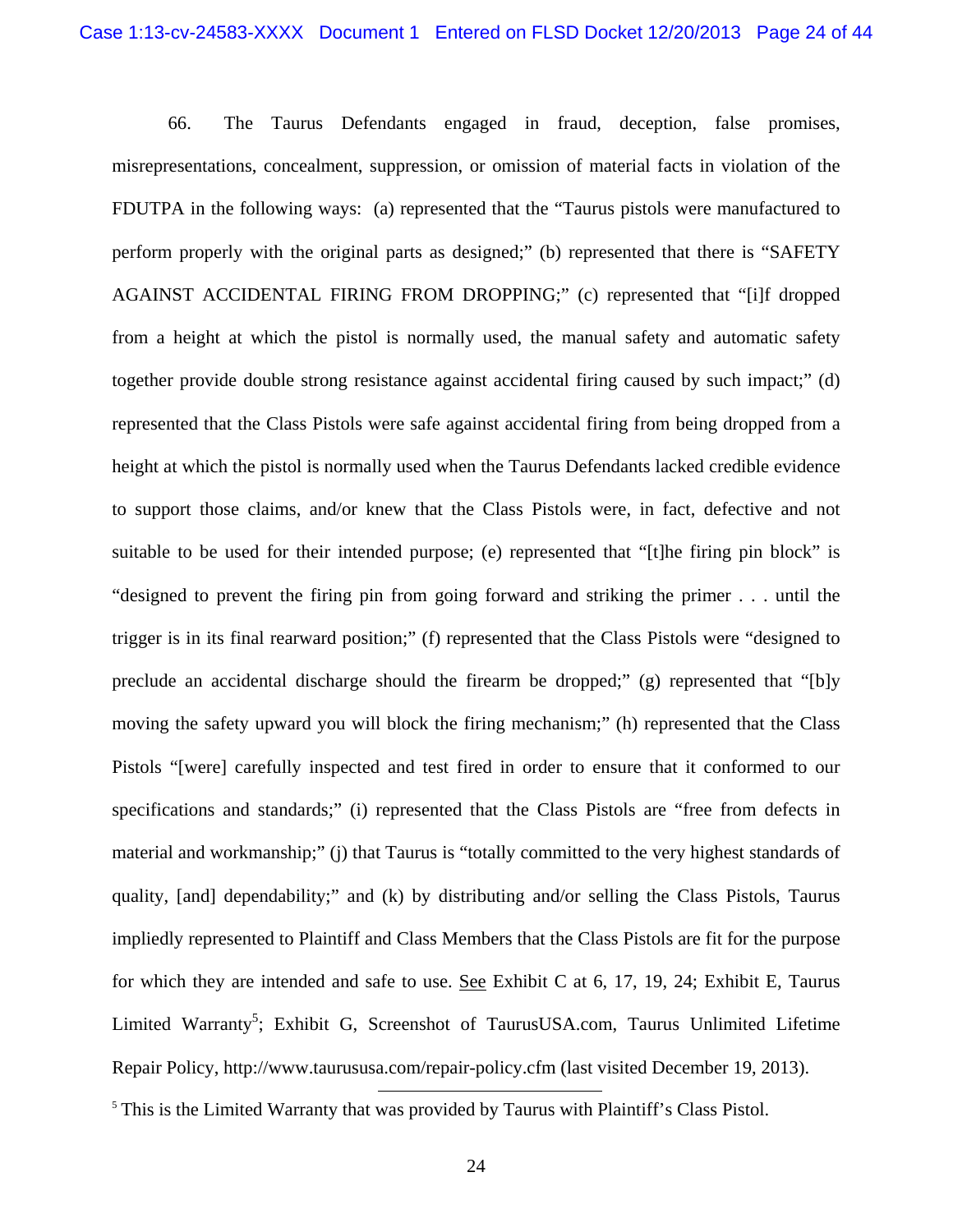67. The Taurus Defendants violated the FDUPTA by failing to disclose to and concealing from Plaintiff, Class Members, prospective purchasers, and the public the Safety Device Defect in the Class Pistols.

68. The Taurus Defendants engaged in the concealment, suppression, or omission of the aforementioned material facts with the intent that others, such as Plaintiff, Class Members, and/or the general public would rely upon the concealment, suppression, or omission of such material facts.

69. These misrepresentations, practices, and omissions of the material facts are likely to affect a consumer's choice of or conduct regarding the ownership and/or use of the Class Pistols and the issue is not whether Plaintiff and Class Members relied on the misrepresentations, practices, concealment, and omissions of the material facts, but whether the misrepresentations, practices, concealment, and omissions of the material facts were likely to deceive a consumer acting reasonably in the same circumstances and Plaintiff and Class Members need not prove individual reliance. Since proof of reliance is not necessary, issues relating to causation and damages will be common to Plaintiff and all Class Members. To the extent reliance is required by law, reliance and damages are sufficiently shown by the fact that Plaintiff and Class Members own and/or use a Class Pistol.

70. The Taurus Defendants' concealment, suppression, or omission of material facts as alleged herein constitutes unfair, deceptive and fraudulent business practices within the meaning of the FDUTPA.

71. The Taurus Defendants either knew, or should have known, that the Class Pistols are defectively designed and/or manufactured and were not safe against accidental discharge and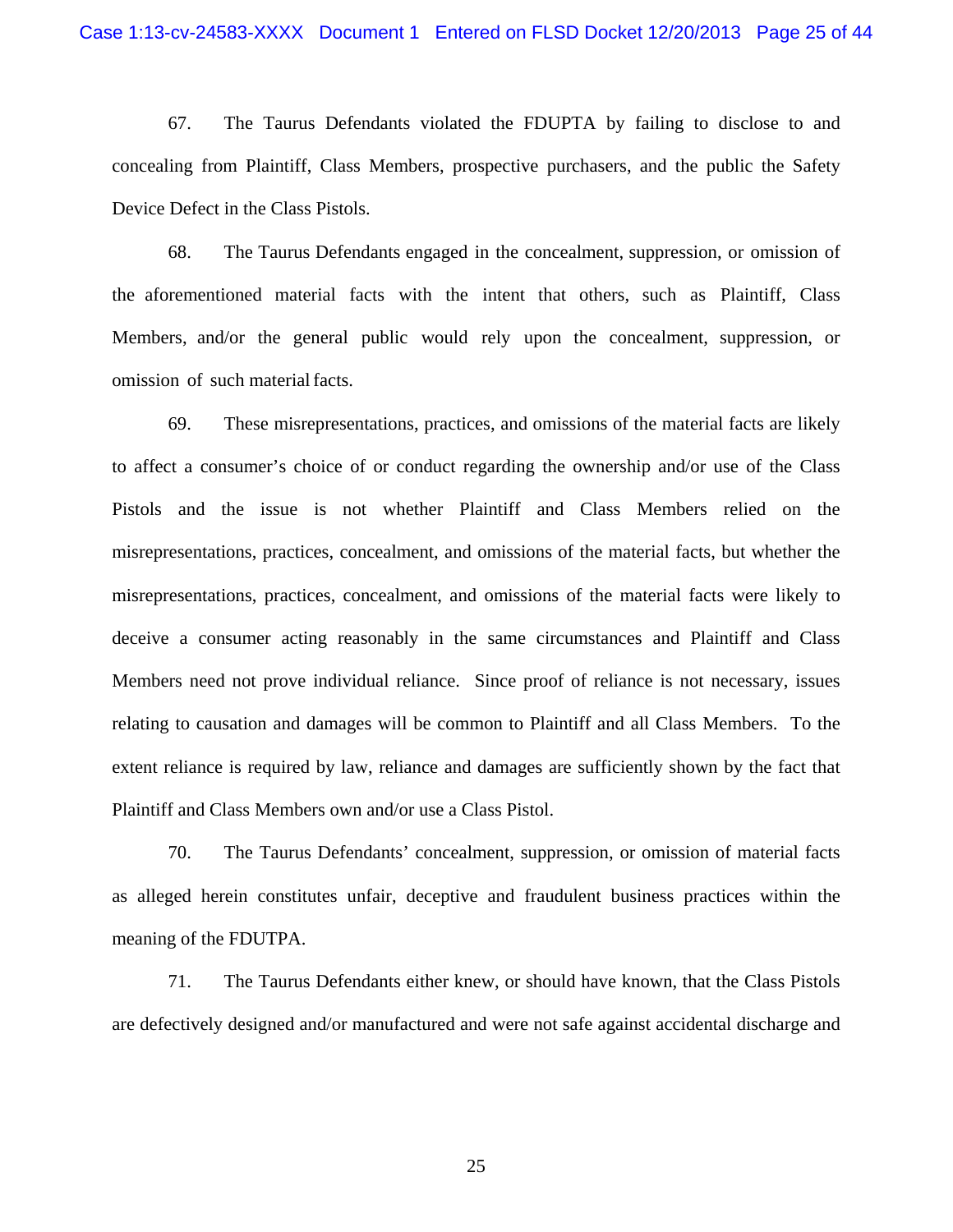that serious injury or death could occur when a Class Pistol is dropped from a height at which a Class Pistol is normally used.

72. Upon information and belief, the Taurus Defendants knew that at the time the Class Pistols left the Taurus Defendants' control the Class Pistols contained the Defect described herein. At the time of manufacture, distribution, and/or sale, the Class Pistols contained the common design Safety Device Defect. The Defect reduced the effectiveness and performance of the Class Pistols and rendered them unable to perform the ordinary purposes for which they were used as well as caused the resulting damage described herein.

73. As a direct and proximate cause of the violation of the FDUTPA, described herein, Plaintiff and Class Members have been injured in that they own and/or use Class Pistols with the Safety Device Defect based on nondisclosure of the material facts alleged herein, including but not limited to, nondisclosure of the Safety Device Defect.

74. The Taurus Defendants' unlawful conduct is continuing, with no indication that the Taurus Defendants' unlawful conduct will cease.

75. The Taurus Defendants' actions in connection with the designing, manufacturing, marketing, testing, and distributing of the Class Pistols as set forth herein evidences a lack of good faith, honesty in fact, and observance of fair dealing so as to constitute unconscionable commercial practices, in violation of the FDUTPA, Fla. Stats. §§ 501.201, et seq.

76. The Taurus Defendants acted willfully, knowingly, intentionally, unconscionably and with reckless indifference when it committed these acts of consumer fraud described herein.

77. Said acts and practices on the part of the Taurus Defendants were and are illegal and unlawful pursuant to Florida Statute § 501.204.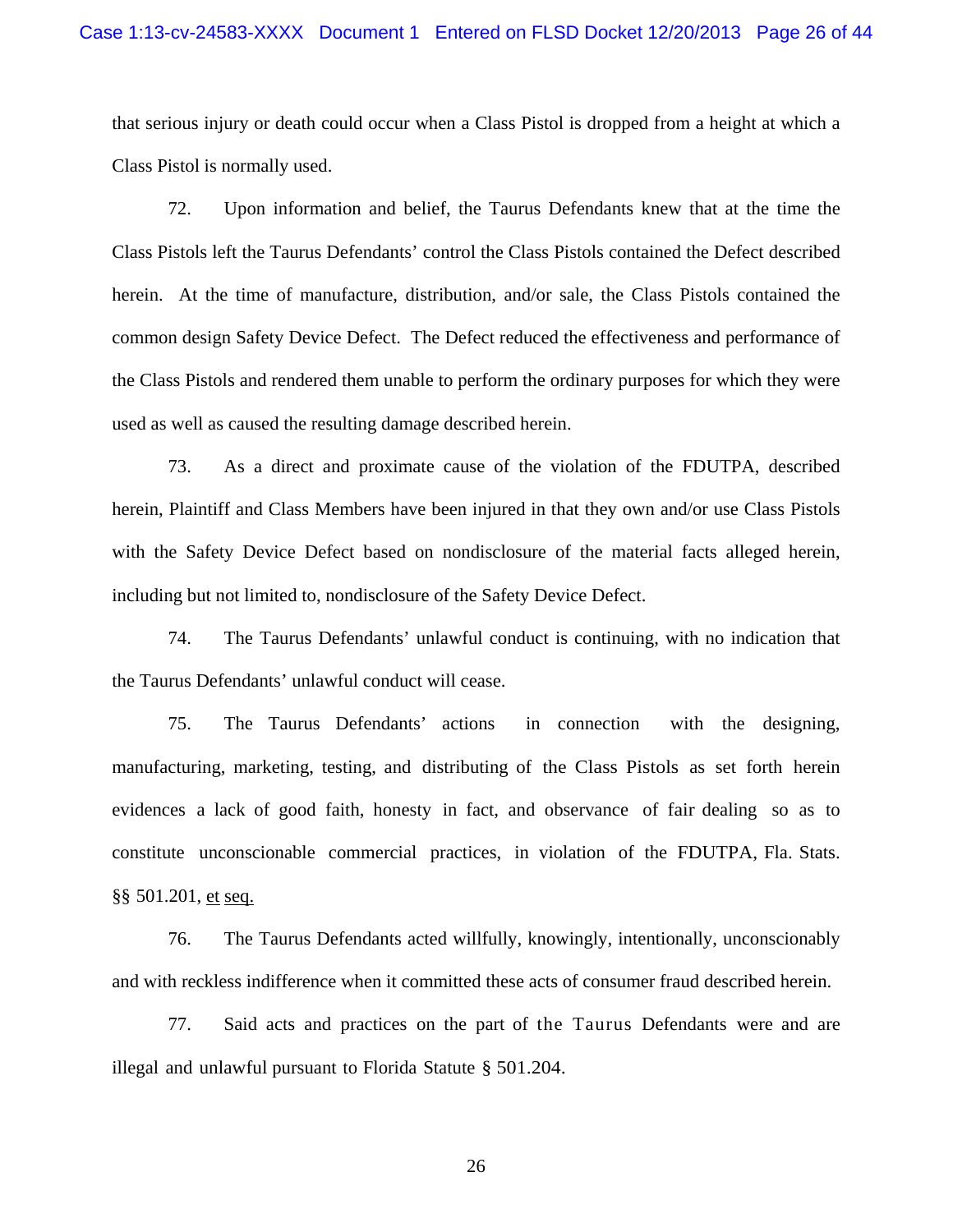78. As direct result and proximate result of the Taurus Defendants' violations of the FDUTPA, Plaintiff and Class Members have suffered damages, regardless of whether the Class Pistols have malfunctioned or manifested the Safety Device Defect in some way. Plaintiff and the Class Members are entitled to compensatory damages, including damages for the diminished value of the Class Pistols. Further, Plaintiff and Class Members are entitled to equitable and declaratory relief, damages allowed under FDUTPA, costs, the establishment of a common fund if necessary, and statutory attorney fees.

### **Count Two Negligence**

79. Plaintiff, individually, and on behalf of all others similarly situated, incorporates by reference paragraphs i through 59 and all Exhibits attached hereto as though expressly stated herein in this paragraph.

80. At all times relevant to this action, the Taurus Defendants had the duty to exercise that degree of care that a reasonably prudent firearm manufacturer and/or distributor should use in the design, testing, selection, manufacture, assembly, marketing, supply, distribution and sales of Class Pistols. Notwithstanding this duty, and in violation thereof, the Taurus Defendants negligently and carelessly designed, tested, selected, manufactured, assembled, marketed, supplied, distributed, and sold Class Pistols with the Safety Device Defect. As a direct and proximate result of this breach of duty, individuals who own a Class Pistol are exposed to a substantial, clear, and unreasonable risk of serious injury or death.

81. Plaintiff, on behalf of himself, and the Class, demands judgment against the Taurus Defendants for compensatory damages for himself and each member of the Class, for the establishment of a common fund, plus attorney's fees, interest and costs.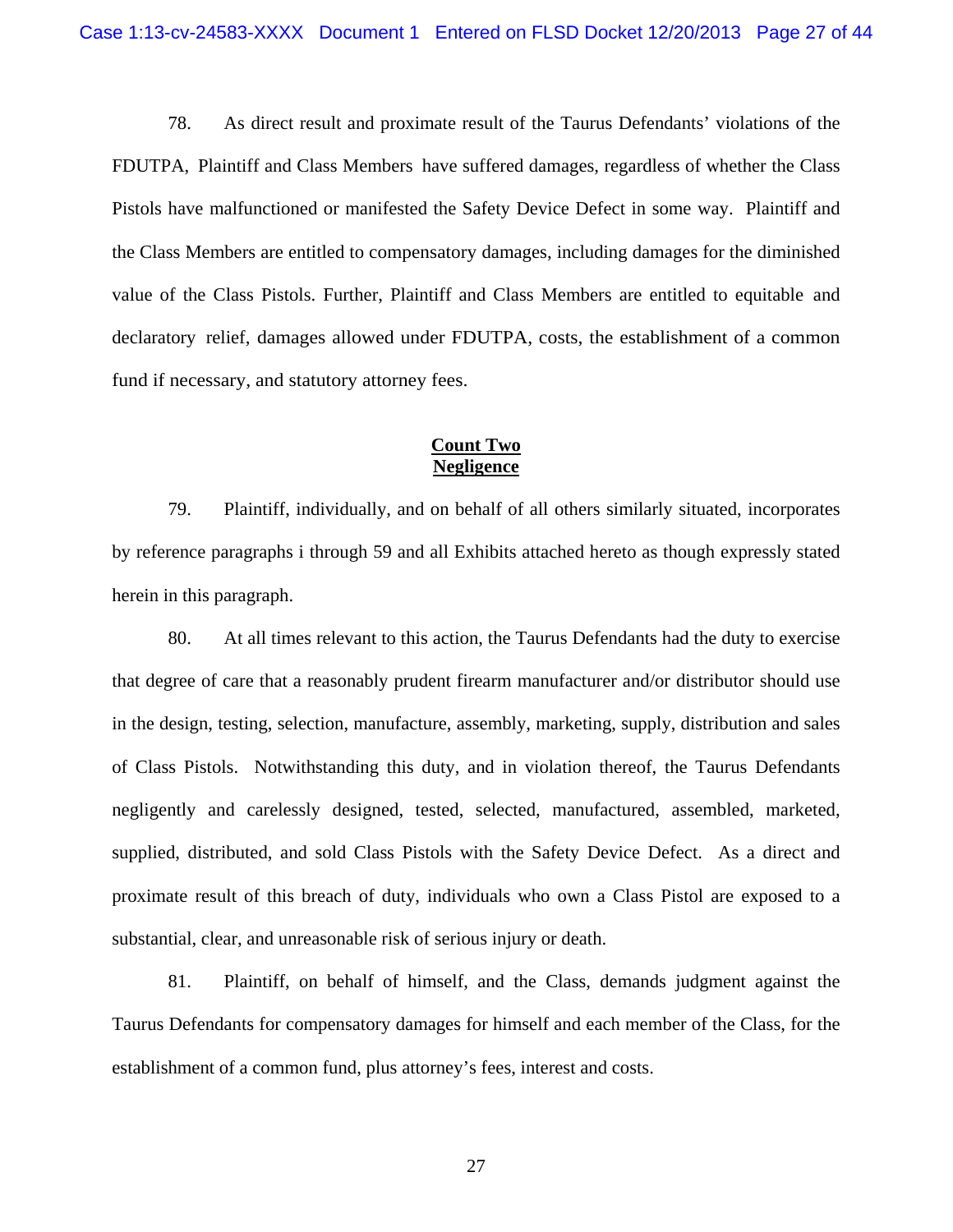#### **Count Three Strict Liability In Tort – Restatement (Second) Of Torts § 402A**

82. Plaintiff, individually, and on behalf of all others similarly situated, incorporates by reference paragraphs i through 59 and all Exhibits attached hereto as though expressly stated herein in this paragraph.

83. The Taurus Defendants designed the Class Pistols with the Safety Device Defect, rendering the Class Pistols inherently dangerous and creating a substantial, clear, extreme and unreasonable risk of serious injury or death to Plaintiff and Class Members. The Taurus Defendants manufactured, assembled, marketed, distributed, and sold the Class Pistols with the Safety Device Defect. The Class Pistols were in the same defective condition due to the Safety Device Defect from the time they left the Taurus Defendants' control until they reached the Plaintiff and Class Members, all of whom use the Class Pistols in the manner intended by the Taurus Defendants.

84. The Class Pistols were sold in substantial and unreasonably dangerous condition to an extent beyond that which would be contemplated by the ordinary consumer, including, Plaintiff and Class Members.

85. As a direct and proximate result of the facts alleged above, Plaintiff and Class Members are exposed to a clear, substantial, and unreasonable risk of serious injury or death from the Safety Device Defect and the Class Pistols.

86. The Taurus Defendants are strictly liable in tort for all injuries, damages, and losses that have or may result from the unintentional and unwanted discharge of a Class Pistol, and for the cost of rendering the Class Pistols safe.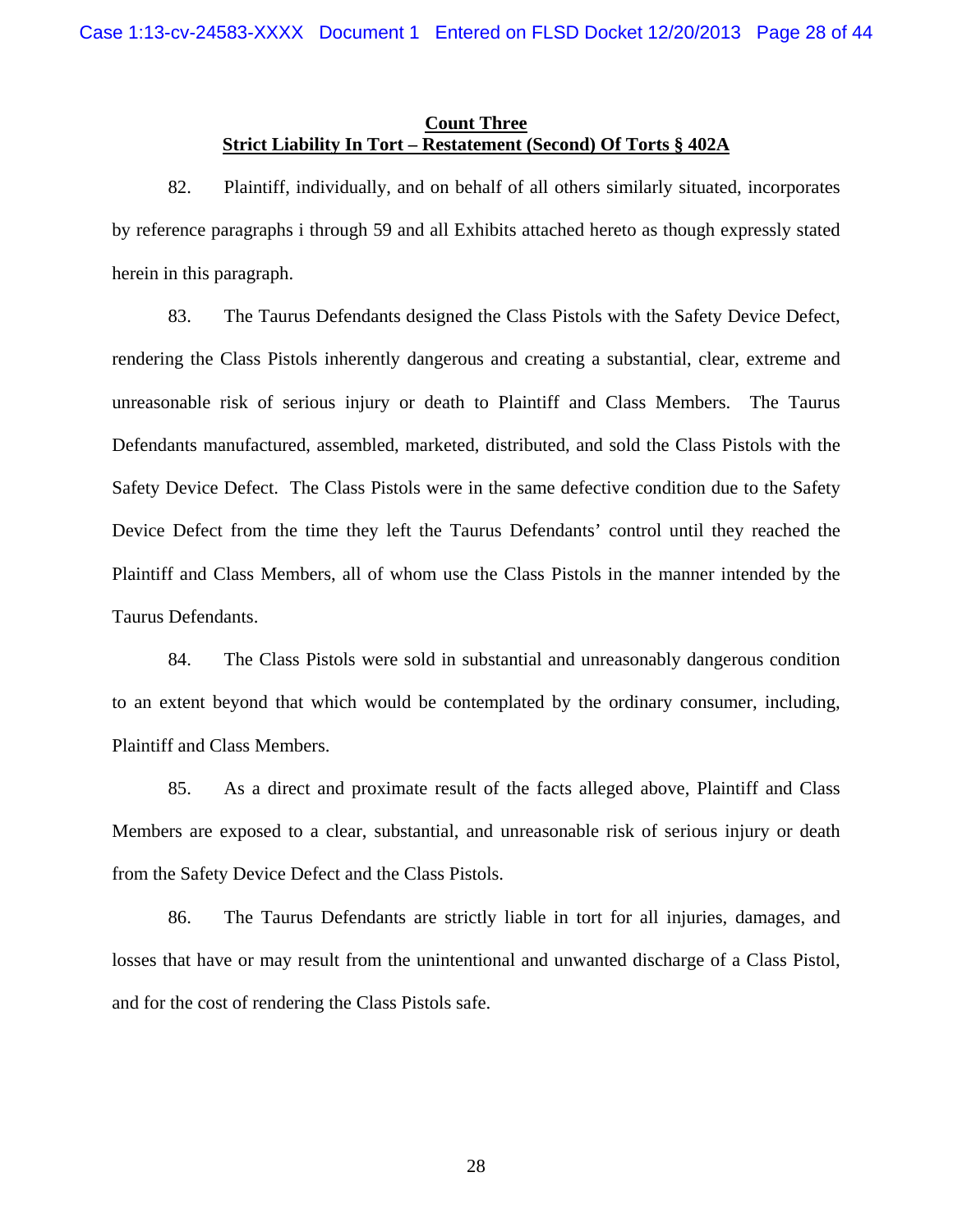87. Plaintiff, on behalf of himself, and the Class, demands judgment against the Taurus Defendants for compensatory and punitive damages for himself and each member of the Class, for the establishment of a common fund, plus attorney's fees, interest and costs.

### **Count Four Breach Of Express Warranty**

88. Plaintiff, individually, and on behalf of all others similarly situated, incorporates by reference paragraphs i through 59 and all Exhibits attached hereto as though expressly stated herein in this paragraph.

89. The Taurus Defendants provide with each of the Class Pistols express warranties which are made to every owner of a Class Pistol, including Plaintiff and Class Members. The Taurus Defendants have memorialized these express warranties in writing. These express warranties are set forth in the Taurus Manual, the "Limited Warranty," the "The Taurus Lifetime Repair Policy," and the "Taurus Unlimited Lifetime Repair Policy™" --- written documents which are provided with the Class Pistols and which are also published on the public website of the Taurus Defendants. Each of the express warranties set forth in the Taurus Manual, the "Limited Warranty," the "The Taurus Lifetime Repair Policy," and the "Taurus Unlimited Lifetime Repair Policy™" is a separate and independent express warranty made to Plaintiff and Class Members.

90. The express warranties made to the Plaintiff and Class Members and set forth in the Taurus Manual, include the following: (a) that the "Taurus pistols were manufactured to perform properly with the original parts as designed;" (b) that there is "SAFETY AGAINST ACCIDENTAL FIRING FROM DROPPING;" (c) that "[i]f dropped from a height at which the pistol is normally used, the manual safety and automatic safety together provide double strong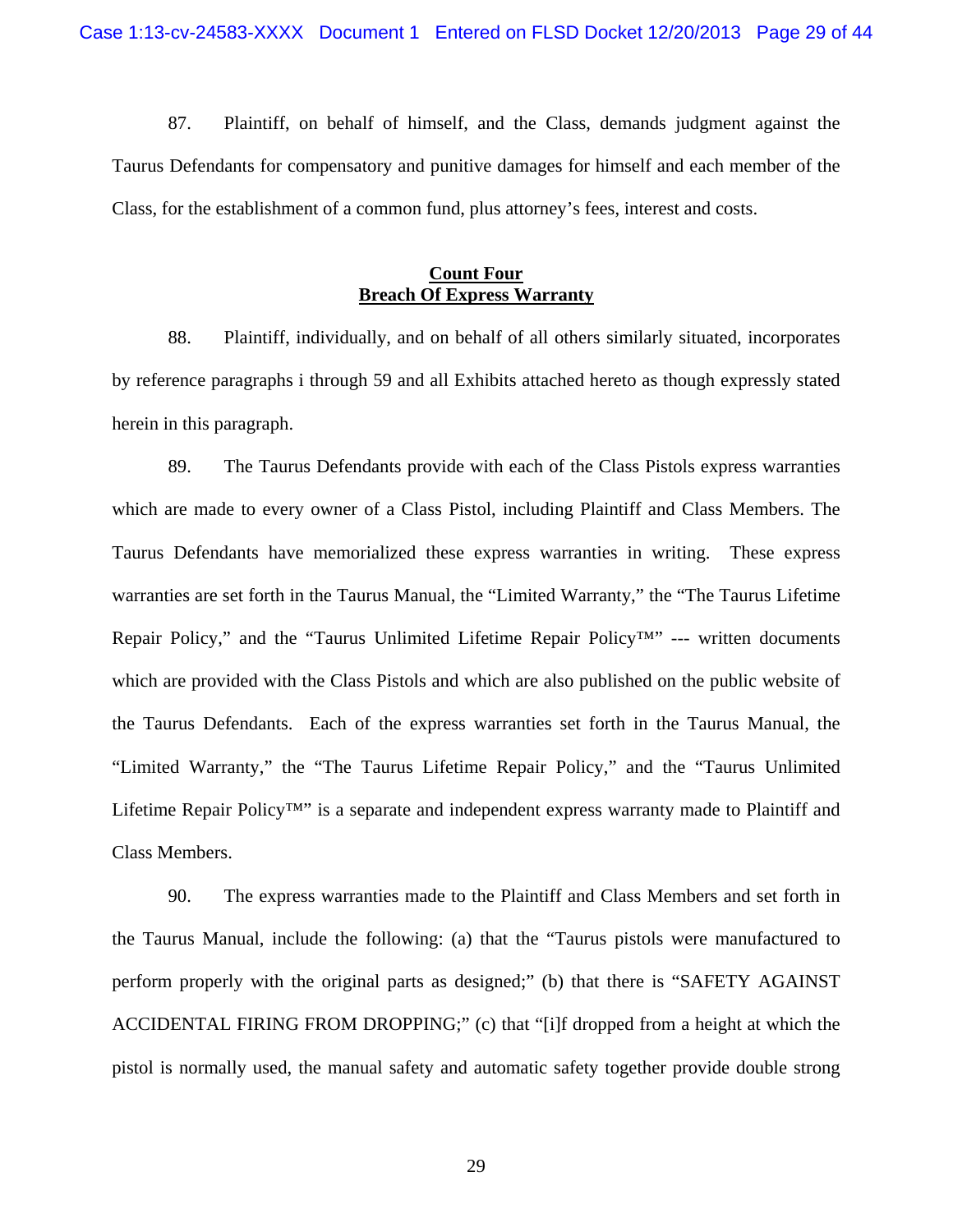resistance against accidental firing caused by such impact;" (d) that "[t]he firing pin block" is "designed to prevent the firing pin from going forward and striking the primer . . . until the trigger is in its final rearward position;" (e) that the Class Pistols were "designed to preclude an accidental discharge should the firearm be dropped;" (f) that "[b]y moving the safety upward you will block the firing mechanism;" (g) that the Class Pistols were "carefully inspected and test fired in order to ensure that it conformed to our specifications and standards." Exhibit C at 6, 17, 19, 24; Exhibit G. The Taurus Defendants breached these express warranties by not providing a product which could provide the benefits described in this paragraph and as a result of the Taurus Defendants' breach of these express warranties, Plaintiff and Class Members have been damaged.

91. The express warranties made to the Plaintiff and Class Members and set forth in the "Limited Warranty," include the following: (a) that "[h]andguns manufactured by Taurus are warranted to be free from defects in material and workmanship;" and (b) that it "extends to any owner of a Taurus handgun manufactured after July 3, 1975." See Exhibit E. Plaintiff and Class Members are in privity of contract with the Taurus Defendants and/or are the express beneficiaries of the express warranties set forth in the "Limited Warranty" and these express warranties became part of the basis of the bargain. The Taurus Defendants breached these express warranties by not providing a product which could provide the benefits described in this paragraph and as a result of the Taurus Defendants' breach of these express warranties, Plaintiff and Class Members have been damaged. Notwithstanding the express warranties described in this paragraph, Plaintiff and the Class Members were denied the full benefit of the bargain.

92. The express warranties made to the Plaintiff and Class Members and set forth in the "The Taurus Lifetime Repair Policy" include that Taurus "will repair, free of charge, any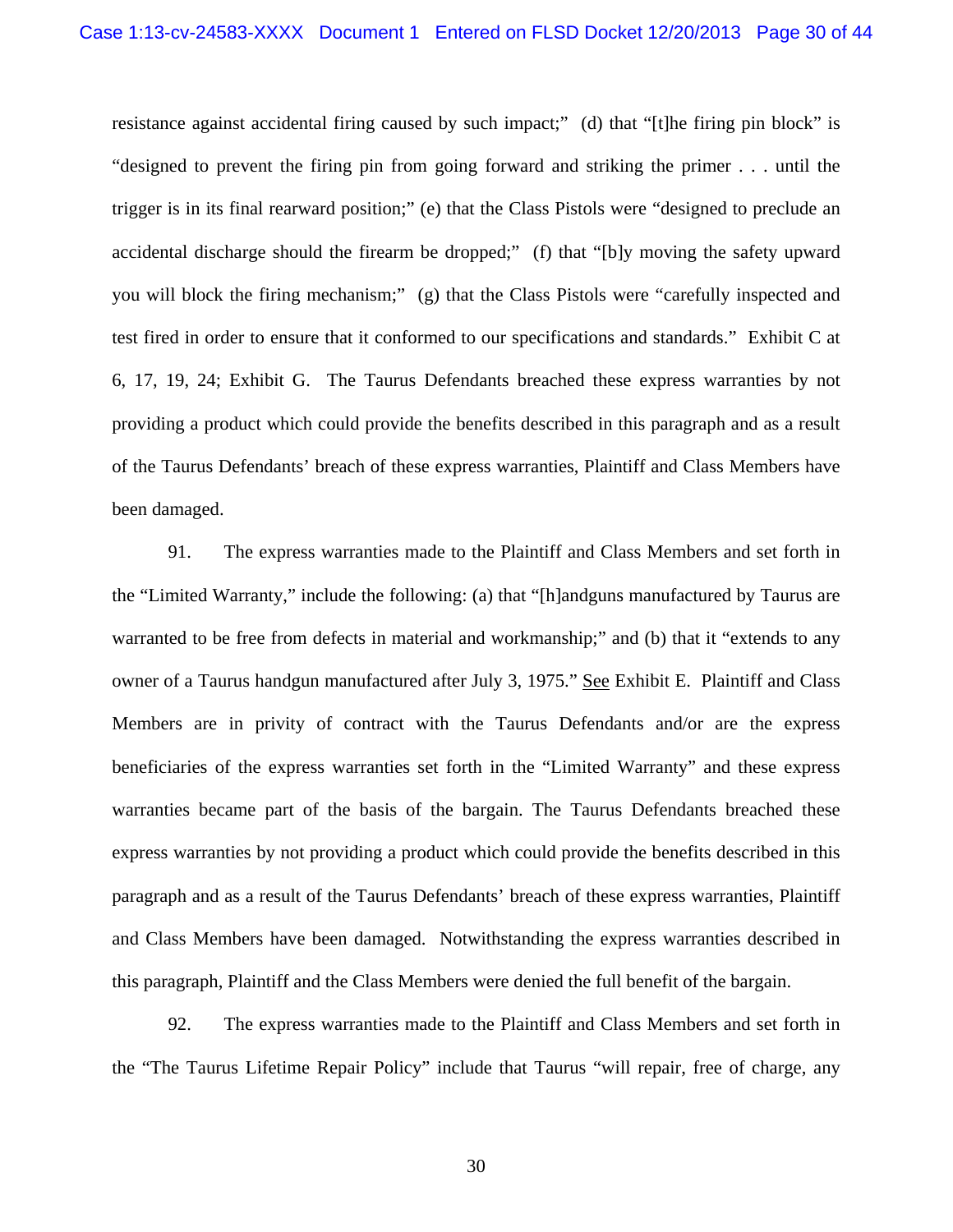weapon manufactured or distributed by Taurus International." See The Taurus Lifetime Repair Policy, attached hereto as Exhibit F.<sup>6</sup>

93. The express warranties made to the Plaintiff and Class Members and set forth in the "Taurus Unlimited Lifetime Repair Policy,™" include the following: (a) the "Taurus Unlimited Lifetime Repair Policy™" is for the "lifetime of the gun . . . not the buyer;" (b) that the Taurus Defendants "stand behind [their firearms] for a lifetime;" (c) that the Taurus Defendants' "unprecedented repair policy stands firmly behind every firearm imported or manufactured by Taurus International;" (d) that the "full terms" of the Taurus Unlimited Lifetime Repair Policy™ are that the Taurus Defendants "will repair your Taurus firearm FREE OF CHARGE for the lifetime of the firearm;" and (e) that the Taurus Defendants are "totally committed to the very highest standards of quality, dependability, and most of all, customer satisfaction." See Exhibit G.<sup>7</sup> The Taurus Defendants breached these express warranties by not providing a product which could provide "the very highest standards of quality, dependability, and most of all, customer satisfaction" and as a result of the Taurus Defendants' breach of these express warranties, Plaintiff and Class Members have been damaged.

94. The Taurus Defendants provided the express warranties described in paragraphs 87 through 91 to Plaintiff and Class Members and Plaintiff and Class Members have relied upon these express warranties.

95. Plaintiff and Class Members are the express beneficiaries of the express warranties described in paragraphs 87 through 91. To the extent required by law, the Taurus

<sup>&</sup>lt;sup>6</sup> This is the Taurus Lifetime Repair Policy that was provided by Taurus with Plaintiff's Class Pistol.

<sup>&</sup>lt;sup>7</sup> The Taurus Unlimited Lifetime Repair Policy<sup>TM</sup> is published to Plaintiff, Class Members, and the general public via Taurus USA website.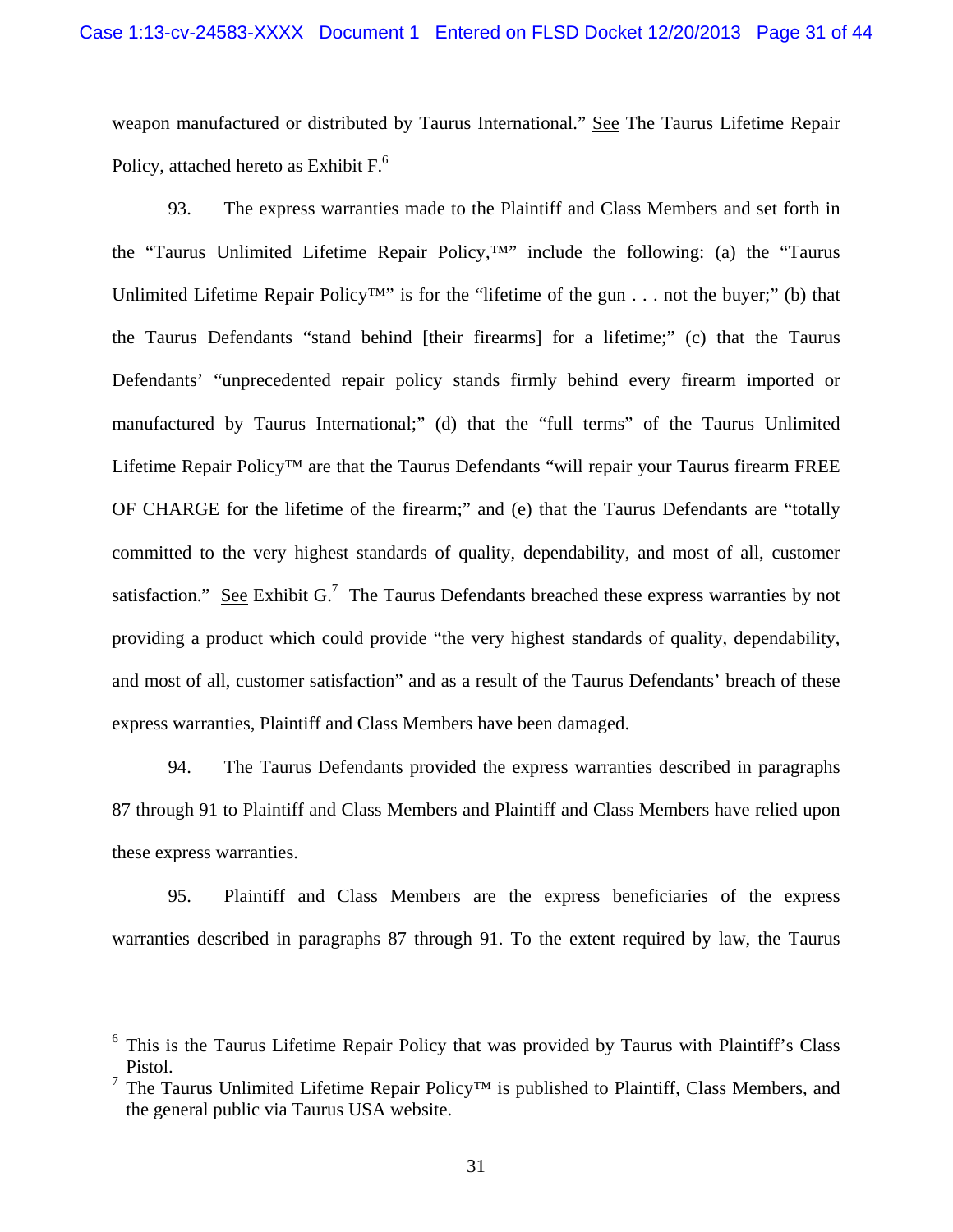Defendants have expressly waived privity of contract as a requirement to the enforceability of any of their express warranties.

96. Notwithstanding these express warranties, and in breach thereof, the Taurus Defendants designed the Class Pistols with the Defect, which rendered the Class Pistols in breach of the express warranties, unmerchantable, nonconforming, and unsafe for normal use and created a clear, substantial, and unreasonable risk of serious injury or death to Plaintiff and Class Members.

97. The breach of the express warranties described in paragraphs 87 through 91 is a proximate cause of the Plaintiff's and the Class Members' injuries.

98. Plaintiff, on behalf of himself, and the Class, demands judgment against the Taurus Defendants for compensatory damages for himself and each member of the Class, for the establishment of a common fund, plus attorney's fees, interest and costs.

# **Count Five Breach Of Implied Warranty Of Merchantability**

99. Plaintiff, individually, and on behalf of all others similarly situated, incorporates by reference paragraphs i through 59 and all Exhibits attached hereto as though expressly stated herein in this paragraph.

100. At all times mentioned herein, the Taurus Defendants designed, manufactured, marketed, distributed, and sold the Class Pistols with the Firing Pin Block Safety Device, and prior to ownership of the Class Pistols by Plaintiff and Class Members, the Taurus Defendants impliedly warranted to Plaintiff and Class Members that the Class Pistols were of quality and fit for the use for which they were intended, that the Class Pistols were merchantable, would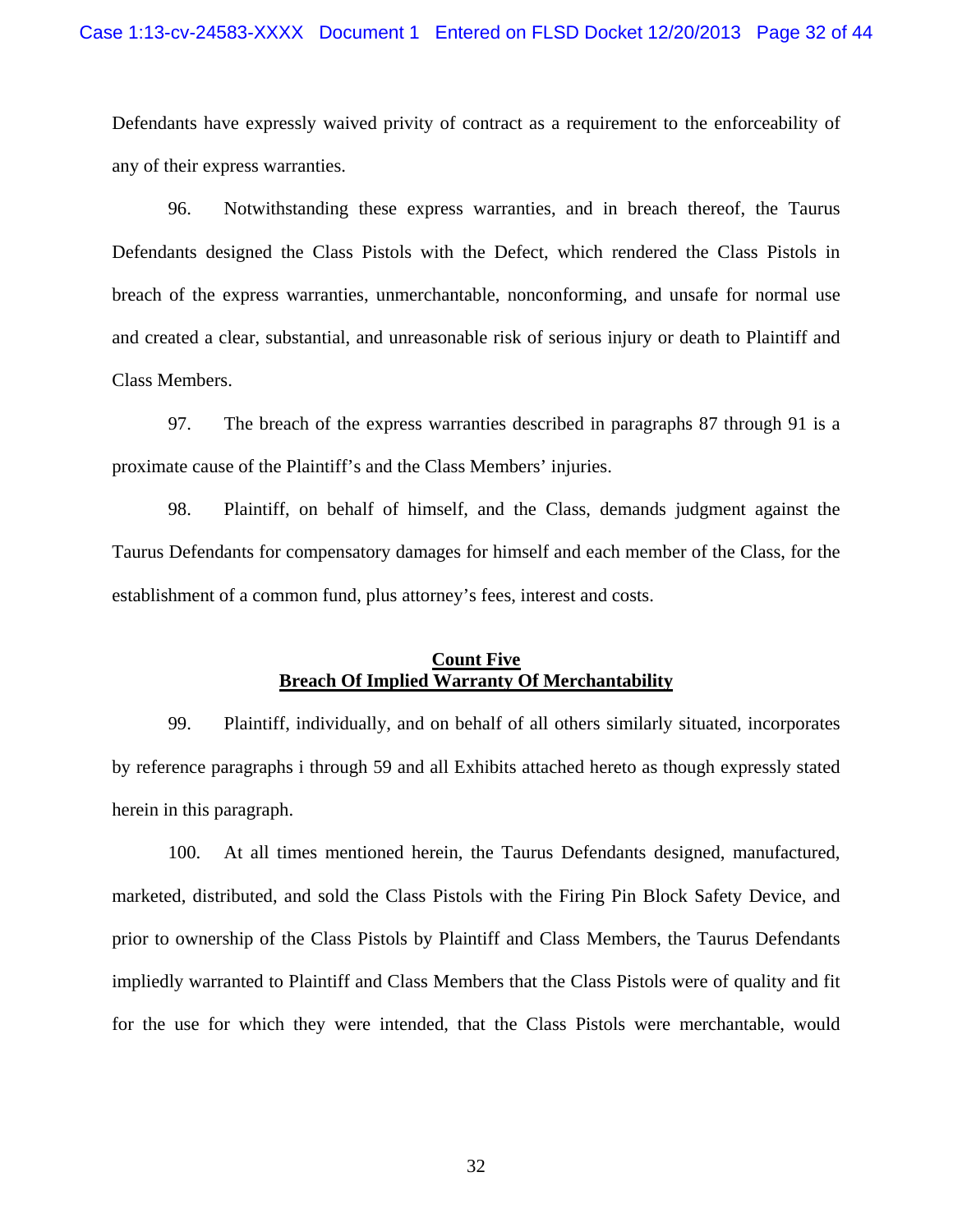operate effectively, were safe for normal use, suitable for the ordinary and usual purposes for which they were intended, and would not create an unreasonable risk of injury to consumers.

101. Plaintiff and Class Members, in owning and/or using the Class Pistols, relied upon the skill and judgment of the Taurus Defendants.

102. The Class Pistols are unfit for their intended use and are not of merchantable quality, as warranted by the Taurus Defendants, in that they had and/or have the propensities to fail to perform and protect, including but not limited to, accidentally discharging when dropped from a normal height of intended use and the Manual Safety Lever is properly in the "on" position to prevent an accidental discharge, when put to their intended use. Plaintiff's Class Pistol caused Plaintiff to sustain damages as herein alleged.

103. The Taurus Defendants designed and manufactured the Class Pistols using a defective Firing Pin Block Safety Device. The Taurus Defendants designed, manufactured, marketed, distributed, and placed the Class Pistols into the stream of commerce knowing and expecting that the Class Pistols would be used by consumers and around the general public and by distributing the Class Pistols, Taurus impliedly represented to Plaintiff and Class Members that the Class Pistols were merchantable, would operate effectively, were safe for normal use, suitable for the ordinary and usual purposes for which they were intended, and would not create an unreasonable risk of injury to consumers.

104. The Taurus Defendants were on notice of the breach of implied warranties at the time the Class Pistols were manufactured and distributed by Taurus. The Taurus Defendants knew, or should have known, that the Class Pistols had a propensity to discharge when dropped from a normal height of intended use and the Manual Safety Lever is properly in the "on" position to prevent an accidental discharge.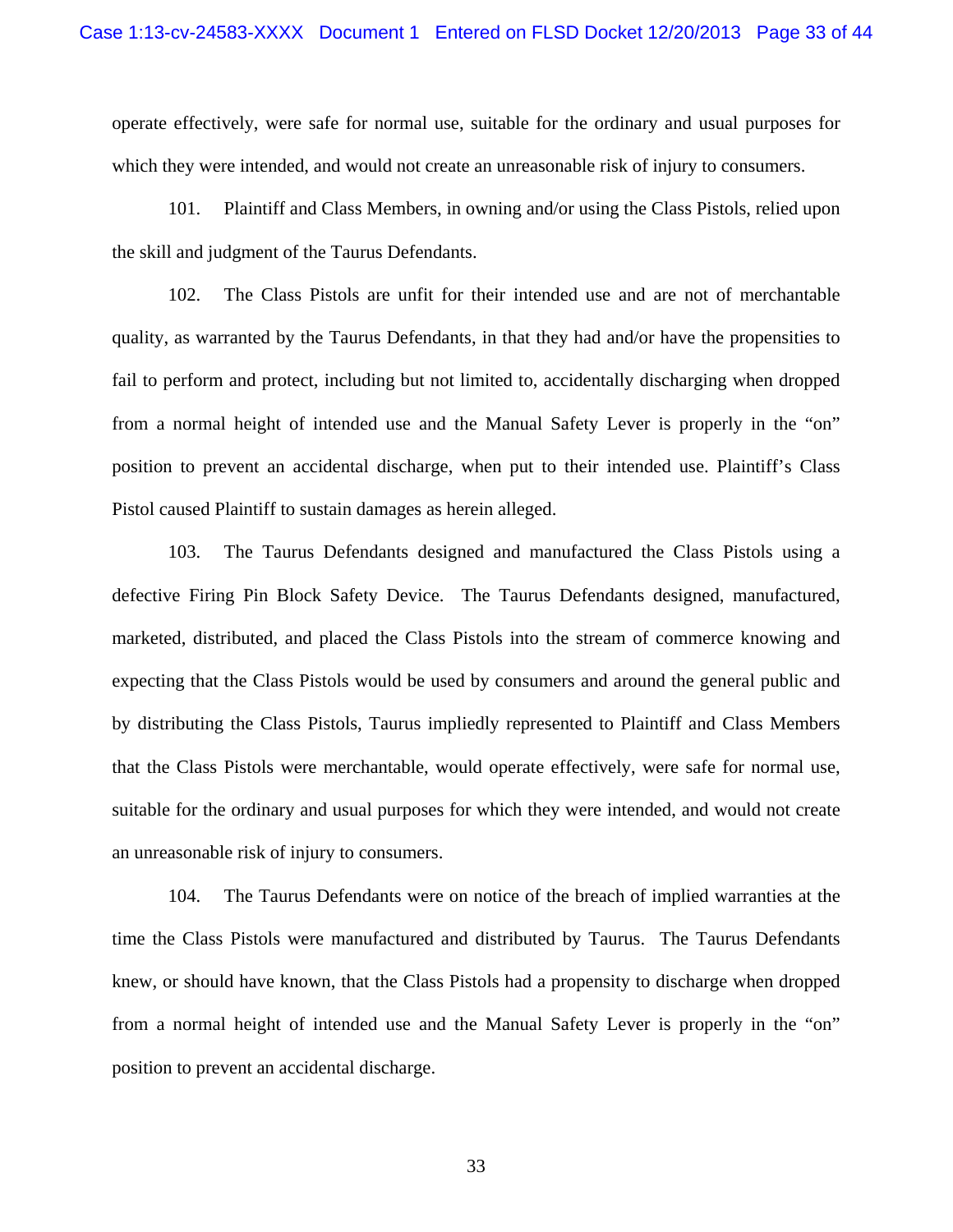105. The Taurus Defendants failed to provide an adequate remedy and caused their implied warranties to fail of their essential purpose, thereby permitting remedy under the implied warranties to Plaintiff and others similarly situated.

106. As a direct and proximate result of the breach of said warranties, Plaintiff and Class Members have suffered and will continue to suffer a loss as alleged herein in an amount to be determined at trial.

107. Plaintiff, on behalf of himself and all others similarly situated, demand judgment against the Taurus Defendants for compensatory damages for himself and each member of the Class, for the establishment of a common fund, plus attorney's fees, interest and costs.

### **Count Six Magnuson-Moss Warranty Act**

108. Plaintiff, individually, and on behalf of all others similarly situated, incorporates by reference paragraphs i through 59 and Counts Four and Five and all Exhibits attached hereto as though expressly stated herein in this paragraph.

109. The express and implied warranties as described in Counts Four and Five are subject to the provisions and regulations of the Magnuson-Moss Warranty Act, 15 U.S.C. 2301, *et seq.*

110. To the extent required by law, the Taurus Defendants have expressly waived any basis of the bargain requirement as to Plaintiff and Class Members by extending the express and implied warranties described in Counts Four and Five to any owner of a Class Pistol and not restricting these warranties solely to the buyer of a Class Pistol.

111. Plaintiff and Class Members are "consumers" as defined in the MMWA. Defendants are "suppliers" and "warrantors" as defined by the MMWA.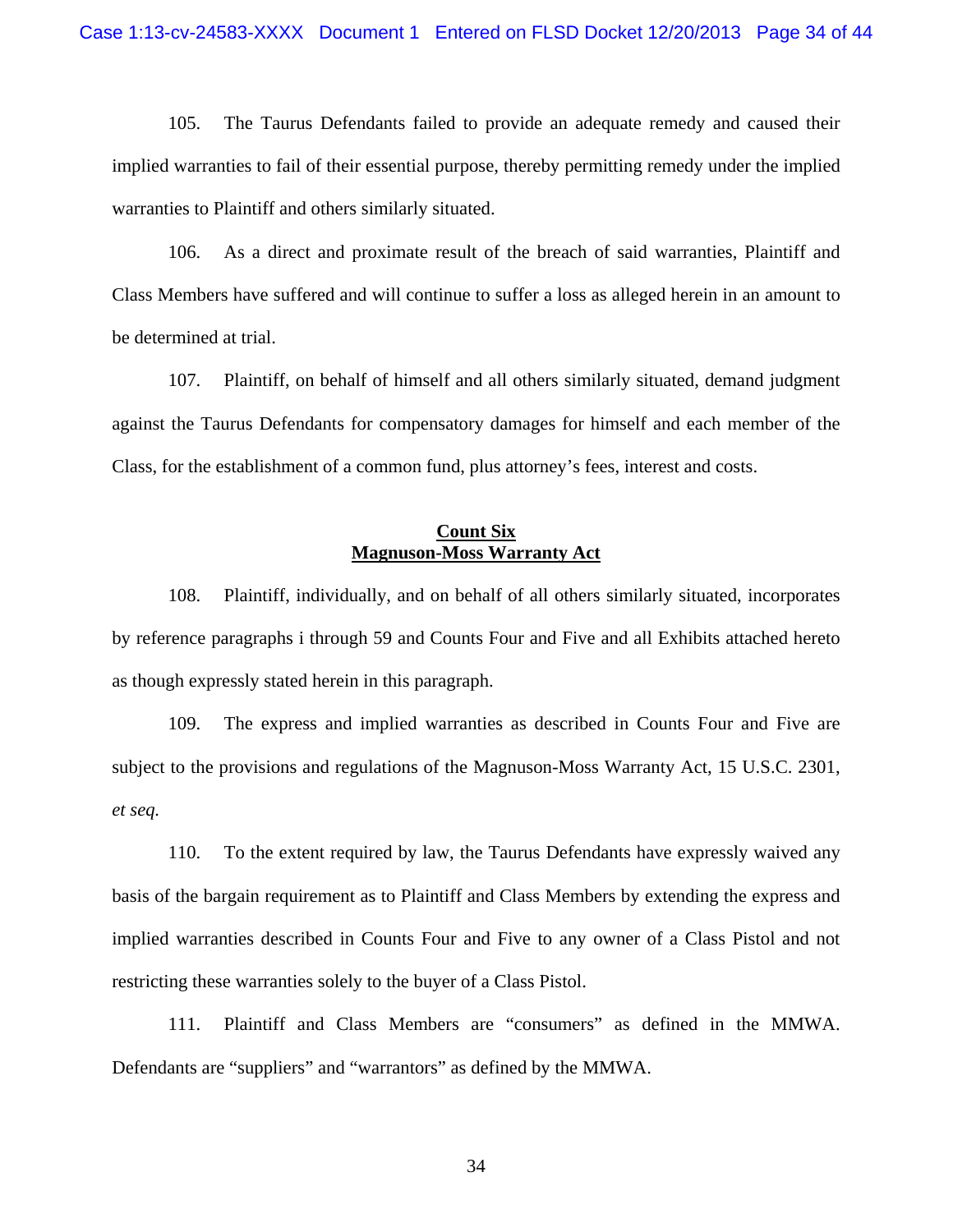112. The Class Pistols in question are "consumer products" as defined in the MMWA and the Class Pistols were manufactured and sold after July 4, 1975. The express warranties provided by the Taurus Defendants and/or required by statute to be provided by the Taurus Defendants are a full "written warranty" as defined in the MMWA.

113. The Taurus Defendants breached the express and implied warranties as described in Counts Four and Five.

114. The Taurus Defendants had sufficient notice because they were aware or should have been aware of the Safety Device Defect at the time of the manufacture and/or sale of the Class Pistols.

115. The Taurus Defendants' conduct described herein is a violation of the MMWA.

116. By virtue of the foregoing, Plaintiff and Class Members are entitled to an award of damages and other appropriate relief, including attorneys' fees and costs, as allowed by the MMWA. Further, the MMWA provisions allowing recovery of attorneys' fees, costs, and expenses, applies to any consumer who prevails on any warranty affected by the MMWA, whether express and/or implied warranties.

#### **Count Seven Fraudulent Inducement And/Or Suppression**

117. Plaintiff, individually, and on behalf of all others similarly situated, incorporates by reference paragraphsi through 59 and all Exhibits attached hereto as though expressly stated herein in this paragraph.

118. The Taurus Defendants made false statements of material facts to Plaintiff and Class Members when they made representations in the Taurus Manual, the "Limited Warranty," and the "Taurus Unlimited Lifetime Repair Policy™" --- written documents which are provided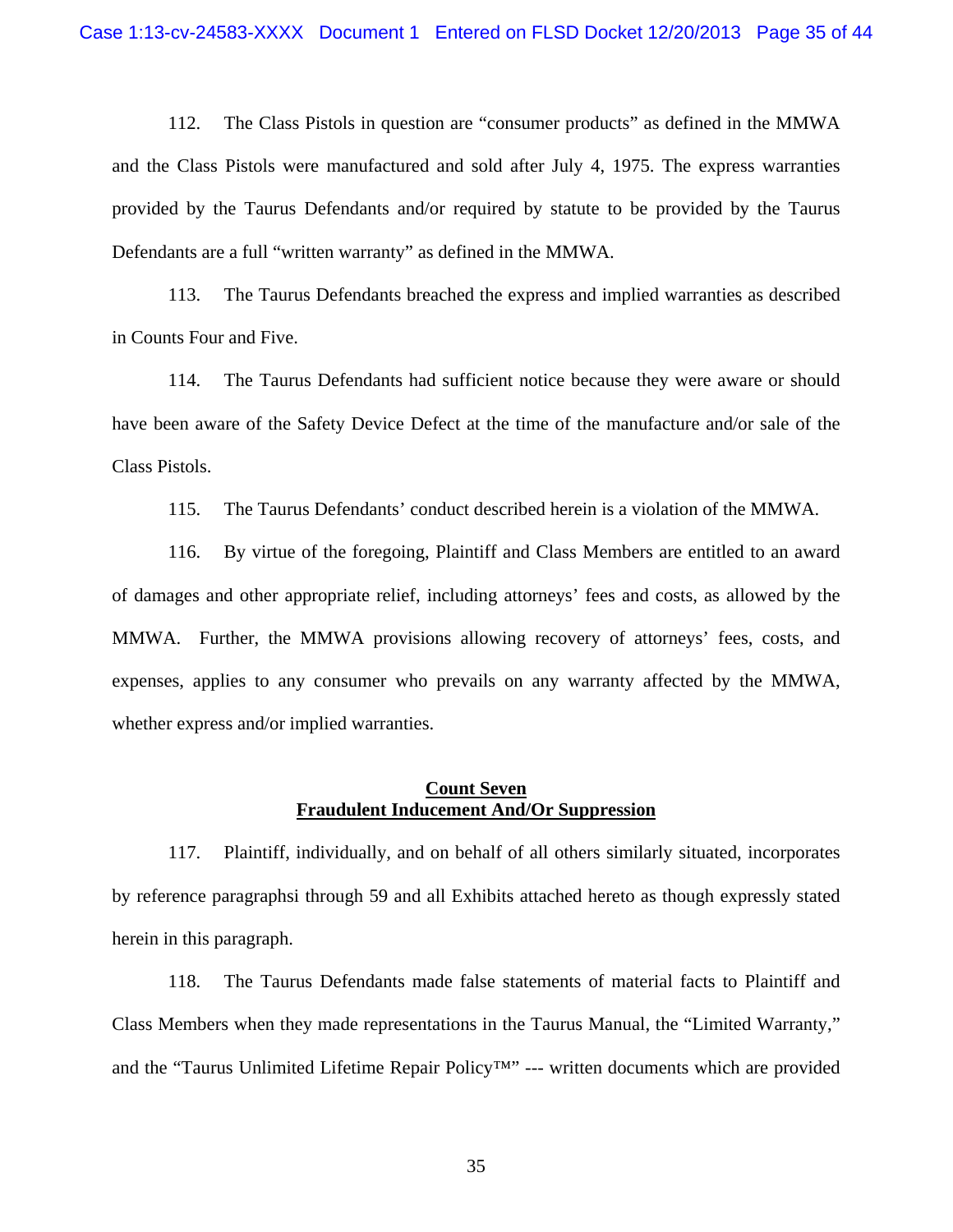with the Class Pistols and which are also published on the public website of the Taurus Defendants.

119. In particular, the Taurus Defendants made false statements of material facts to Plaintiff and Class Members when they made representations in the Taurus Manual as follows: (a) that the "Taurus pistols were manufactured to perform properly with the original parts as designed;" (b) that there is "SAFETY AGAINST ACCIDENTAL FIRING FROM DROPPING;" (c) that "[i]f dropped from a height at which the pistol is normally used, the manual safety and automatic safety together provide double strong resistance against accidental firing caused by such impact;" (d) that "[t]he firing pin block" is "designed to prevent the firing pin from going forward and striking the primer . . . until the trigger is in its final rearward position;" (e) that the Class Pistols were "designed to preclude an accidental discharge should the firearm be dropped;" (f) that "[b]y moving the safety upward you will block the firing mechanism;" (h) that the Class Pistols were "carefully inspected and test fired in order to ensure that it conformed to our specifications and standards." See Exhibit C.

120. In particular, the Taurus Defendants made false statements of material facts to Plaintiff and Class Members when they made representations in the "Limited Warranty" that the Class Pistols are "free from defects in material and workmanship." See Exhibit E.

121. In particular, the Taurus Defendants made false statements of material facts to Plaintiff and Class Members when they made representations in the "Taurus Unlimited Lifetime Repair Policy, $\mathbb{I}^N$  that the Taurus Defendants are "totally committed to the very highest standards of quality, dependability, and most of all, customer satisfaction." See Exhibit G.

122. At all times relevant herein, the Taurus Defendants were in a position of superiority to Plaintiff and Class Members and as such had the duty and obligation to disclose to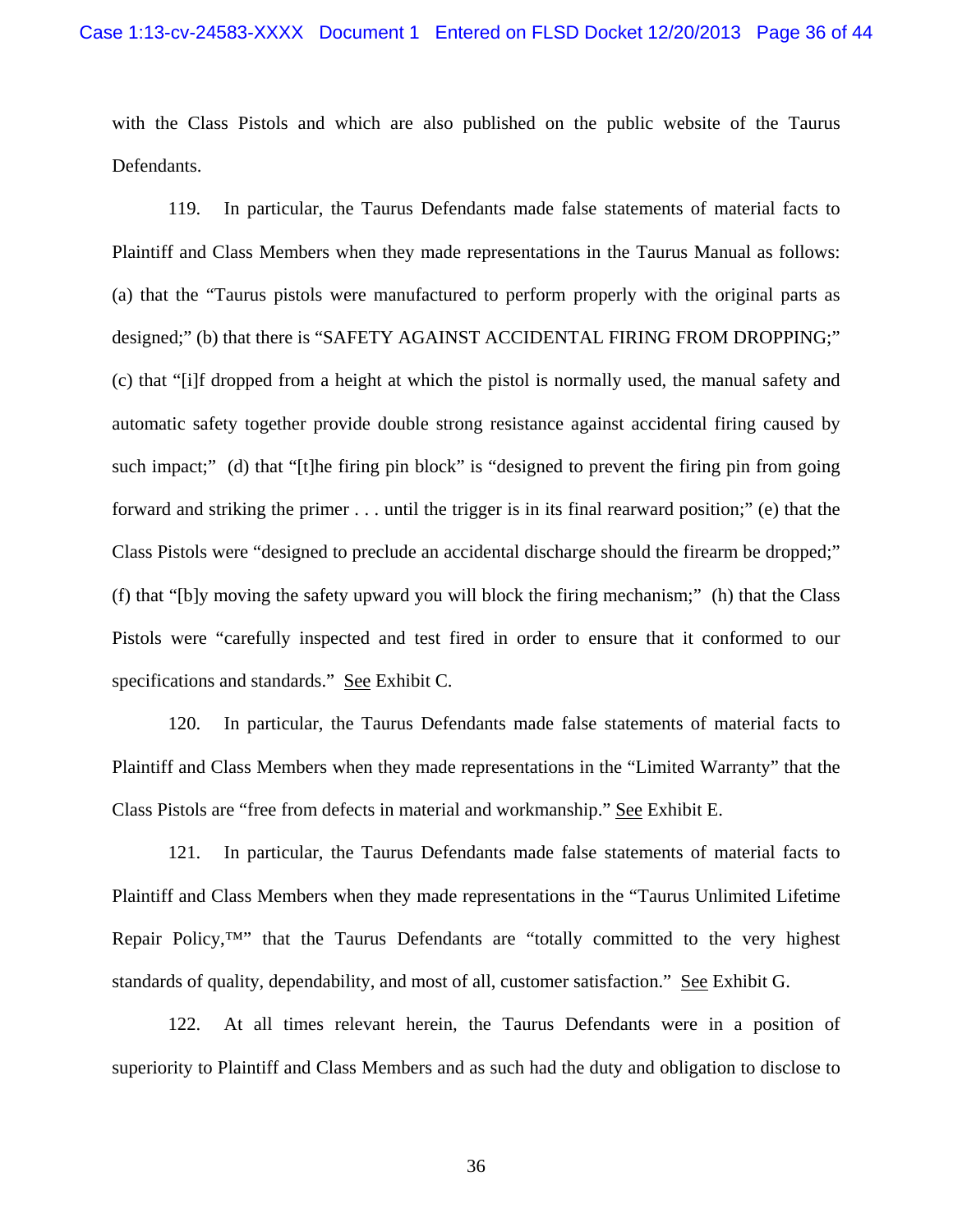Plaintiff and Class Members that (a) the Taurus pistols were NOT manufactured to perform properly with the original parts as designed; (b) that there was NOT "SAFETY AGAINST ACCIDENTAL FIRING FROM DROPPING;" (c) that "[i]f dropped from a height at which the pistol is normally used, the manual safety and automatic safety together" would NOT "provide double strong resistance against accidental firing caused by such impact;" (d) that the Class Pistols were NOT safe against accidental firing from being dropped from a height at which the pistol is normally used; (e) that "[t]he firing pin block" was NOT "designed to prevent the firing pin from going forward and striking the primer . . . until the trigger is in its final rearward position;" (f) that the Class Pistols were NOT "designed to preclude an accidental discharge should the firearm be dropped;" (g) that "[b]y moving the safety upward you will" NOT "block the firing mechanism;" (h) that the Class Pistols were NOT "carefully inspected and test fired in order to ensure that it conformed to our specifications and standards;" (i) that they failed to disclose to, or concealed from, Plaintiff and Class Members, material facts about the defective nature of the Class Pistols, including but not limited to the Safety Device Defect; (j) that they knew there were defects in the Class Pistols, including but not limited to the Safety Device Defect, which would result in injury or death; (k) that the "[h]andguns manufactured by Taurus" are NOT "free from defects in material and workmanship;' and (l) that the Taurus Defendants are NOT "totally committed to the very highest standards of quality, dependability, and most of all, customer satisfaction." See Ex. C at 6, 17, 19, 24; Ex. E; Ex. G.

123. The Taurus Defendants knew or should have known of the falsity of the material facts or statements and they also intended that these false statements and concealment or suppression of material facts would induce reliance by Plaintiff and Class Members in lawfully possessing the Class Pistols among other things.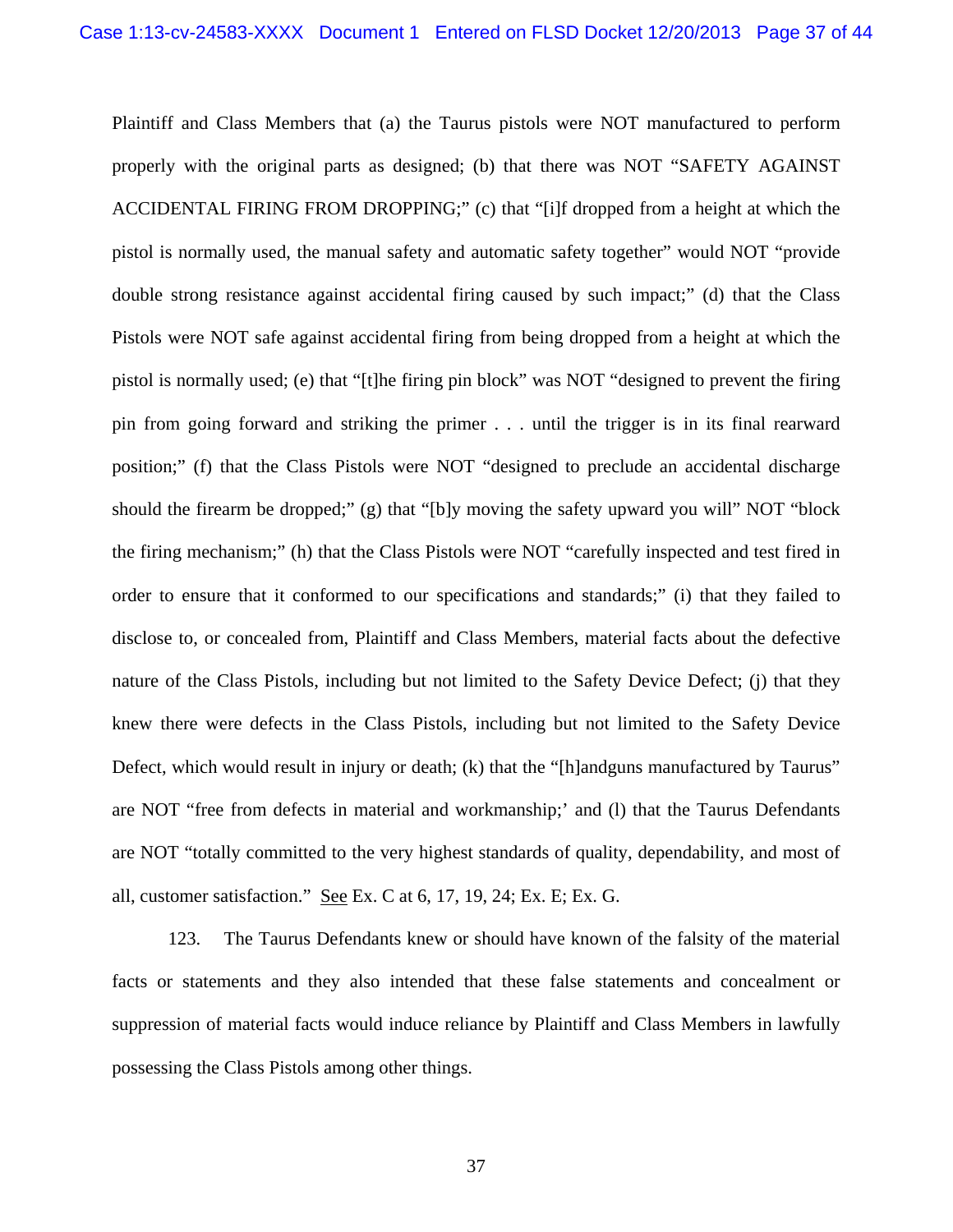124. The Taurus Defendants concealed and/or failed to disclose the truth for the purpose of inducing Plaintiff and Class Members to rely upon all these false statements and/or concealments of material facts.

125. Plaintiff and the Class Members justifiably relied to their detriment on the concealed and/or non-disclosed material facts as evidenced by their ownership and/or use of the Class Pistols. Had they known of the true character and quality of the Class Pistols, Plaintiff and Class members would not own or use the Class Pistols..

126. The conduct described herein, including but not limited to the Taurus Defendants' deliberate placing of the defective Class Pistols into the stream of commerce, the Taurus Defendants' doing so with the intention of causing consumers to bear the cost of correcting the Safety Device Defect, and the lengths to which the Taurus Defendants have gone to conceal the existence of that Safety Device Defect from the public, is oppressive, fraudulent and malicious, and entitles Plaintiff and Class Members to an award of punitive damages.

127. As a direct and proximate cause of the Taurus Defendants' misconduct, Plaintiff and Class Members have suffered damages, which they are entitled to recover.

128. Plaintiff, on behalf of himself, and the Class, demands judgment against the Taurus Defendants for compensatory and punitive damages for himself and each member of the Class, for the establishment of a common fund, plus attorney's fees, interest and costs.

# **Count Eight Negligent Failure To Disclose, Failure To Warn, Concealment And Misrepresentation**

129. Plaintiff, individually, and on behalf of all others similarly situated, incorporates by reference paragraphs i through 59 and all Exhibits attached hereto as though expressly stated herein in this paragraph.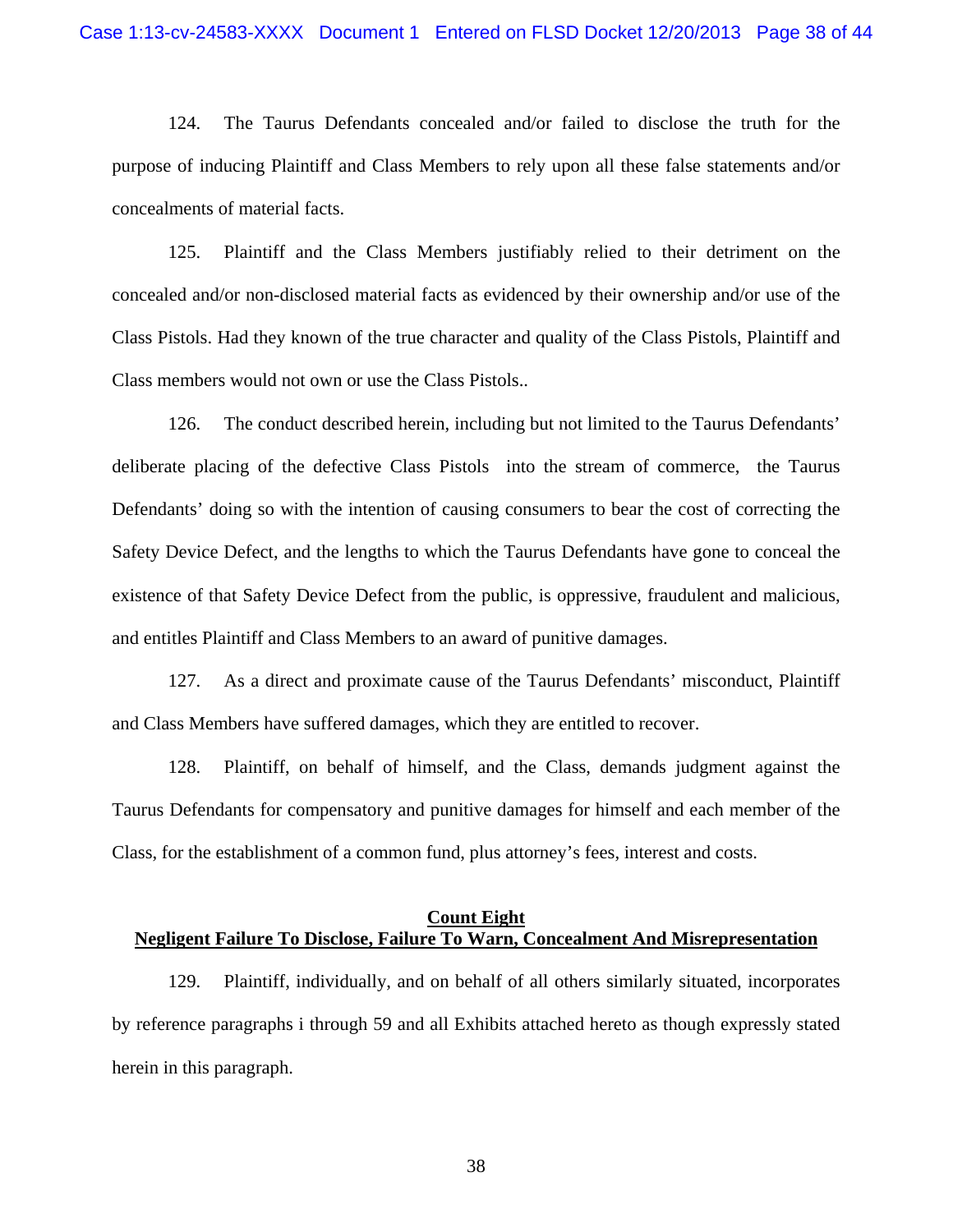130. The Class Pistols are an inherently dangerous commodity and the Taurus Defendants at all times relevant had a duty to disclose to and warn Plaintiff and Class Members truthfully and accurately, and not to conceal or misrepresent such truth, about the Safety Device Defect, and a duty to provide a fair and adequate warning of the dangerous potentiality of the Class Pistols due to the Defect.

131. By the Taurus Defendants designing, manufacturing, failing to test, marketing, distributing, and placing an inherently dangerous commodity such as the Class Pistols in the channels of trade, then by the very nature of their commercial activity, the Taurus Defendants have a duty to provide a fair and adequate warning of the dangerous potentiality of the Class Pistols due to the Defect.

132. The Taurus Defendants could foresee that the Class Pistols, due to the latent Defect, posed a clear, substantial and unreasonable risk of personal injury and death. The proper measure of duty for the Taurus Defendants in designing, manufacturing, testing, selling, marketing, and distributing an inherently dangerous commodity such as the Class Pistols is the reasonable foreseeability that serious injury or death might result from the use of the commodity.

133. Notwithstanding this duty, and in violation thereof, the Taurus Defendants carelessly and negligently failed to disclose to and warn Plaintiff and Class Members, and concealed and misrepresented the truth, about the latent Safety Device Defect which posed a clear, substantial and unreasonable risk of personal injury and death.

134. Because Plaintiff and Class Members did not have an equal opportunity to discover such truth about the Taurus Defendants' defectively designed Class Pistols, Plaintiff and Class Members own and/or use the Class Pistols in the reasonable, but, unbeknownst to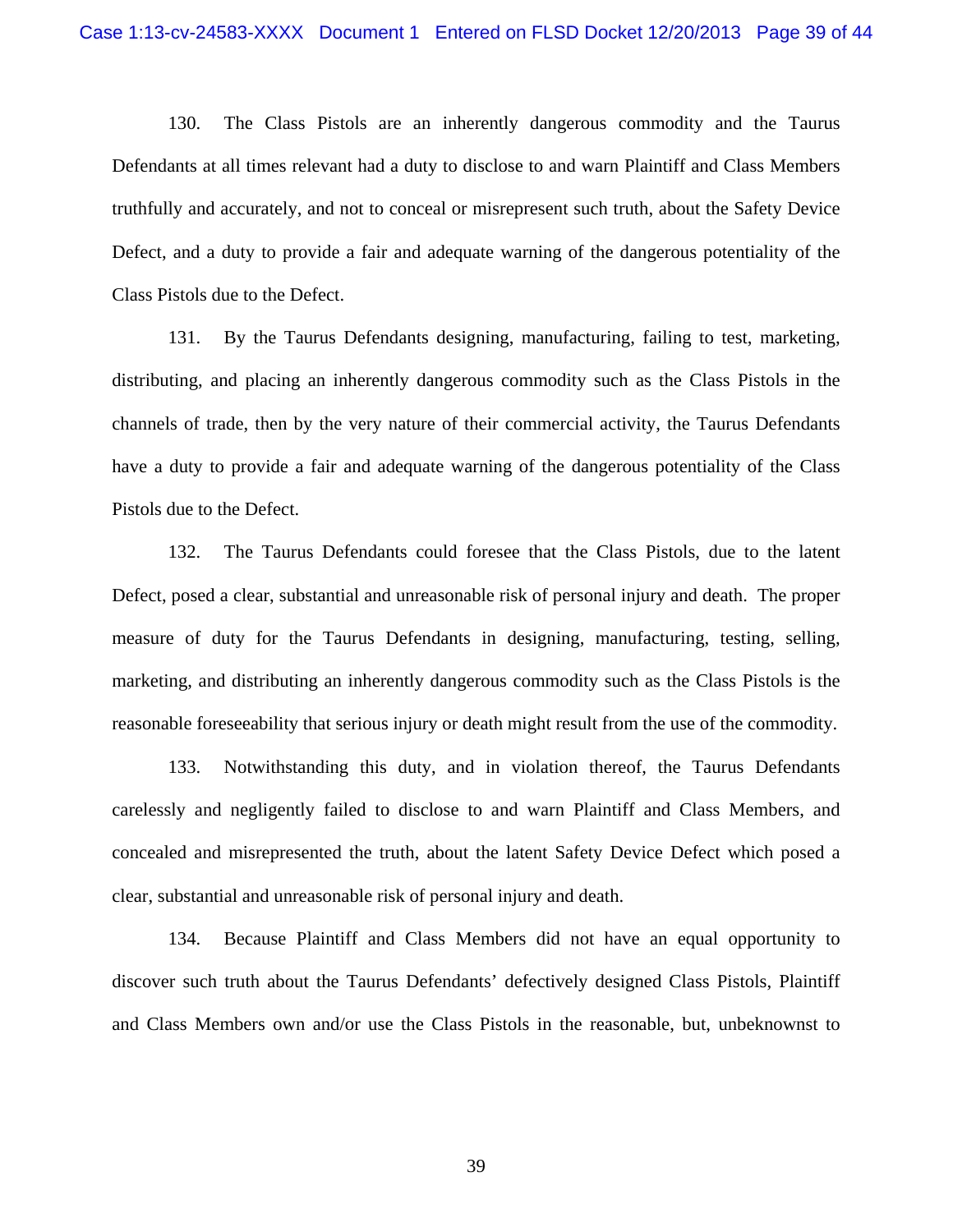them, false belief they were fit for use, merchantable, and reasonably safe for their intended purposes.

135. Because the Class Pistols were not in fact fit for use, merchantable, and reasonably safe for their intended purposes, and because of the Taurus Defendants' negligent failure to disclose and warn and their concealment and misrepresentation of such facts, as a direct and proximate result Plaintiff and Class Members have been exposed to a clear, substantial and unreasonable risk of serious injury and death.

136. Plaintiff, on behalf of himself, and the Class, demands judgment against Taurus for damages for himself and each member of the Class, for the establishment of a common fund, plus attorney's fees, interest and costs.

### **Count Nine Fraudulent Concealment And Intentional Failure To Warn**

137. Plaintiff, individually, and on behalf of all others similarly situated, incorporates by reference paragraphs 1 through 55 and all Exhibits attached hereto as though expressly stated herein in this paragraph.

138. The Taurus Defendants fraudulently concealed and intentionally failed to warn Plaintiff and Class Members of the Safety Device Defect with the intent to deceive Plaintiff and Class Members into ownership and/or use Class Pistols without knowledge of the Defect which poses a clear, substantial and unreasonable risk of personal injury and death.

139. The Taurus Defendants falsely and fraudulently represented to Plaintiff and Class Members that their Class Pistols were safe for normal use.

140. Plaintiff and Class Members reasonably and justifiably relied on the Taurus Defendants' false and fraudulent representations, and on the Taurus Defendants' deliberate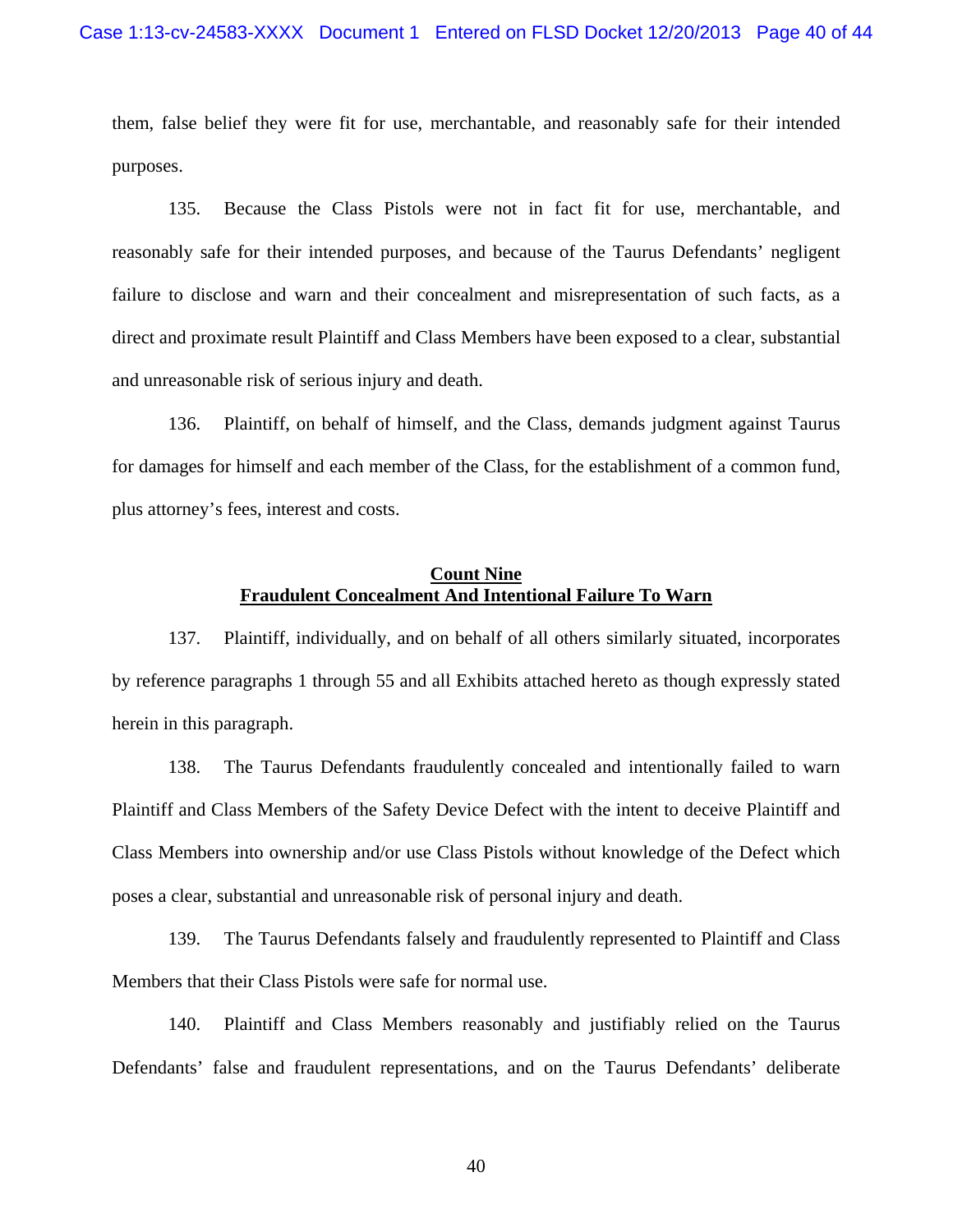silence, concerning the highly significant and material fact that the Class Pistols were not safe for normal use, as a result of which, to their detriment, they elected to own and/or use Class Pistols without knowledge of such fact. There were no reasonable means for Plaintiff or Class Members to make themselves aware of such fact, since the Taurus Defendants have retained tight control of the relevant information concerning the Safety Device Defect.

141. As a direct and proximate result of the Taurus Defendants' fraudulent conduct, of both commission and omission, Plaintiff and Class Members have been exposed to a clear, substantial and unreasonable risk of personal injury and death during their lawful possession and normal use of their Class Pistols.

142. Plaintiff, on behalf of himself, and the Class, demands judgment against the Taurus Defendants for compensatory and punitive damages for himself and each member of the Class, for the establishment of a common fund, plus attorney's fees, interest and costs.

# **Count Ten Wrongful And/Or Unjust Enrichment**

143. Plaintiff, individually, and on behalf of all others similarly situated, incorporates by reference paragraphs i through 59 and all Exhibits attached hereto as though expressly stated herein in this paragraph.

144. The acts of the Taurus Defendants resulted in Plaintiff and Class Members owning Class Pistols that have a diminished value and the Taurus Defendants reaping profits in excess of what should have been earned for the Class Pistols sold. Further, these acts of the Taurus Defendants resulted in the Taurus Defendants being unjustly enriched by receiving monies and/or profits in excess of the amount actually and fairly earned for the Class Pistols.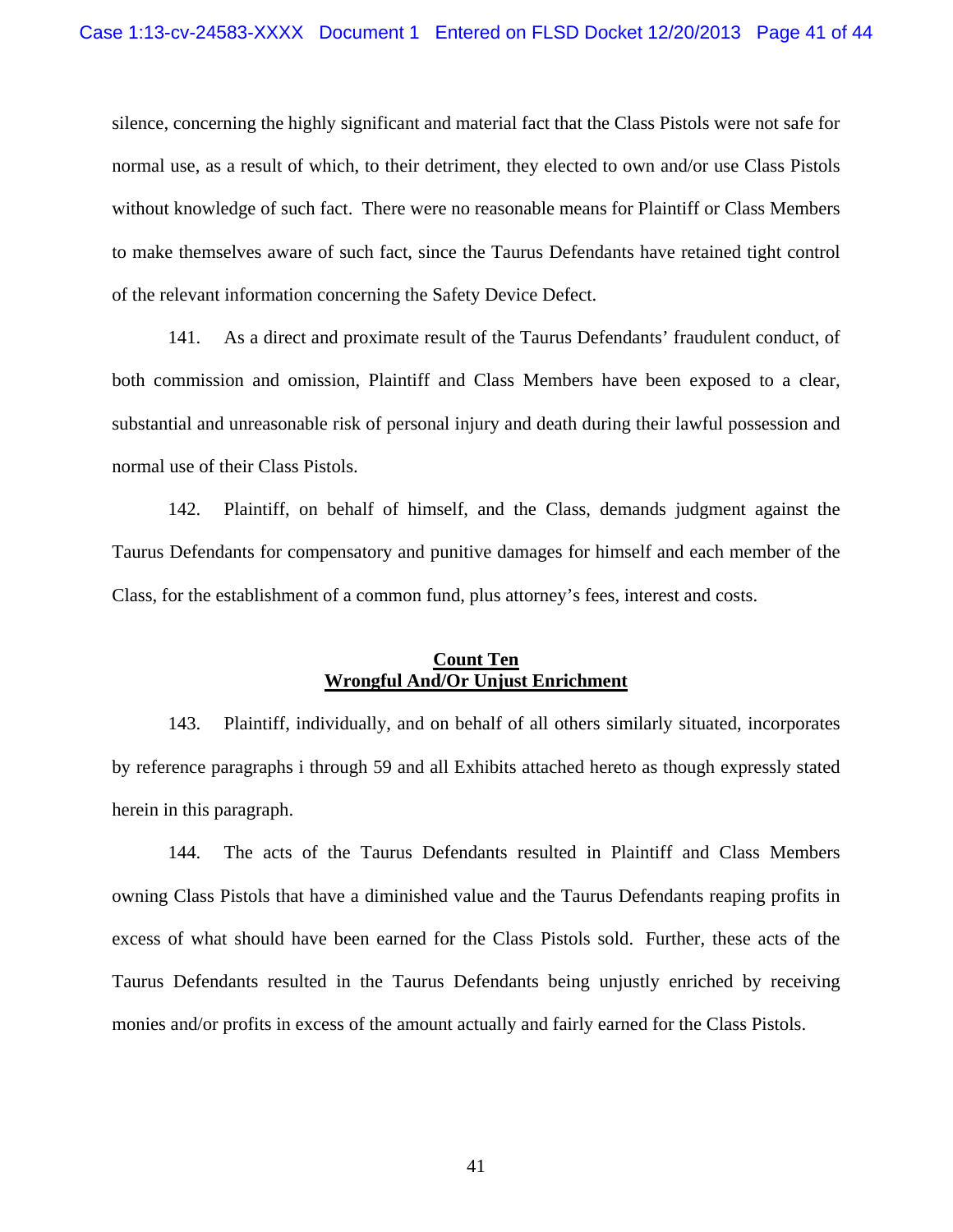145. As a result, the Taurus Defendants have retained money which, in justice and equity, belongs to Plaintiff and Class Members. The Taurus Defendants have been unjustly enriched and must return this unlawfully retained money to Plaintiff and Class Members. Further, Plaintiff, on behalf of himself, and the Class, demands judgment against the Taurus Defendants for himself and each member of the Class, for the establishment of a common fund, plus attorney's fees, interest and costs.

## **Count Eleven Declaratory Relief**

146. Plaintiff, individually, and on behalf of all others similarly situated, incorporates by reference all preceding paragraphs and all Exhibits attached hereto as though expressly stated herein in this paragraph.

147. The Taurus Defendants acted or refused to act on grounds that apply generally to the Plaintiff and Class Members, so that final injunctive relief or corresponding declaratory relief is appropriate respecting the Class as a whole within the meaning of Fed. R. Civ. P. 23.

148. The Defect in the Class Pistols creates a definite threat of future injury to Plaintiff and Class Members.

149. Plaintiff seeks a declaration that: (a) all Class Pistols with the Firing Pin Block Safety Device have a common design defect in workmanship and material that causes the Pistols to fire unexpectedly and unintendedly when the Pistol is dropped from a height at which the pistol is normally used, the Manual Safety Lever is properly in the "on" position to prevent accidental discharge, and no trigger pull occurs; (b) the Taurus Defendants knew of the Safety Device Defect in Class Pistols; and (d) the Taurus Defendants shall issue a recall of all Class Pistols with the Firing Pin Block Safety Device and compensate Plaintiff and Class Members.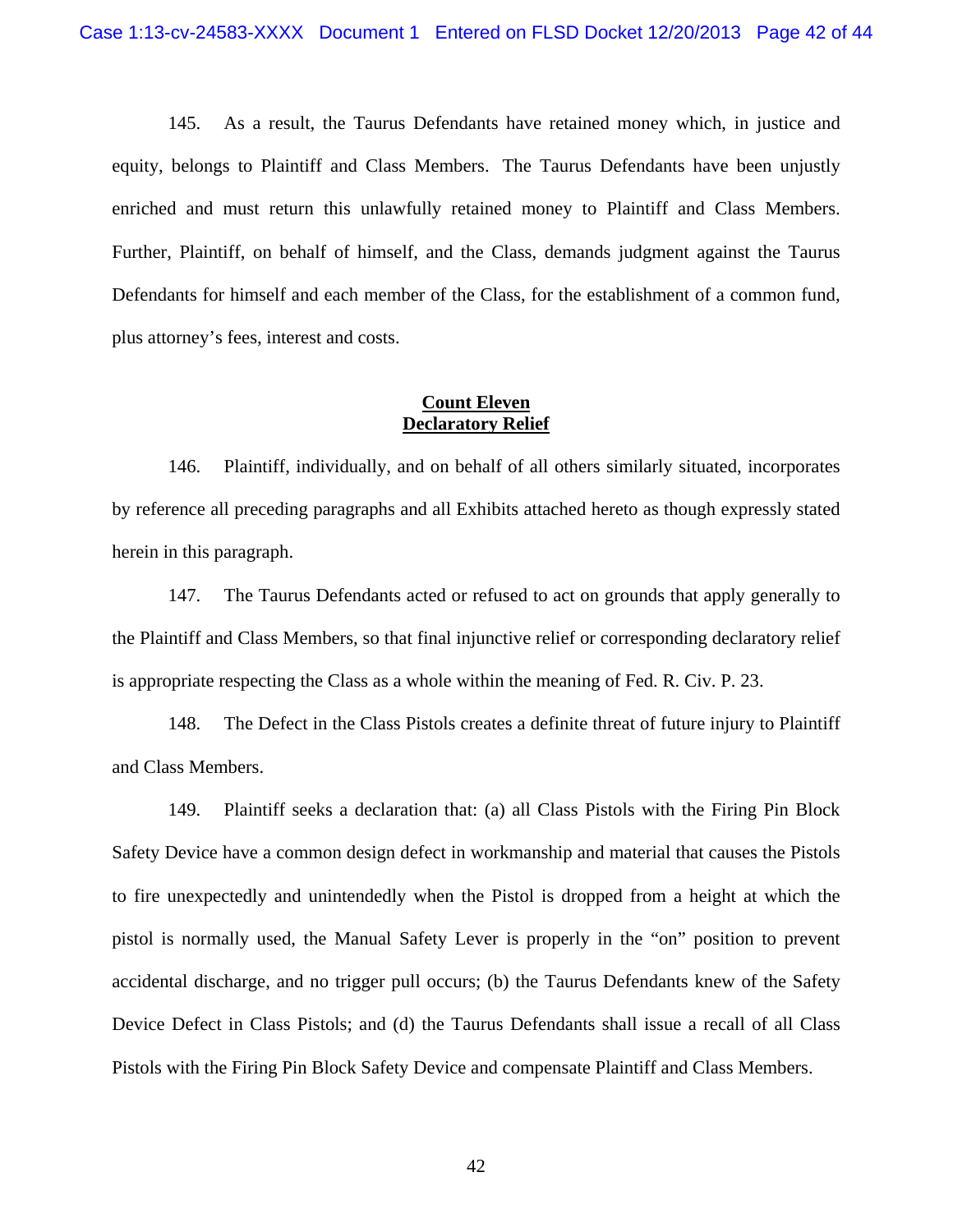#### **PRAYER FOR RELIEF**

WHEREFORE, Plaintiff, on behalf of himself and all others similarly situated, pray for a judgment against the Taurus Defendants as follows:

a. Enter an Order certifying this action to proceed as a class action, and naming Plaintiff as the representative for the Class and his counsel as counsel for the Class;

b. Enter an award in favor of Plaintiff and the Class that includes compensatory, exemplary or punitive damages, treble damages, and statutory damages, including interest thereon, in an amount to be proven at trial;

c. Enter an award in favor of Plaintiff and the Class for compensatory damages that includes the cost of repair, replacement or modification of the Safety Device Defect to render safe the Class Pistols;

d. Declare that the Taurus Defendants are financially responsible for notifying all Class Members of the Safety Device Defect with the Class Pistols;

e. Enter an Order enjoining the Taurus Defendants from further deceptive advertising, marketing, distribution, and sales practices with respect to the Class Pistols and requiring the Taurus Defendants to repair and/or replace Plaintiff's Class Pistol and Class Members' Class Pistols with a suitable alternative Pistol of Plaintiff's and Class Members' choosing.

f. Declare that the Taurus Defendants must disgorge, for the benefit of the Class, all or part of the ill-gotten profits it received from the sale of the Class Pistols, or order the Taurus Defendants to make full restitution to Plaintiff and Class Members.

g. Enter an Order permanently enjoining the Taurus Defendants from continuing to engage in the unlawful and inequitable conduct alleged herein;